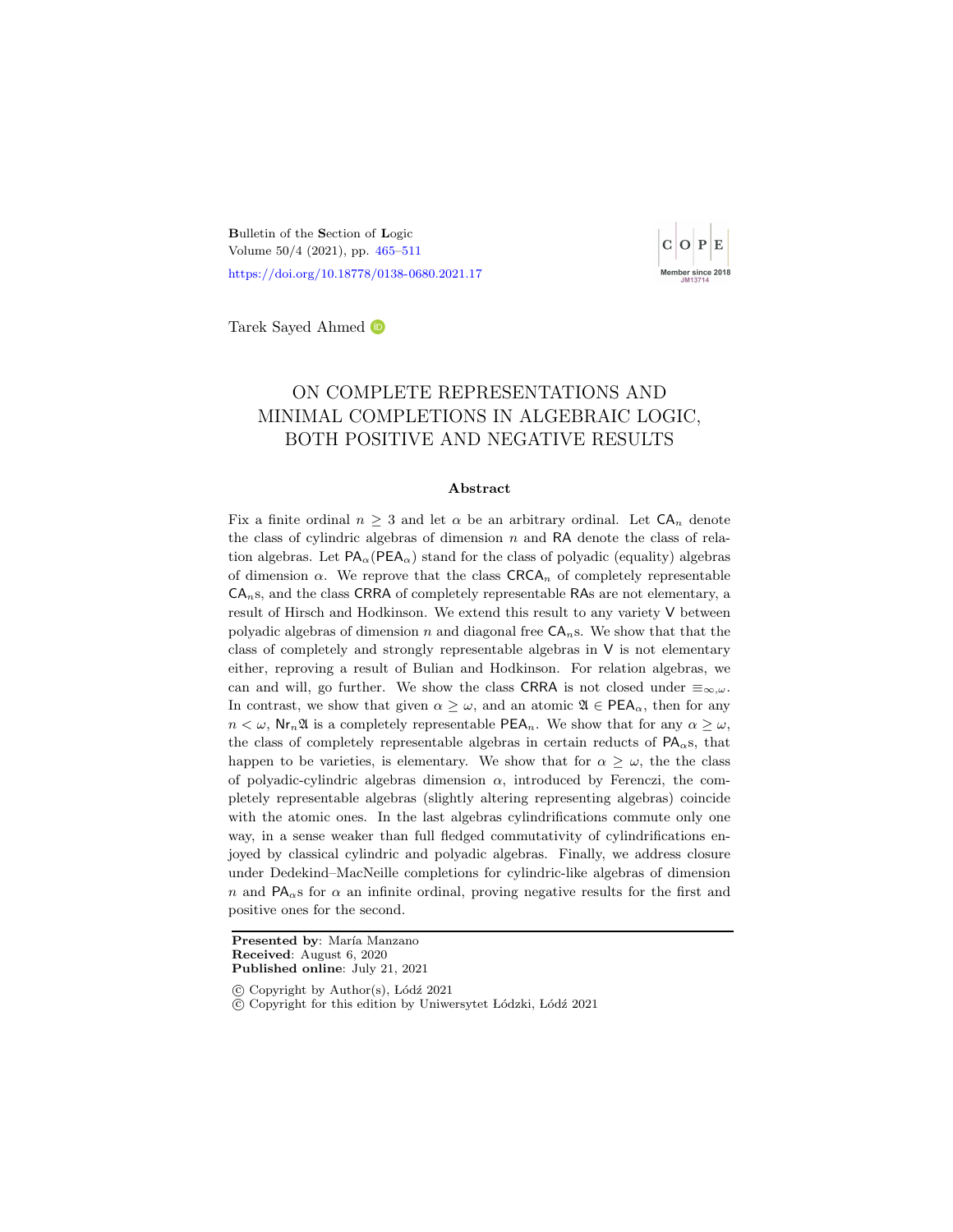Keywords: Algebraic logic, relation algebras, cylindric algebras, polyadic algebras, complete representations.

2020 Mathematical Subject Classification: 03G15.

# 1. Introduction

Unless otherwise indicated,  $2 < n < \omega$ . Lately, it has become fashionable for algebras of relations, such as relation algebras, cylindric algebras due mainly to Tarski and polyadic algebras due to Halmos, to study representations that preserve infinitary meets and joins.

This phenomenon is extensively discussed in [\[24\]](#page-45-0), where it is shown that it has an affinity with the algebraic notion of complete representations for cylindric like algebras and atom-canonicity in varieties of Boolean algebras with operators (BAOs). a prominent persistence property studied in modal logic.

A completely additive variety V of BAOs is atom-canonical, if whenever  $\mathfrak{A} \in V$  is atomic, then its Dedekind–MacNeille completions, namely, the complex algebra of its atom structure, in symbols CmAtA is also in V. The Dedekind–MacNeille completion of a  $CA_n$  is often referred to as its minimal Monk completion, since Monk showed that the Dedekind–MacNeille completion of a  $CA_n$  is again a  $CA_n$ . Here we use minimal Dedekind–MacNeille completions, or simply the Dedekind–MacNeille completions.

As for complete representations, the typical question is: given an algebra and a set of meets, is there a representation that carries this set of meets to set theoretic intersections? (assuming that our semantics is specified by set algebras, with the concrete Boolean operation of intersection among its basic operations.) When the algebra in question is countable, and we have countably many meets; this is an algebraic version of an omitting types theorem; the representation omits the given set of possibly infinitary meets or non-principal types. When it is only one meet consisting of co-atoms, in an atomic algebra, this representation is a complete one. The correlation of atomicity to complete representations has caused a lot of confusion in the past. It was mistakenly thought for a while, among algebraic logicians, that atomic representable relation and cylindric algebras are completely representable, an error attributed to Lyndon and now referred to as Lyndon's error. For Boolean algebras, however, this is true.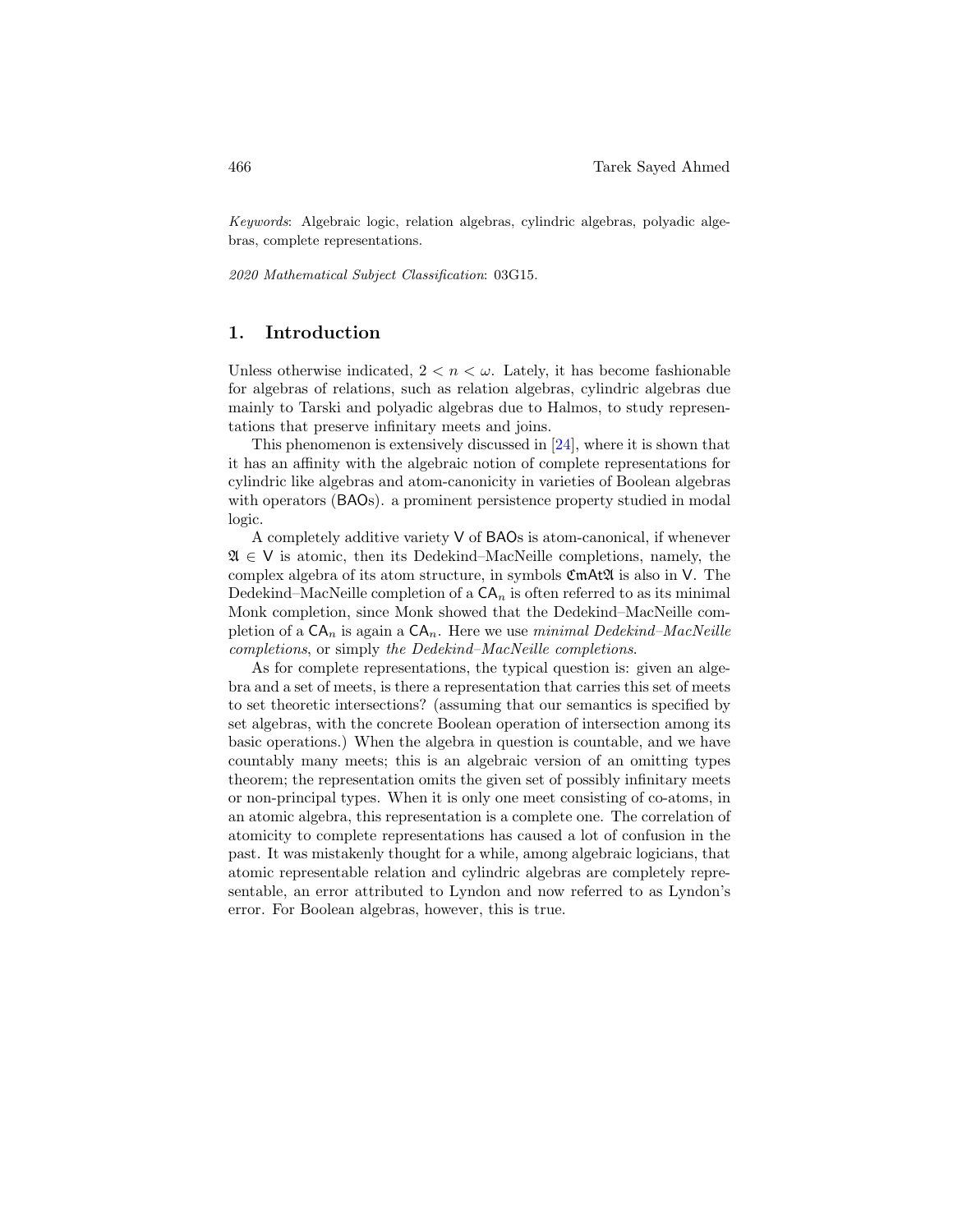Follows is a crash rundown of known results: For Boolean algebras, the class of completely representable algebras is simply the class of atomic ones, hence is elementary. The class of completely representable polyadic algebras coincide with the class of atomic, completely additive algebras in this class, hence is also elementary [\[26\]](#page-45-1). The class  $\text{CRCA}_n$  of completely representable  $CA<sub>n</sub>$ s is proved not to be elementary by Hirsch and Hodkinson in [\[9\]](#page-44-0). For any pair of ordinal  $\alpha < \beta$ ,  $\text{Nr}_{\alpha} \text{CA}_{\beta}(\subseteq \text{CA}_{\alpha})$  denotes the class of neat  $\alpha$ -reducts of  $CA_{\beta}$ s as defined in [\[7,](#page-44-1) Definition 2.2.28]. Neat embeddings and complete representations are linked in [\[25,](#page-45-2) Theorem 5.3.6] where it is shown that CRCA<sub>n</sub> coincides with the class  $S_cNr_nCA_\omega$ - on atomic algebra having countably many atoms. Here  $S_c$  denotes the operation of forming complete subalgebras, that is to say, given a class of algebras K having a Bolean reduct, then  $S_c K = \{ \mathfrak{B} : (\exists \mathfrak{A} \in K)(\forall X \subseteq \mathfrak{A} \Sigma^{\mathfrak{A}} X = 1 \implies$  $\sum^{\mathfrak{B}} X = 1$  where  $\sum$  denotes 'supremum' with the superscript specificying the algebra 'the evaluated supremum' exist in. The analogous result for relation algebras is proved in [\[8\]](#page-44-2). The latter result on charecterization of completely representable algebra via neat embedings will be extended below to the infinite dimensional case by defining complete representations via so-called weak set algebras.

In [\[17\]](#page-44-3) it is proved that for any pair of ordinals  $\alpha < \beta$ , the class  $Nr_{\alpha}CA_{\beta}$ is not elementary. A different model theoretic proof for finite  $\alpha$  is given in [\[25,](#page-45-2) Theorem 5.4.1]. This result is extended to many cylindric like algebras like Halmos' polyadic algebras with and without equality, and Pinter's substitution algebras [\[18,](#page-45-3) [21,](#page-45-4) [19\]](#page-45-5), cf. [\[20\]](#page-45-6) for an overview. Below we give a single proof to all cases. The analogous result for relation agebras is proved in [\[22\]](#page-45-7). The paper is divided to two parts. Part 1 is devoted to cylindriclike algebras, while Part 2 is devoted to polyadic-like algebras. These two paradigms, the cylindric as opposed to the polyadic, often exhibit conflcting behavior.

#### Cylindric paradigm:

• In Section [2.1,](#page-4-0) we give the basic definitions of cylindric and relation algebras. Atomic networks and two player deteministic games between two players ∃ Ellosie and ∀ belard games characterizing neat embeddings, played on such networks, are defined in Section [2.2.](#page-6-0) Lemma [2.5](#page-7-0) is the main result in Section [2.2.](#page-6-0) In all games used throughout the paper one of th players has a winning strategy thart can be im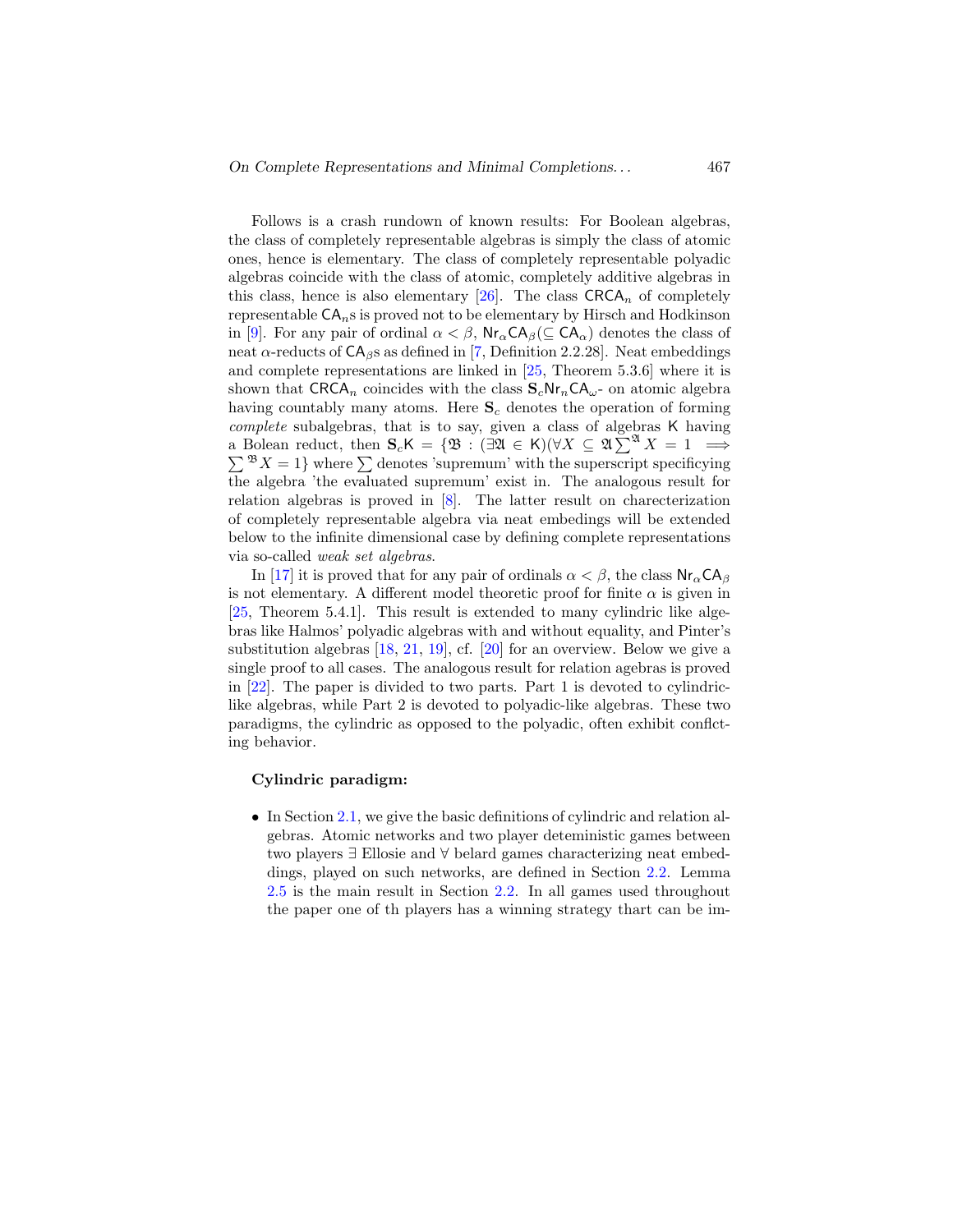plemented explicitly using a finite or tranfinite number of rounds and a set of 'nodes' usually finite. There are no draws.

- In Section [3](#page-17-0) we reprove a classical result of Hirsch and Hodkinson [\[9\]](#page-44-0). Let  $2 < n < \omega$ . In Section [3.1](#page-22-0) we show that the class of completely representable cylindric algebras of dimension n, briefly  $C RCA_n$  and the class of completely representable relation algebras, briefly CRRA are not elementary. The proof depends on so called Monk-Maddux relation algebras possessing what Maddux calls cylindric basis [\[16\]](#page-44-4), cf. Lemma [2.6.](#page-9-0) We highlight the difference between our proof and the orginal first poof of the result (in print at least) in [\[9\]](#page-44-0). The two proofs are conceptually 'disjoint' as is illustrated. Using two player determinisc games between ∃ and ∀ on pebble paired structures, we go further by showing that CRRA is not closed under  $\equiv_{\infty}$  in Theorem [2.8,](#page-13-0) thus answering a question posed by Hirsch and Hodkinson in [\[9,](#page-44-0) [11\]](#page-44-5).
- Fix  $2 < n \leq m \leq \omega$ . We study locally classic representations, and locally classic complete representations, referred to as m-square representations or m-clique guarded semantics  $[10, 27]$  $[10, 27]$  relating it to neat embeddings via existence of m-dilations and games using  $m$  nodes.
- We prove that for any variety V between  $PEA_n$  and Pinter's substitution algebras of dimension  $n$  (a notion to be made precise), the class  $\mathsf{Nr}_n\mathsf{V}_m$  is not elementary for any ordinal  $m > n > 1$  unifying the proofs of results established in [\[18,](#page-45-3) [21,](#page-45-4) [17,](#page-44-3) [25\]](#page-45-2), cf. Theorem [3.5.](#page-22-1) Our new proof is model-theoretic, resorting to a Fraüsse constuction, analogous to the proof in [\[25\]](#page-45-2) where the result restricted to only cylindric algebras is proved.

# Polyadic paradigm:

- We show that given any atomic  $\mathfrak{A} \in \mathsf{PEA}_{\alpha}$ ,  $\alpha$  an infinite ordinal, we can obtain a plethora of completely representable algebras from A for each  $n < \omega$ , by taking the operation of n neat reduct. In more detail, let  $\mathfrak{A} \in \mathsf{PEA}_{\alpha}$  be atomic, then for any  $n < \omega$ , any complete subalgebra of  $\text{Nr}_n\mathfrak{A}$  is completely representable, cf. Theorem [4.1.](#page-25-0)
- We show that the class of completely representable algebras, of the variety obtained from polyadic algebras of infinite dimension, by discarding infinitary cylindrications while keeping all substitution operators is elementary, and that the class of polyadic cylindric of infinite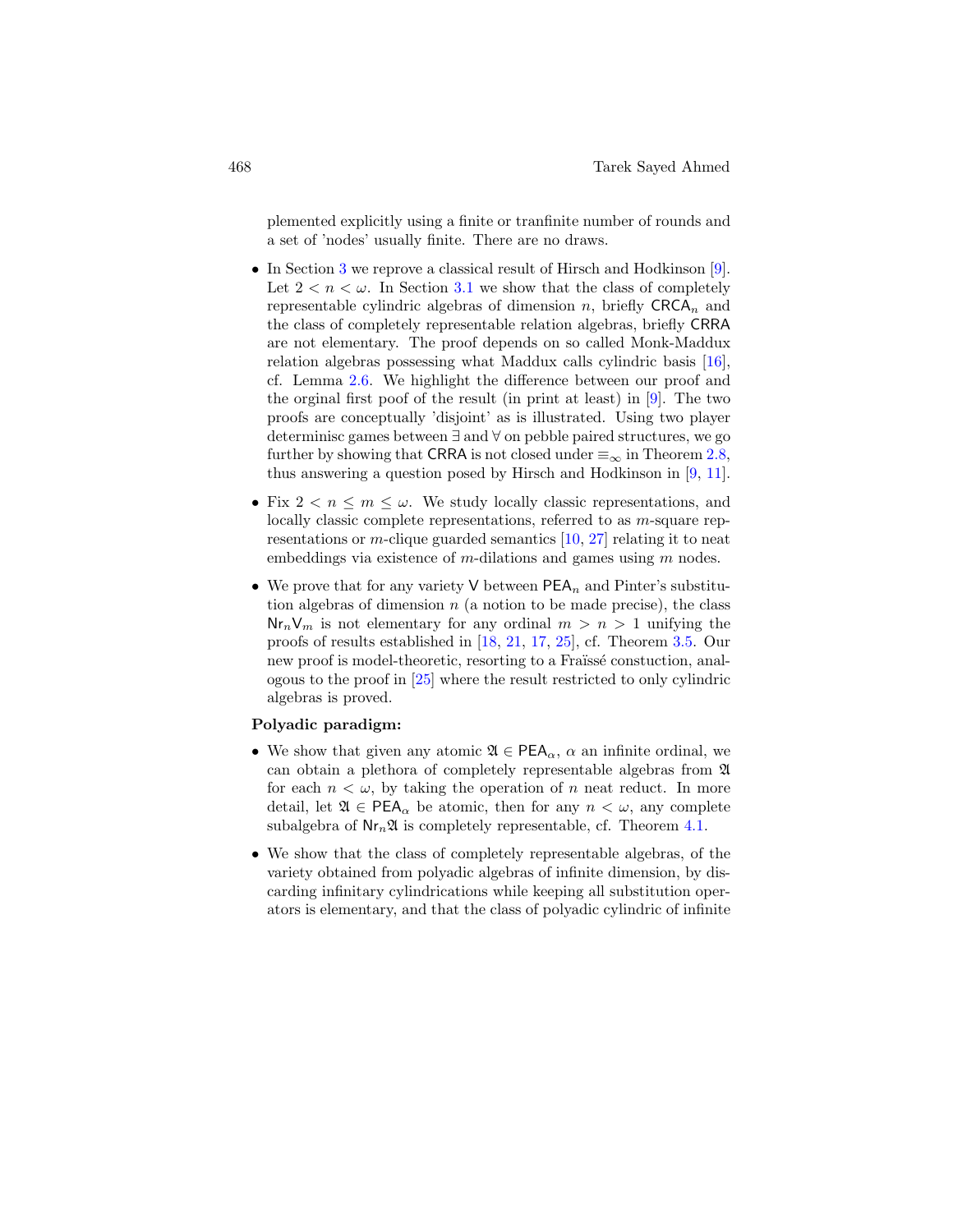dimensional algebras introduced by Ferenczi in [\[4\]](#page-43-0) is also elementary; in fact in the former case the class of completely representable algebras coincide with the atomic completely additive ones, and in the second case the class of completely representable algebras, are like the case of Boolean algebras, simply the atomic ones, cf. the second part Theorem [4.1.](#page-25-0)

• Let  $2 < n < \omega$ . Closure under Dedekind–MacNeille completions, often referred to as minimal completions (which is the term used in he title) and Sahlqvist axiomatizability for varieties between  $\mathsf{QEA}_n$  and  $Sc_n$ , where the last denotes the class of Pinter's substituition algebras as defined in [\[13\]](#page-44-7) and also for the polyadic-like algebras addressed above are approached, cf. Theorems [5.5](#page-37-0) and [5.6.](#page-42-0) Again negative results are obtained in the first case for cylindric-like algebras, while positive results prevail in the second polyadic paradigm, where all substitution operations are available in the signature.

Our results further emphasizes the dichotomy existing between the cylindric paradigm and the polyadic one, a phenomena recurrent in the literature of Tarski's cylindric algebras and Halmos' polyadic algebras, with algebras 'in between' such as Ferenzci's cylindric–polyadic algebras with and without equality, aspiring to share only nice desirable properties of both.

Such properties, some of which are thoroughly investigated below, include (not exclusively) finite axiomatizablity of the variety of representable algebras, the canonicity and atom-canonicity of such varieties, decidability of its equational/ or and universal theory, and the first order definability of the notion of complete representability [\[4,](#page-43-0) [5,](#page-43-1) [6\]](#page-43-2).

# 2. The cylindric paradigm

#### <span id="page-4-0"></span>2.1. The algebras and some basic concepts

For a set V,  $\mathcal{B}(V)$  denotes the Boolean set algebra  $\langle \wp(V), \cup, \cap, \sim, \emptyset, V \rangle$ . Let U be a set and  $\alpha$  an ordinal;  $\alpha$  will be the dimension of the algebra. For  $s, t \in {}^{\alpha}U$  write  $s \equiv_i t$  if  $s(j) = t(j)$  for all  $j \neq i$ . For  $X \subseteq {}^{\alpha}U$  and  $i, i < \alpha$ , let

$$
\mathsf{C}_i X = \{ s \in {}^{\alpha}U : (\exists t \in X)(t \equiv_i s) \}
$$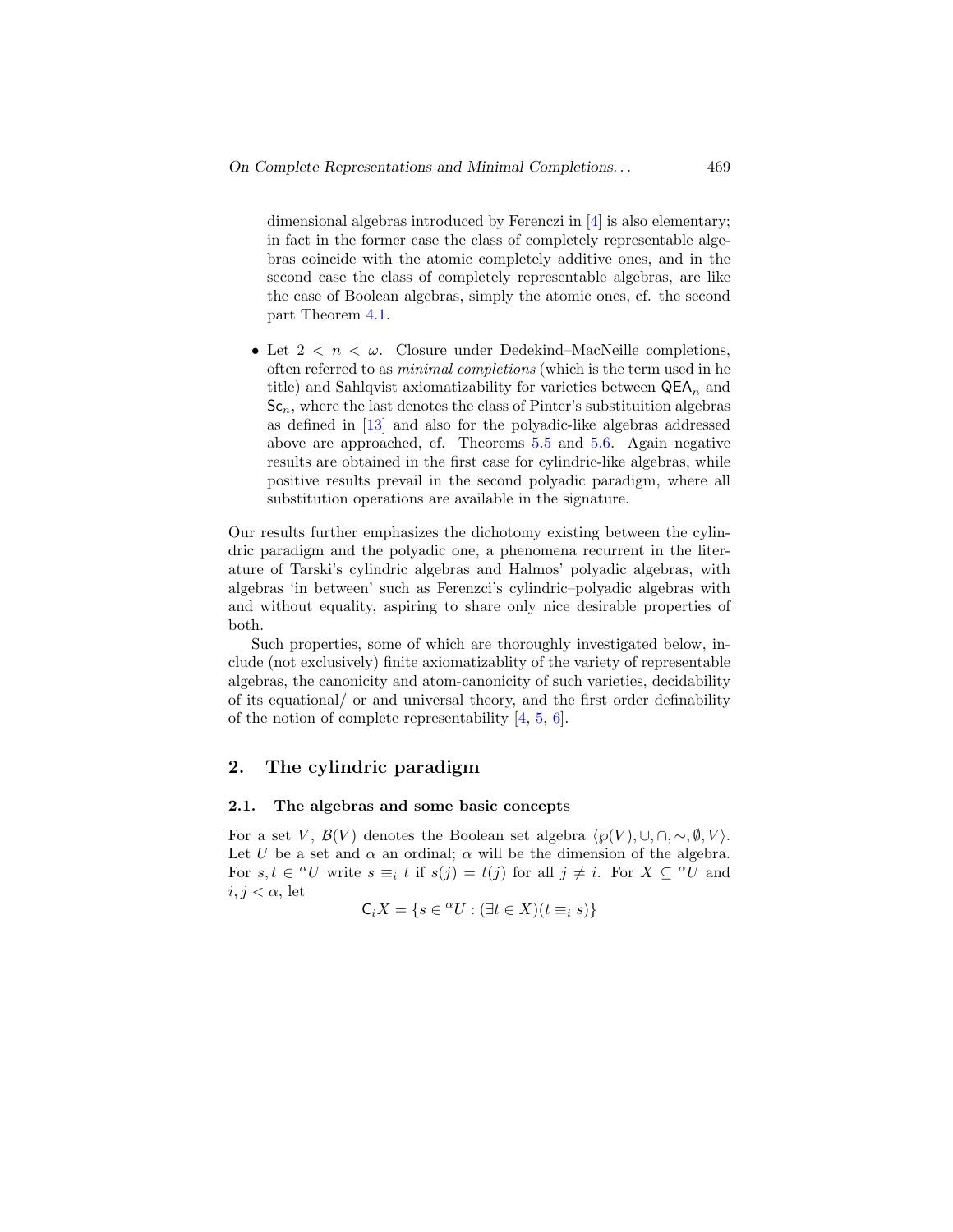and

$$
\mathsf{D}_{ij} = \{ s \in {}^{\alpha}U : s_i = s_j \}.
$$

The algebra  $\langle \mathcal{B}({}^{\alpha}U), \mathsf{C}_i, \mathsf{D}_{ij} \rangle_{i,j < \alpha}$  is called the full cylindric set algebra of dimension  $\alpha$  with unit (or greatest element) <sup> $\alpha$ </sup>U referred to as a *cartesian* square of dimension  $\alpha$ . Here full refers to the fact that the universe of the algebra is all of  $\wp({}^{\alpha}U)$ .

Fix an ordinal  $\alpha$ . A *cylindric set algebra of dimension*  $\alpha$  is a subalgebra of a full cylindric set algebra of the same dimension. The class of cylindric set algebras of dimension  $\alpha$  is denoted by  $\mathsf{Cs}_{\alpha}$ . It is known that the variety gernerated by  $\mathsf{Cs}_{\alpha}$ , in symbols  $\mathsf{RCA}_{\alpha}$  denoting the class of *representable cylindric algebras of dimension*  $\alpha$ , is the class  $SPCs_{\alpha}$  where S denotes the operation of forming subalgebras and  $P$  is the operation of forming products. Thus the class  $\mathsf{RCA}_\alpha$  is closed under  $\mathbf H$  (forming homomorphic images). Furthermore, it is known that  $RCA_{\alpha} = \text{IGs}_{\alpha}$  where  $\text{Gs}_{\alpha}$  is the class of *generalized set algebras of dimension*  $\alpha$  and **I** is the operation of forming isomorphic images.

An algebra  $\mathfrak{A} \in \mathbf{G}$ s<sub>α</sub> if it has top element a disjoint union of cartesian squares each of dimension  $\alpha$  and all of the the cylindric operations are defined like in the class of set algebras of the same dimension. In particular, the Boolean operations of meet, join and complemenation are the set theoretic operations of intersection, union, and taking complements relative to the top element, respectively. Let  $\alpha$  be an ordinal. The (equationally defined)  $CA_{\alpha}$  class is obtained from cylindric set algebras by a process of abstraction and is defined by a finite schema of equations given in [\[7,](#page-44-1) Definition 1.1.1] that holds of course in the more concrete (generalized) set algebras of dimension  $\alpha$ .

DEFINITION 2.1. Let  $n < \omega$ . Then  $\mathfrak{A} \in \mathsf{CA}_n$  is completely representable, if there exists  $\mathfrak{B} \in \mathsf{Gs}_n$  and an isomorphism  $f : \mathfrak{A} \to \mathfrak{B}$  such for all  $X \subseteq \mathfrak{A}$ ,  $f(\prod X) = \bigcap_{x \in X} f(x)$  whenever  $\prod X$  exists.

We consider relation algebras as algebras of the form  $\mathcal{R} = \langle R, +, \cdot, -, 1', \cdot \rangle$  $\langle \psi, \xi, \xi \rangle$ , where  $\langle R, +, \cdot, - \rangle$  is a Boolean algebra  $1' \in R$ ,  $\checkmark$  is a unary operation and ; is a binary operation. A relation algebra is representable  $\iff$  it is isomorphic to a subalgebra of the form  $\langle \wp(X), \cup, \cap, \sim, \sim, \circ, Id \rangle$  where X is an equivalence relation, 1' is interpreted as the identity relation,  $\sim$  is the operation of forming converses, and the binary operation ; is interpreted as composition of relations. Following standard notation, RA denotes the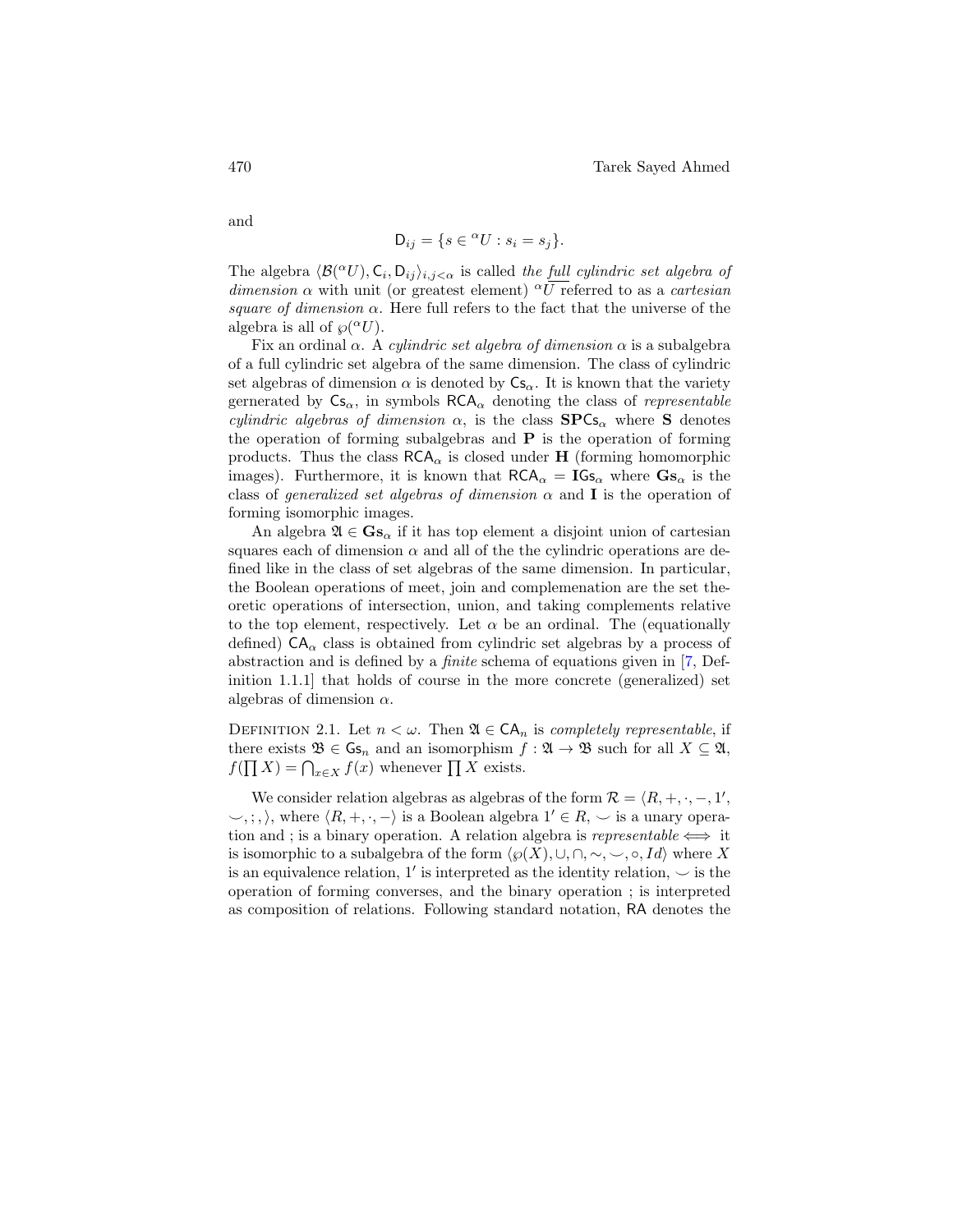class of relation algebras. The class RA is a discriminator variety that is finitely axiomatizable, cf. [\[10,](#page-44-6) Definition 3.8, Theorems 3.19]. The variety of representable relation algebras is denoted by RRA. It is known that RRA is not finitely axiomatizable; a classical result of Monk using a sequence of called non-representable Lyndon algebars whose ultraproduct is representable. Later this non-finite axiomatizability result was refined considerably by Maddux, Hirsch, Hodkinson and Sagi [\[12,](#page-44-8) [16\]](#page-44-4). We let CRRA and LRRA denote the classes of completely representable RAs, and its elementary closure, namely, the class of RAs satisfying the Lyndon conditions as defined in [\[10,](#page-44-6) § 11.3.2], respectively. Complete representability of RAs is defined like the CA case. We denote by CRRA the class of completely representable RAs.

Let  $\alpha$  be an ordinal and  $\mathfrak{A} \in \mathsf{CA}_{\alpha}$ . For any  $i, j, l < \alpha$ , let  $\mathsf{s}_i^j x = x$  if  $i = j$  and  $\mathsf{s}_i^j x = \mathsf{c}_j(\mathsf{d}_{ij} \cdot x)$  if  $i \neq j$ . Let  $\iota \mathsf{s}(i, j)x = \mathsf{s}_i^l \mathsf{s}_j^i \mathsf{s}_l^j x$ . In the next definition, in its first item we define the notion of forming  $\alpha$ -neat reducts of  $CA_{\beta}$ s with  $\beta > \alpha$ , in symbols  $\mathfrak{N}r_{\alpha}$ , and in the second item we define relation algebras obtained from cylindric algebras using the operator  $\mathfrak{M}_{2}$ .

DEFINITION 2.2.

- 1. Assume that  $\alpha < \beta$  are ordinals and that  $\mathfrak{B} \in CA_{\beta}$ . Then the  $\alpha$ -neat *reduct* of  $\mathfrak{B}$ , in symbols  $\mathfrak{N}(\mathfrak{c}_\alpha\mathfrak{B})$ , is the algebra obtained from  $\mathfrak{B}$ , by discarding cylindrifiers and diagonal elements whose indices are in  $\beta \setminus \alpha$ , and restricting the universe to the set  $Nr_{\alpha}B = \{x \in \mathfrak{B} : \{i \in$  $\beta$  :  $c_i x \neq x$ }  $\subseteq \alpha$ }.
- 2. Assume that  $\alpha \geq 3$ . Let  $\mathfrak{A} \in \mathsf{CA}_{\alpha}$ . Then  $\mathsf{Ra}\mathfrak{A} = \langle Nr_2\mathfrak{A} : +, \cdot, -, \cdot, ,\cdot \rangle$  $d_{01}$  where for any  $x, y \in Nr_n\mathfrak{A}, x; y = c_2(s_2^1 x \cdot s_2^0 y)$  and  $x =_2 s(0.1)x$

If  $\mathfrak{A} \in \mathsf{CA}_3$ , Ra $\mathfrak{A}$ , having the same signature as RA may not be a relation algebra as associativiy of the (abstract) composition operation may fail, but for  $\alpha \geq 4$ , RaCA<sub>β</sub>  $\subseteq$  RA. relativized to V. By the same token the variety of representable relation algebras is denoted by RRA. It is known that  $IGs_{\alpha} = RCA_{\alpha} = SNr_nCA_{\alpha+\omega} = \bigcap_{k \in \omega} SNr_nCA_{\alpha+k}$  and that RRA =  $\mathbf{S}\mathsf{Ra}\mathsf{CA}_{\omega}=\bigcap_{\mathsf{k}\in\omega}\mathbf{S}\mathsf{Ra}\mathsf{CA}_{3+\mathsf{k}}.$ 

#### <span id="page-6-0"></span>2.2. Neat embeddings and games

From now on, unless otherwise indicated,  $n$  is fixed to be a finite ordinal > 2. Let  $i < n$ . For n–ary sequences  $\bar{x}$  and  $\bar{y}$ , we write  $\bar{x} \equiv_i \bar{y} \iff \bar{y}(i) =$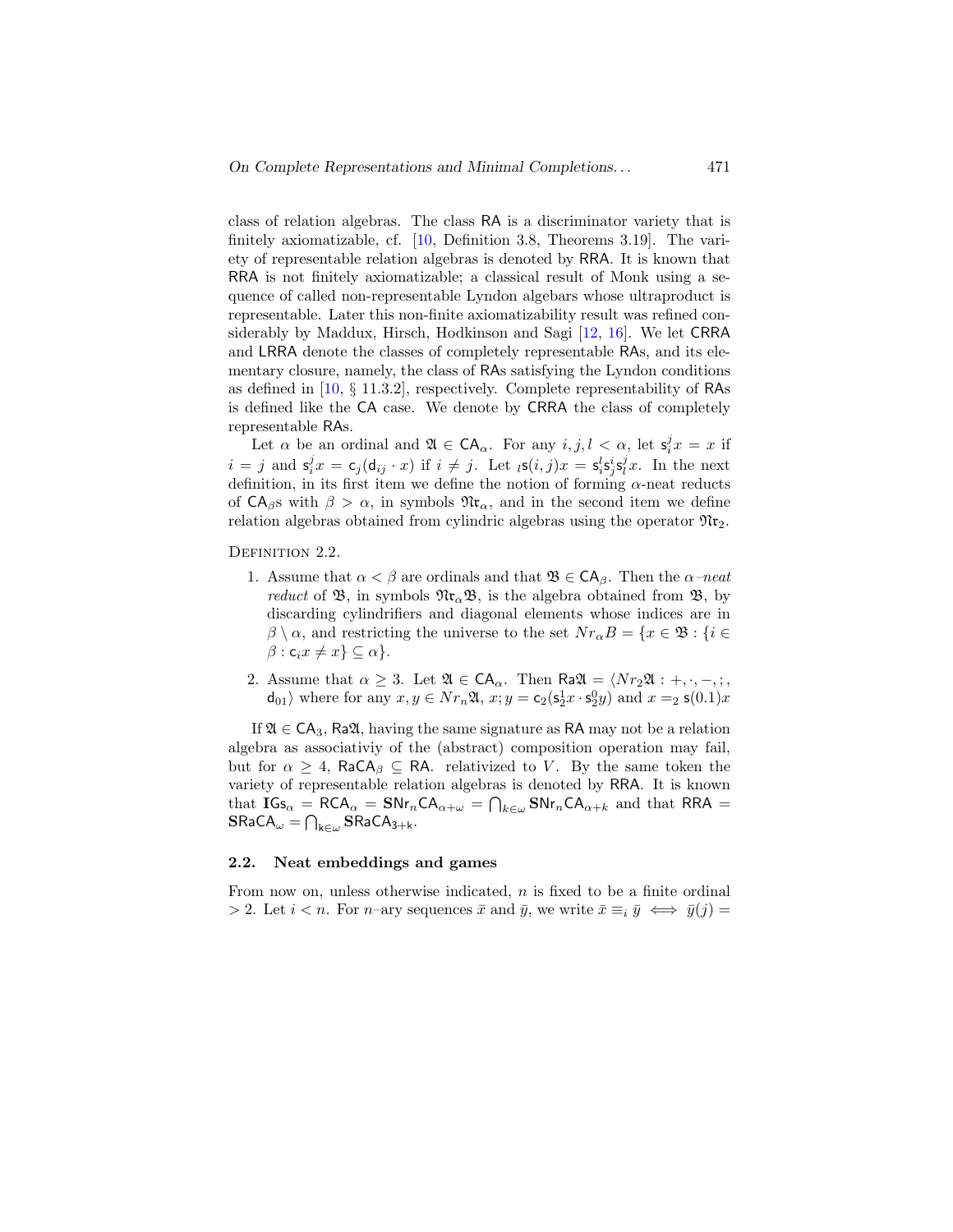$\bar{x}(j)$  for all  $j \neq i$ , To define certain games to be used in the sequel, we recall the notions of *atomic networks* and *atomic games* [\[10,](#page-44-6) [11\]](#page-44-5). Let  $i < n$ . For n–dimensional atomic networks M and N, we write  $M \equiv i N \iff$  $M(\bar{y}) = N(\bar{y})$  for all  $\bar{y} \in {}^{n}(n \sim \{i\}).$ 

DEFINITION 2.3.

1. Assume that  $\mathfrak{A} \in \mathsf{CA}_n$  is atomic and that  $m, k \leq \omega$ . The atomic game  $G_k^m(\text{At2l})$ , or simply  $G_k^m$ , is the game played on atomic networks of  $\mathfrak A$  using m nodes and having k rounds [\[11,](#page-44-5) Definition 3.3.2], where  $\forall$ is offered only one move, namely, a cylindrifier move:

Suppose that we are at round  $t > 0$ . Then  $\forall$  picks a previously played network  $N_t$  (nodes $(N_t) \subseteq m$ ),  $i < n$ ,  $a \in At\mathfrak{A}, \bar{x} \in \mathbb{n}$ nodes $(N_t)$ , such that  $N_t(\bar{x}) \leq \mathsf{c}_i a$ . For her response,  $\exists$  has to deliver a network M such that  $\mathsf{nodes}(M) \subseteq m$ ,  $M \equiv_i N$ , and there is  $\bar{y} \in \textsuperscript{n} \mathsf{nodes}(M)$  that satisfies  $\bar{y} \equiv_i \bar{x}$  and  $M(\bar{y}) = a$ .

We write  $G_k(\mathsf{At}\mathfrak{A})$ , or simply  $G_k$ , for  $G_k^m(\mathsf{At}\mathfrak{A})$  if  $m \geq \omega$ .

2. The  $\omega$ -rounded game  $\mathbf{G}^m(\mathbf{A} \mathfrak{A})$  or simply  $\mathbf{G}^m$  is like the game  $G_{\omega}^{m}(\mathsf{At}\mathfrak{A})$  except that  $\forall$  has the option to reuse the m nodes in play.

<span id="page-7-1"></span>DEFINITION 2.4. Let m be a finite ordinal  $> 0$ . An s word is a finite string of substitutions  $(\mathsf{s}_i^j)$   $(i, j < m)$ , a c word is a finite string of cylindrifications  $(c_i), i < m$ ; an sc word w, is a finite string of both, namely, of substitutions and cylindrifications. An sc word induces a partial map  $\hat{w}: m \to m$ :

 $\hat{\epsilon} = Id,$ 

$$
\bullet \ \widehat{w_j^i} = \hat{w} \circ [i|j],
$$

• 
$$
\widehat{wc_i} = \hat{w} \restriction (m \setminus \{i\}).
$$

If  $\bar{a} \in \{m-1m\}$ , we write  $s_{\bar{a}}$ , or  $s_{a_0...a_{k-1}}$ , where  $k = |\bar{a}|$ , for an arbitrary chosen sc word w such that  $\hat{w} = \bar{a}$ . Such a w exists by [\[10,](#page-44-6) Definition 5.23] Lemma 13.29].

In the next theorem  $S_c$  stands for the operation of forming complete subalgebras.

<span id="page-7-0"></span>LEMMA 2.5. Fix finite  $n \geq 3$ . If  $\mathfrak{A} \in \mathbf{S}_c \mathsf{Nr}_n \mathsf{CA}_m$  is atomic, then  $\exists$  has a winning strategy in  $\mathbf{G}^m(\mathbf{A} \mathfrak{A})$ .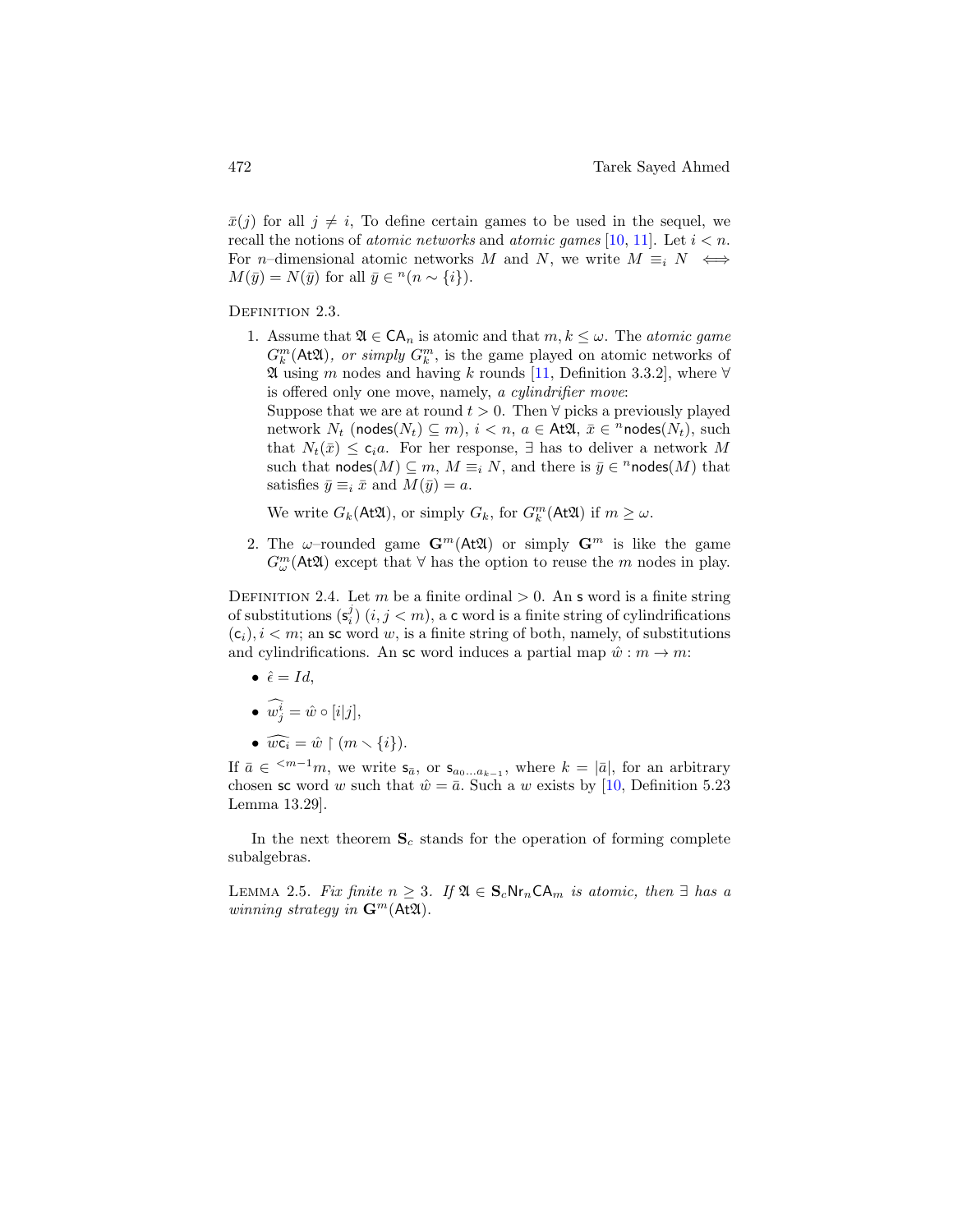PROOF: Fix  $2 < n < m$ . Assume that  $\mathfrak{C} \in \mathsf{CA}_m$ ,  $\mathfrak{A} \subseteq_c \mathfrak{N}$ **r**<sub>n</sub> $\mathfrak{C}$  is an atomic  $CA_n$  and N is an  $\mathfrak{A}$ –network with nodes $(N) \subseteq m$ . Define  $N^+ \in \mathfrak{C}$  by (with notation as introducted in Definition [2.4\)](#page-7-1):

$$
N^+=\prod_{i_0,\ldots,i_{n-1}\in\operatorname{\mathsf{nodes}}(N)}\mathsf{s}_{i_0,\ldots,i_{n-1}}N(i_0,\ldots,i_{n-1}).
$$

For a network N and function  $\theta$ , the network  $N\theta$  is the complete labelled graph with nodes  $\theta^{-1}(\text{nodes}(N)) = \{x \in \text{dom}(\theta) : \theta(x) \in \text{nodes}(N)\},\$ and labelling defined by

$$
(N\theta)(i_0,\ldots,i_{n-1})=N(\theta(i_0),\theta(i_1),\ldots,\theta(i_{n-1})),
$$

for  $i_0, \ldots, i_{n-1} \in \theta^{-1}(\text{nodes}(N))$ . Then the following hold:

(1): for all  $x \in \mathfrak{C} \setminus \{0\}$  and all  $i_0, \ldots, i_{n-1} < m$ , there is  $a \in \mathcal{A} \mathfrak{A}$ , such that  $s_{i_0,...,i_{n-1}} a \cdot x \neq 0$ ,

(2): for any  $x \in \mathfrak{C} \setminus \{0\}$  and any finite set  $I \subseteq m$ , there is a network N such that  $\text{nodes}(N) = I$  and  $x \cdot N^+ \neq 0$ . Furthermore, for any networks  $M, N$  if  $M^+ \cdot N^+ \neq 0$ , then  $M\upharpoonright_{\mathsf{nodes}(M) \cap \mathsf{nodes}(N)} = N\upharpoonright_{\mathsf{nodes}(M) \cap \mathsf{nodes}(N)},$ 

(3): if  $\theta$  is any partial, finite map  $m \to m$  and if nodes(N) is a proper subset of m, then  $N^+ \neq 0 \rightarrow (N\theta)^+ \neq 0$ . If  $i \notin \text{nodes}(N)$ , then  $c_i N^+ =$  $N^+$ .

Since  $\mathfrak{A}\subseteq_c\mathfrak{N}\mathfrak{r}_n\mathfrak{C}$ , then  $\sum^{\mathfrak{C}}$  At $\mathfrak{A}=1$ . For  $(1)$ ,  $\mathsf{s}^i_j$  is a completely additive operator (any  $i, j < m$ ), hence  $s_{i_0,...,i_{n-1}}$  is, too. So  $\sum^{\mathfrak{C}} \{s_{i_0...,i_{n-1}} a : a \in$  $\mathsf{At}(\mathfrak{A})\} = \mathsf{s}_{i_0...i_{n-1}} \sum^{\mathfrak{C}} \mathsf{At}\mathfrak{A} = \mathsf{s}_{i_0...i_{n-1}} 1 = 1$  for any  $i_0, \ldots, i_{n-1} < m$ . Let  $x \in \mathfrak{C} \setminus \{0\}$ . Assume for contradiction that  $\mathsf{s}_{i_0...i_{n-1}} a \cdot x = 0$  for all  $a \in \mathsf{At}\mathfrak{A}$ . Then  $1 - x$  will be an upper bound for  $\{s_{i_0...i_{n-1}} a : a \in \text{At2l}\}\)$ . But this is impossible because  $\sum^{\mathfrak{C}} \{ \mathsf{s}_{i_0...,i_{n-1}} a : a \in \text{At} \mathfrak{A} \} = 1.$ 

To prove the first part of (2), we repeatedly use (1). We define the edge labelling of N one edge at a time. Initially, no hyperedges are labelled. Suppose  $E \subseteq \text{nodes}(N) \times \text{nodes}(N) \dots \times \text{nodes}(N)$  is the set of labelled hyperedges of N (initially  $E = \emptyset$ ) and  $x$ .  $\prod_{\bar{c} \in E} s_{\bar{c}} N(\bar{c}) \neq 0$ . Pick  $\bar{d}$  such that  $\overline{d} \notin E$ . Then by (1) there is  $a \in \mathsf{At}(\mathfrak{A})$  such that  $x \cdot \prod_{\overline{c} \in E} s_{\overline{c}}N(\overline{c})$  .  $s_{\overline{d}}a \neq 0$ . Include the hyperedge  $d$  in  $E$ . We keep on doing this until eventually all hyperedges will be labelled, so we obtain a completely labelled graph N with  $N^+ \neq 0$ . it is easily checked that N is a network.

For the second part of (2), we proceed contrapositively. Assume that there is  $\bar{c} \in \text{nodes}(M) \cap \text{nodes}(N)$  such that  $M(\bar{c}) \neq N(\bar{c})$ . Since edges are labelled by atoms, we have  $M(\bar{c})\cdot N(\bar{c})=0$ , so  $0=s_{\bar{c}}0=s_{\bar{c}}M(\bar{c})$ .  $s_{\bar{c}}N(\bar{c})>$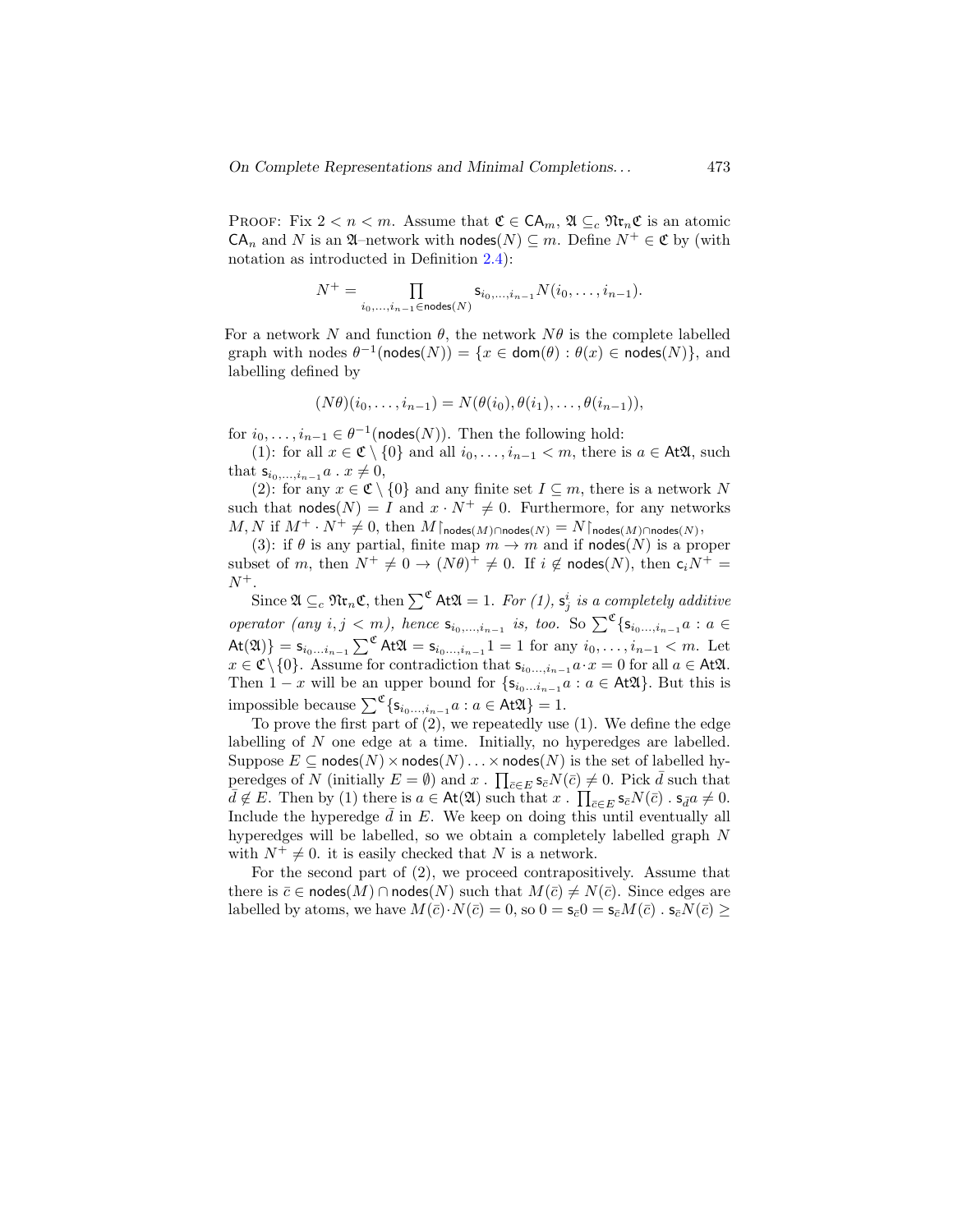$M^+ \cdot N^+$ . A piece of notation. For  $i < m$ , let  $Id_{-i}$  be the partial map  $\{(k, k) : k \in m \setminus \{i\}\}.$  For the first part of (3) (cf. [\[10,](#page-44-6) Lemma 13.29] using the notation in *op.cit*), since there is  $k \in m \setminus \text{nodes}(N)$ ,  $\theta$  can be expressed as a product  $\sigma_0 \sigma_1 \dots \sigma_t$  of maps such that, for  $s \leq t$ , we have either  $\sigma_s = Id_{-i}$  for some  $i < m$  or  $\sigma_s = [i/j]$  for some  $i, j < m$  and where  $i \notin \textsf{nodes}(N\sigma_0 \ldots \sigma_{s-1})$ . But clearly  $(NId_{-j})^+ \geq N^+$  and if  $i \notin \textsf{nodes}(N)$ and  $j \in \text{nodes}(N)$ , then  $N^+ \neq 0 \rightarrow (N[i/j])^+ \neq 0$ . The required now follows. The last part is straightforward. Using the above proven facts, we are now ready to show that  $\exists$  has a winning strategy in  $\mathbb{G}^m$ . She can always play a network N with  $\text{nodes}(N) \subseteq m$ , such that  $N^+ \neq 0$ . In the initial round, let  $\forall$  play  $a \in At\mathfrak{A}$ . ∃ plays a network N with  $N(0, \ldots, n-1) = a$ . Then  $N^+ = a \neq 0$ . Recall that here  $\forall$  is offered only one (cylindrifier) move. At a later stage, suppose ∀ plays the cylindrifier move, which we denote by  $(N, \langle f_0, \ldots, f_{n-2} \rangle, k, b, l)$ . He picks a previously played network  $N, f_i \in \mathsf{nodes}(N), \; l \; < \; n, k \; \notin \; \{f_i \; : \; i \; <$  $n-2$ , such that  $b \leq c_l N(f_0, \ldots, f_{i-1}, x, f_{i+1}, \ldots, f_{n-2})$  and  $N^+ \neq 0$ . Let  $\bar{a} = \langle f_0 \dots f_{i-1}, k, f_{i+1}, \dots f_{n-2} \rangle$ . Then by second part of (3) we have that  $c_l N^+ \cdot s_{\bar{a}} b \neq 0$  and so by first part of (2), there is a network M such that  $M^+ \cdot c_l N^+ \cdot s_{\bar{a}} b \neq 0$ . Hence  $M(f_0, \ldots, f_{i-1}, k, f_{i-2}, \ldots, f_{n-2}) = b$ ,  $\text{nodes}(M) = \text{nodes}(N) \cup \{k\}, \text{ and } M^+ \neq 0, \text{ so this property is maintained.}$ □

### 2.3. The class of completely representable relation and cylindric algebras is not elementary

Let LRRA be the class of relation algebra whose atom structures satisfy the Lyndon condition, and  $LCA_n$  denote the class of  $CA_n$ s whose atom structures are in  $LCAS_n$  as defined in [\[11\]](#page-44-5); i.e those algebras whose atom structures also satisfy the Lyndon conditions for cylindric algebras.

<span id="page-9-0"></span>LEMMA 2.6. For any infinite cardinal  $\kappa$ , there exists an atomless  $\mathfrak{C} \in$  $CA_n$  such that for all  $2 < n < \omega$ ,  $\mathfrak{M} \mathfrak{r}_n \mathfrak{C}$  and  $\mathfrak{R} \mathfrak{a} \mathsf{C} \mathsf{A}_{\omega}$  are atomic, with  $|\text{At}(\mathfrak{Nr}_n\mathfrak{C})| = |\text{At}(\mathfrak{R}a\mathfrak{C}| = 2^{\kappa}, \mathfrak{Nr}_n\mathfrak{C} \in \textsf{LCA}_n \textit{ and } \mathfrak{R}a\mathfrak{C} \in \textsf{LRRA}, \textit{but neither}$  $\mathfrak{Nr}_n\mathfrak{C}$  nor  $\mathfrak{R}$ a $\mathfrak{C}$  are completely representable.

Proof: We use the following uncountable version of Ramsey's theorem due to Erdös and Rado: If  $r \geq 2$  is finite, k an infinite cardinal, then  $exp_r(k)$ <sup>+</sup>  $\rightarrow (k^+)^{r+1}_{k}$ , where  $exp_0(k) = k$  and inductively  $exp_{r+1}(k) =$  $2^{exp_r(k)}$ . The above partition symbol describes the following statement. If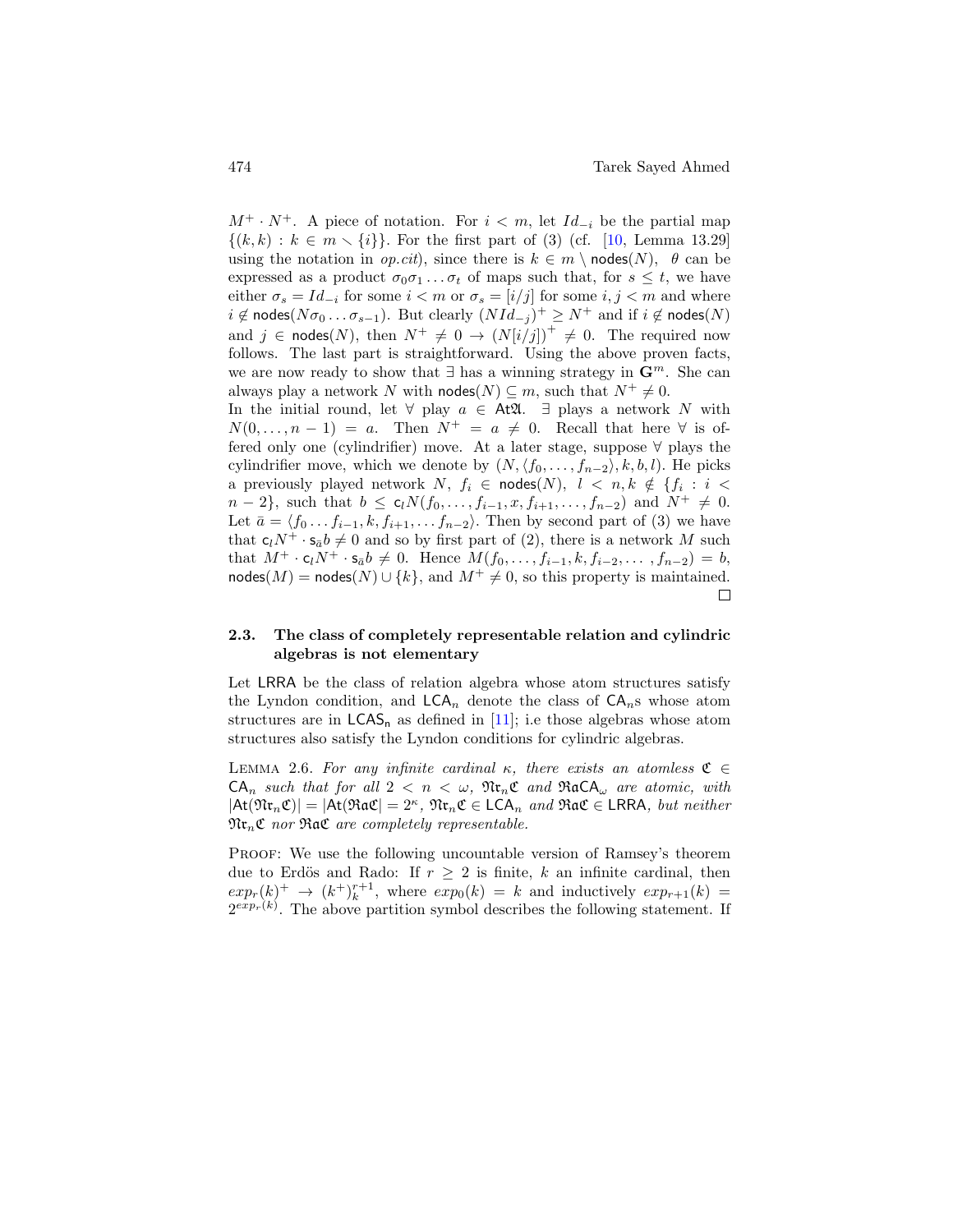f is a coloring of the  $r+1$  element subsets of a set of cardinality  $exp_r(k)^+$ in k many colors, then there is a homogeneous set of cardinality  $k^+$  (a set, all whose  $r + 1$  element subsets get the same f-value). We will construct the required  $\mathfrak{C} \in \mathsf{CA}_{\omega}$  from a relation algebra (to be denoted in a while by  $\mathfrak{A}$ ) having an ' $\omega$ -dimensional cylindric basis.' in the sense of Maddux [\[16\]](#page-44-4) To define the relation algebra, we specify its atoms and forbidden triples. Let  $\kappa$  be the given cardinal in the hypothesis of the Theorem. The atoms are  $\mathsf{Id}, \mathsf{g}_0^i : i < 2^{\kappa}$  and  $\mathsf{r}_j : 1 \leq j < \kappa$ , all symmetric. The forbidden triples of atoms are all permutations of  $(\mathsf{Id}, x, y)$  for  $x \neq y$ ,  $(r_j, r_j, r_j)$  for  $1 \leq j \leq \kappa$ and  $(g_0^i, g_0^{i'}, g_0^{i'} )$  for  $i, i', i^* < 2^{\kappa}$ . Write  $g_0$  for  $\{g_0^i : i < 2^{\kappa}\}\$  and  $r_+$  for  ${r_i : 1 \leq j < \kappa}$ . Call this atom structure  $\alpha$ . Consider the term algebra  $\mathfrak A$ defined to be the subalgebra of the complex algebra of this atom structure generated by the atoms. We claim that  $\mathfrak{A}$ , as a relation algebra, has no complete representation, hence any algebra sharing this atom structure is not completely representable, too. Indeed, it is easy to show that if  $\mathfrak A$  and B are atomic relation algebras sharing the same atom structure, so that At  $\mathfrak{A} = \mathfrak{A} \mathfrak{B}$ , then  $\mathfrak{A}$  is completely representable  $\iff \mathfrak{B}$  is completely representable.

Assume for contradiction that  $\mathfrak A$  has a complete representation with base M. Let x, y be points in the representation with  $M \models r_1(x, y)$ . For each  $i < 2^{\kappa}$ , there is a point  $z_i \in M$  such that  $M \models g_0^i(x, z_i) \wedge r_1(z_i, y)$ . Let  $Z = \{z_i : i < 2^{\kappa}\}\$ . Within Z, each edge is labelled by one of the  $\kappa$ atoms in  $r_{+}$ . The Erdos-Rado theorem forces the existence of three points  $z^1, z^2, z^3 \in Z$  such that  $M \models r_j(z^1, z^2) \wedge r_j(z^2, z^3) \wedge r_j(z^3, z_1)$ , for some single  $j < \kappa$ . This contradicts the definition of composition in  $\mathfrak{A}$  (since we avoided monochromatic triangles). Let S be the set of all atomic  $\mathfrak{A}$ -networks N with nodes  $\omega$  such that  $\{r_i : 1 \leq i \leq \kappa : r_i \text{ is the label of an edge in } N\}$  is finite. Then it is straightforward to show  $S$  is an amalgamation class, that is for all  $M, N \in S$  if  $M \equiv_{ij} N$  then there is  $L \in S$  with  $M \equiv_i L \equiv_j N$ , witness [\[10,](#page-44-6) Definition 12.8] for notation. Now let X be the set of finite  $\mathfrak A$ -networks N with nodes  $\subseteq \kappa$  such that:

1. each edge of  $N$  is either (a) an atom of  $\mathfrak A$  or (b) a cofinite subset of  $\mathsf{r}_+ = \{ \mathsf{r}_j : 1 \leq j < \kappa \}$  or (c) a cofinite subset of  $\mathsf{g}_0 = \{ \mathsf{g}_0^i : i < 2^{\kappa} \}$  and

2. N is 'triangle-closed', i.e. for all  $l, m, n \in \text{nodes}(N)$  we have  $N(l, n) \leq$  $N(l, m); N(m, n)$ . That means if an edge  $(l, m)$  is labelled by Id then  $N(l,n) = N(m,n)$  and if  $N(l,m), N(m,n) \leq g_0$  then  $N(l,n) \cdot g_0 = 0$ and if  $N(l, m) = N(m, n) = \mathbf{r}_j$  (some  $1 \leq j < \omega$ ) then  $N(l, n) \cdot \mathbf{r}_j = 0$ .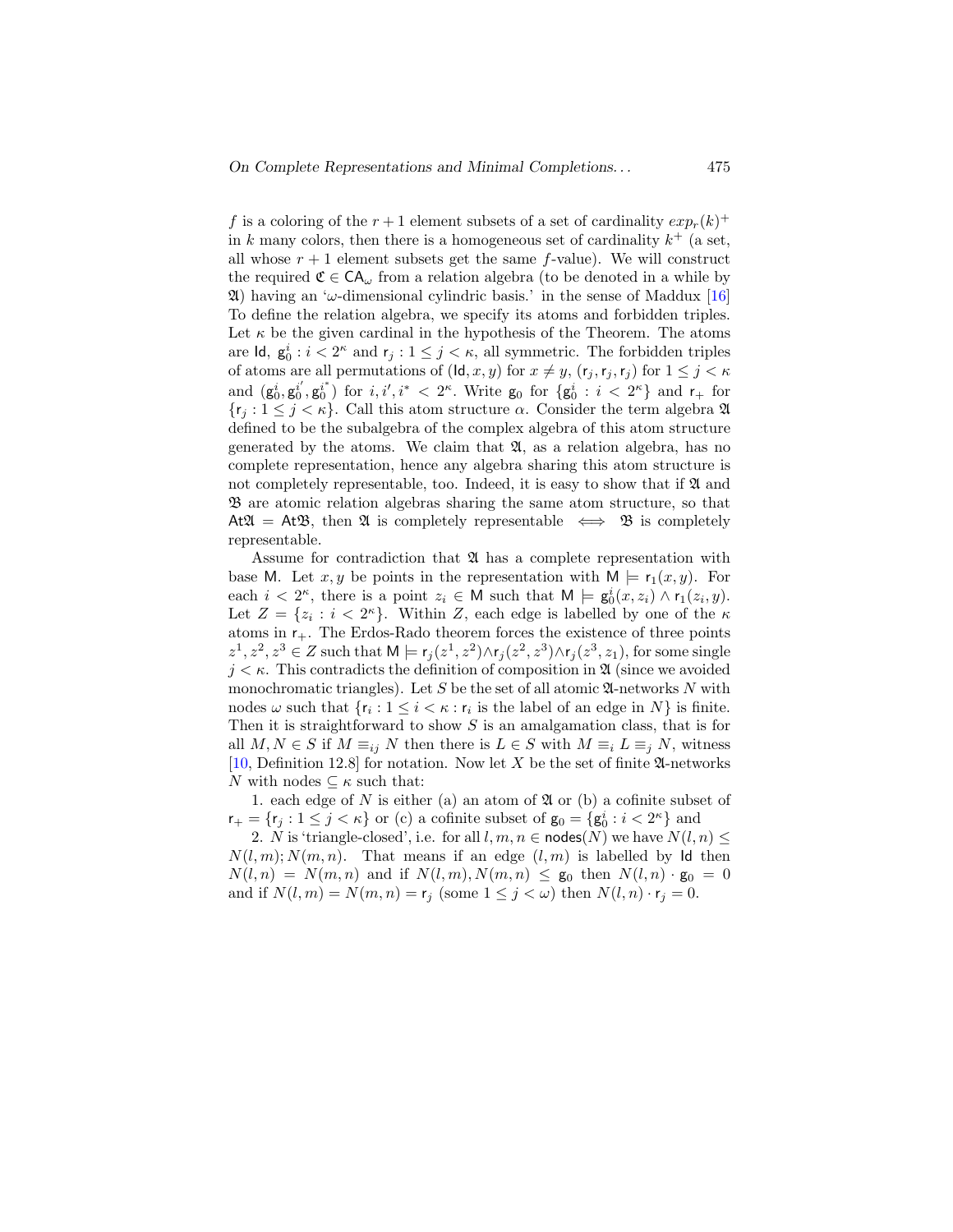For  $N \in X$  let  $\widehat{N} \in \mathfrak{Ca}(S)$  be defined by

$$
\{L \in S : L(m, n) \le N(m, n) \text{ for } m, n \in \text{nodes}(N)\}.
$$

For  $i \in \omega$ , let  $N\upharpoonright_{-i}$  be the subgraph of N obtained by deleting the node i.

Then if  $N \in X$ ,  $i < \omega$  then  $\widehat{c_i N} = \widehat{N \upharpoonright_{-i}}$ . The inclusion  $\widehat{c_i N} \subseteq (\widehat{N \upharpoonright_{-i}})$  is clear.

Conversely, let  $L \in (\widehat{N\vert_{-i}})$ . We seek  $M \equiv_i L$  with  $M \in \widehat{N}$ . This will prove that  $L \in \widehat{c_iN}$ , as required. Since  $L \in S$  the set  $T = \{r_i \notin L\}$  is infinite. Let T be the disjoint union of two infinite sets  $Y \cup Y'$ , say. To define the  $\omega$ -network M we must define the labels of all edges involving the node *i* (other labels are given by  $M \equiv_i L$ ). We define these labels by enumerating the edges and labeling them one at a time. So let  $j \neq i < \kappa$ . Suppose  $j \in \text{nodes}(N)$ . We must choose  $M(i, j) \leq N(i, j)$ . If  $N(i, j)$  is an atom then of course  $M(i, j) = N(i, j)$ . Since N is finite, this defines only finitely many labels of M. If  $N(i, j)$  is a cofinite subset of  $g_0$  then we let  $M(i, j)$  be an arbitrary atom in  $N(i, j)$ . And if  $N(i, j)$  is a cofinite subset of  $r_+$  then let  $M(i, j)$  be an element of  $N(i, j) \cap Y$  which has not been used as the label of any edge of  $M$  which has already been chosen (possible, since at each stage only finitely many have been chosen so far). If  $j \notin \text{nodes}(N)$  then we can let  $M(i, j) = r_k \in Y$  some  $1 \le k \le \kappa$  such that no edge of  $M$  has already been labelled by  $r_k$ . It is not hard to check that each triangle of  $M$  is consistent (we have avoided all monochromatic triangles) and clearly  $M \in \widehat{N}$  and  $M \equiv_i L$ . The labeling avoided all but finitely many elements of Y', so  $M \in S$ . So  $\widehat{(N\cap i)} \subseteq \widehat{c_iN}$ .

Now let  $\hat{X} = {\hat{N} : N \in X} \subset \mathfrak{Ca}(S)$ . Then we claim that the subalgebra of  $\mathfrak{Ca}(S)$  generated by  $\widehat{X}$  is simply obtained from  $\widehat{X}$  by closing under finite unions. Clearly all these finite unions are generated by  $\widehat{X}$ . We must show that the set of finite unions of  $\hat{X}$  is closed under all cylindric operations. Closure under unions is given. For  $\widehat{N} \in X$  we have  $-\widehat{N} = \bigcup_{m,n \in \text{nodes}(N)} \widehat{N_{mn}}$  where  $N_{mn}$  is a network with nodes  $\{m, n\}$  and labeling  $N_{mn}(m, n) = -N(m, n)$ .  $N_{mn}$  may not belong to X but it is equivalent to a union of at most finitely many members of  $\hat{X}$ . The diagonal  $d_{ij} \in \mathfrak{Ca}(S)$  is equal to  $\widehat{N}$  where N is a network with nodes  $\{i, j\}$  and labeling  $N(i, j) = \text{Id}$ . Closure under cylindrification is given. Let  $\mathfrak{C}$  be the subalgebra of  $\mathfrak{Ca}(S)$  generated by  $\widehat{X}$ . Then  $\mathfrak{A} = \mathfrak{R} \mathfrak{a} \mathfrak{C}$ .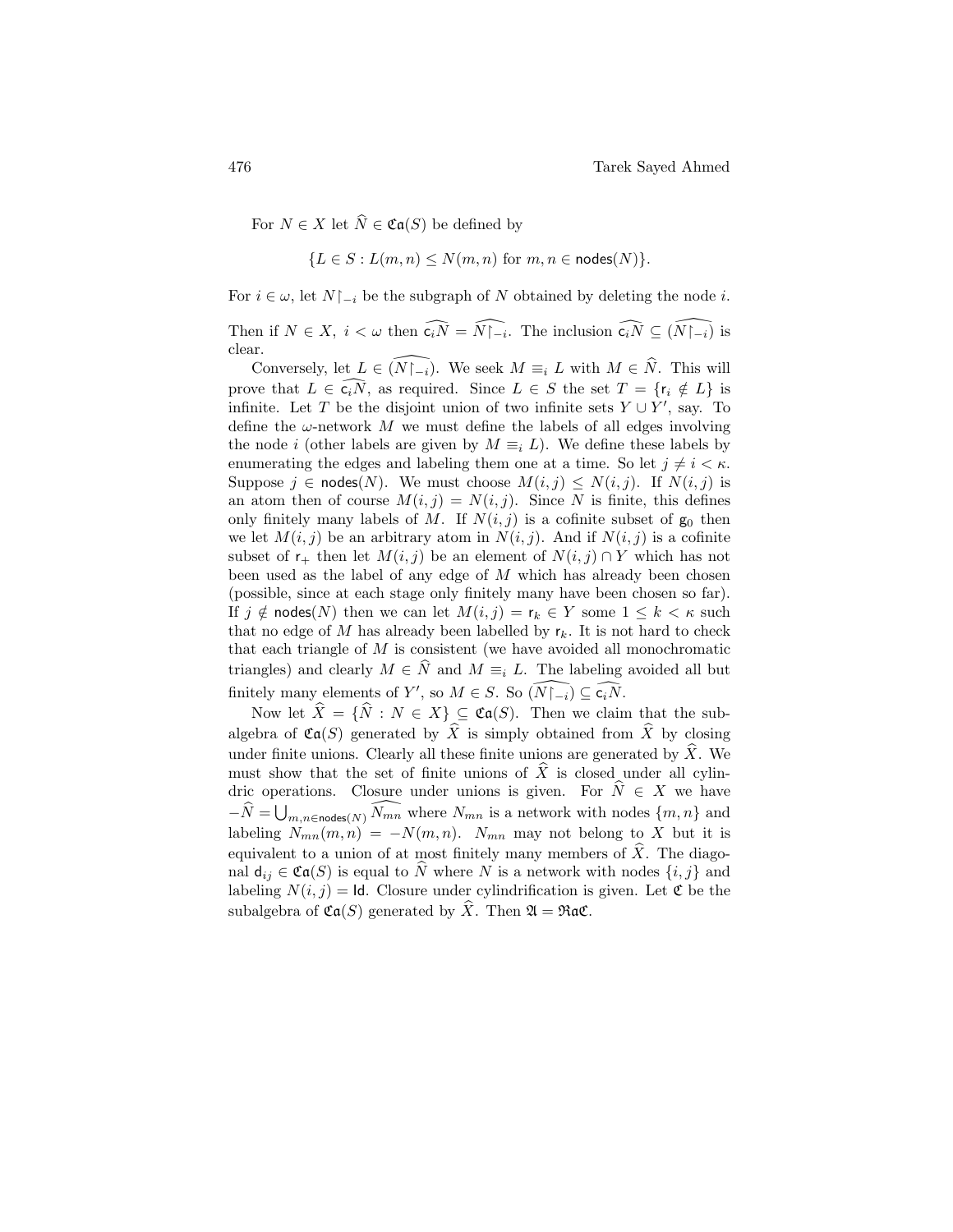sibly a co–finite subset of  $g_0$  and possibly a co–finite subset of  $r_{+}$ . Clearly  $\mathfrak{A} \subseteq \mathfrak{R}$  a. Conversely, each element  $z \in \mathfrak{R}$  a.  $\mathfrak{C}$  is a finite union  $\bigcup_{N \in F} N$ , for some finite subset F of X, satisfying  $c_i z = z$ , for  $i > 1$ . Let  $i_0, \ldots, i_k$  be an enumeration of all the nodes, other than 0 and 1, that occur as nodes of networks in F. Then,  $c_{i_0} \dots c_{i_k} z = \bigcup_{N \in F} c_{i_0} \dots c_{i_k} \widehat{N} = \bigcup_{N \in F} (\widehat{N \restriction \{0,1\}}) \in \mathfrak{A}.$ So Rac  $\subseteq$  21. Thus 24 is the relation algebra reduct of  $\mathfrak{C} \in CA_{\omega}$ , but  $\mathfrak A$  has no complete representation. Let  $n > 2$ . Let  $\mathfrak B = \mathfrak{N} \mathfrak r_n \mathfrak C$ . Then  $\mathfrak{B} \in \mathsf{Nr}_n\mathsf{CA}_{\omega}$ , is atomic, but has no complete representation for plainly a complete representation of  $\mathfrak{B}$  induces one of  $\mathfrak{A}$ . In fact, because  $\mathfrak{B}$  is generated by its two dimensional elements, and its dimension is at least three, its Df reduct is not completely representable. To see why, each element of  $\mathfrak A$  is a union of a finite number of atoms, pos-

It remains to show that the  $\omega$ -dilation  $\mathfrak C$  is atomless. For any  $N \in X$ , we can add an extra node extending N to [M](#page-7-0) such that  $\emptyset \subsetneq M' \subsetneq N'$ , so that N' cannot be an atom in  $\mathfrak{C}$ . By Lemma 2.5,  $\exists$  has a winning strategy in  $\mathbf{G}^{\omega}(\mathbf{AtB})$ . Since infinitely many nodes are in play, then reusing nodes does [not](#page-44-5) make  $\mathbf{G}^{\omega}$  any stronger than the usual  $\omega$  rounded game  $G_{\omega}$  according to [11, Definition 3.3.2]. Thus ∃ has a winning strategy in  $G_{\omega}(\mathsf{At}\mathfrak{B})$ , a fortiori, that  $\exists$  has a winning strategy in the k rounded atomic game  $G_k(\mathsf{At}\mathfrak{B})$ for all finite  $k \in \omega$ . By definition; coding winning strategy's in the first order Lyndon conditions, we get  $\mathfrak{B} \in \mathsf{LCA}_n$ . For relation algebras, we have  $\mathfrak{A} \in \text{RaCA}_{\omega}$  and  $\mathfrak{A}$  has no complete repres[enta](#page-7-0)tion. The rest is like the CA case, using the Ra analogue of Lemma 2.5, when the dilation is  $ω$ -dimensional, namely,  $\mathfrak{A} \in \mathbf{S}_c$ RaCA<sub>ω</sub>  $\implies$ , and ∃ has a winning strategy in  $\mathbf{G}^{\omega}$  with the last notation taken from [8]. П

COROLLARY 2.7. For  $2 < n < \omega$ , the classes CRCA<sub>n</sub> and CRRA are not elementary.

PROOF: LCA<sub>n</sub> = EICRCA<sub>n</sub>, hence  $\mathfrak{B} \in$  EICRCA<sub>n</sub>  $\sim$  CRCA<sub>n</sub>, so CRCA<sub>n</sub> is not elementary. For relation algebras, we use the algebra  $\mathfrak A$  constructed in the previous Theorem, too. We have  $\mathfrak{A} \in \text{RaCA}_{\omega}$  and  $\mathfrak{A}$  has no complete representat[ion.](#page-7-0) The rest is like the CA case, using the Ra analogue of Lemma 2.5, when the dilation is  $\omega$ -dimensional, namely,  $\mathfrak{A} \in$  $S_c$ RaCA<sub>ω</sub>  $\implies$   $\exists$  has a winning strategy in  $F^{\omega}$  with the last notation taken from [8].  $\Box$ 

The last was proved by Hirsch and Hodkinsdon in [9]. Our proof here is entirely different using so-called Maddux relation algebras by specifying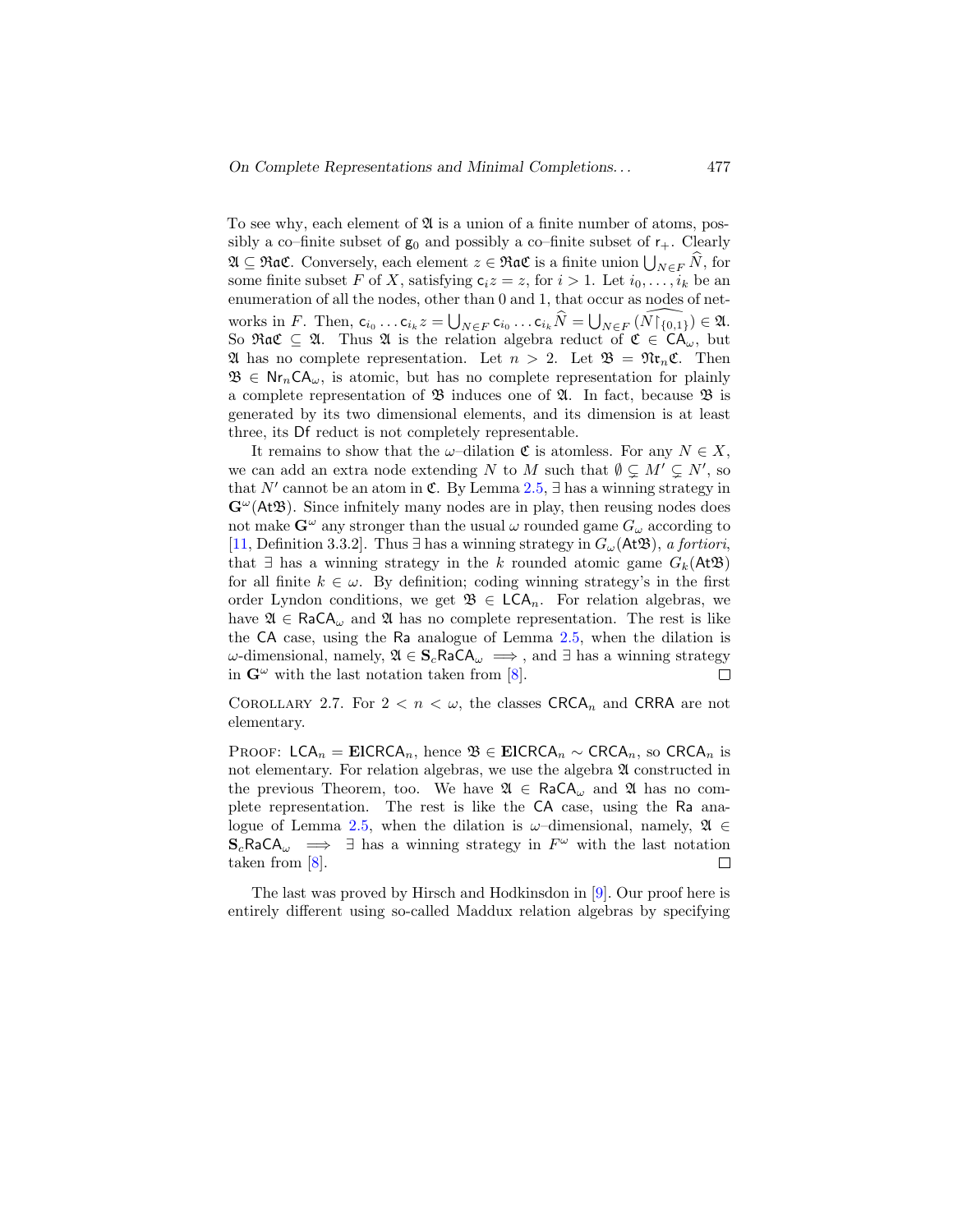cylindric basis. The proof of Hirsch and Hodkinson uses so-called Rainbow constuction. The two proofs are not only distinct but they are conceptually disjoint. forbidden list of atoms, cf. [16, 10]. These algebars have  $\omega$ -dimensional

<span id="page-13-0"></span>But we can even go further for relation algebras:

THEOREM 2.8. The class CRRA is not closed under  $\equiv_{\infty,\omega}$ .

**PROOF:** Take  $\mathfrak{R}$  to be a symmetric, atomic relation algebra with atoms

$$
Id, r(i), y(i), b(i) : i < \omega.
$$

Non-identity atoms have colors, r is red, b is blue, and y is yellow. All atoms are self-converse. The composition of atoms is defined by listing the forbidden triples. The forbidden triples are (Peircean transforms) or permutations of  $(\mathsf{Id}, x, y)$  for  $x \neq y$ , and

 $(r(i), r(i), r(j)), (y(i), y(i), y(j)), (b(i), b(i), b(j)) i \leq j < \omega$ 

 $\Re$  is the complex algebra over this atom structure. Let  $\alpha$  be an ordinal.  $\mathfrak{R}^{\alpha}$  is obtained from  $\mathfrak{R}$  by splitting the atom  $r(0)$  into  $\alpha$  parts  $r^{k}(0)$  :  $k < \alpha$ and then taking the full complex algebra. In more detail, we put red atoms  $r^k(0)$  for  $k < \alpha$ . In the altered algebra the forbidden triples are  $(y(i), y(i), y(j)), (b(i), b(i), b(j)), i \leq j < \omega$ ,  $(r(i), r(i), r(j)), 0 < i \leq j <$  $\omega, (r^k(0), r^l(0), r(j)), \ \ 0 < j < \omega, k, l < \alpha, (r^k(0), r^l(0), r^m(0)), \ \ k, l, m < \alpha.$ Now let  $\mathfrak{B} = \mathfrak{R}^{\omega}$  and  $\mathfrak{A} = \mathfrak{R}^{\mathfrak{n}}$  with  $\mathfrak{n} \geq 2^{\aleph_0}$ . For an ordinal  $\alpha$ ,  $\mathfrak{R}^{\alpha}$  is as defined in the previous remark. In  $\mathfrak{R}^{\alpha}$ , we use the following abbreviations:  $r(0) = \sum_{k < \alpha} r^k(0)$   $r = \sum_{i < \omega} r(i)$   $y = \sum_{i < \omega} y(i)$   $b = \sum_{i < \omega} b(i)$ . These suprema exist because they are taken in the complex algebras which are complete. The *index* of  $r(i)$ ,  $y(i)$  and  $b(i)$  is i and the index of  $r^k(0)$  is also 0. Now let  $\mathfrak{B} = \mathfrak{R}^{\omega}$  and  $\mathfrak{A} = \mathfrak{R}^{\mathfrak{n}}$  with  $\mathfrak{n} \geq 2^{\aleph_0}$ . We claim that  $\mathfrak{B} \in \text{RaCA}_{\omega}$ and  $\mathfrak{A} \equiv \mathfrak{B}$ . For the first required, we show that  $\mathfrak{B}$  has a cylindric bases by exhibiting a winning strategy for ∃ in t[he](#page-44-6) cylindric-basis game, which is a simpler version of the hyperbasis game [10, Definition 12.26]. At some stage of the game, let the play so far be  $N_0, N_1, \ldots, N_{t-1}$  for some  $t < \omega$ . We say that an edge  $(m, n)$  of an atomic network N is a *diversity edge* if  $N(m, n) \cdot \mathsf{Id} = 0$ . Each diversity edge of each atomic network in the play has an owner—either  $\exists$  or  $\forall$ , which we will allocate as we define  $\exists$ 's strategy. If an edge  $(m, n)$  belongs to player p then so does the reverse edge  $(n, m)$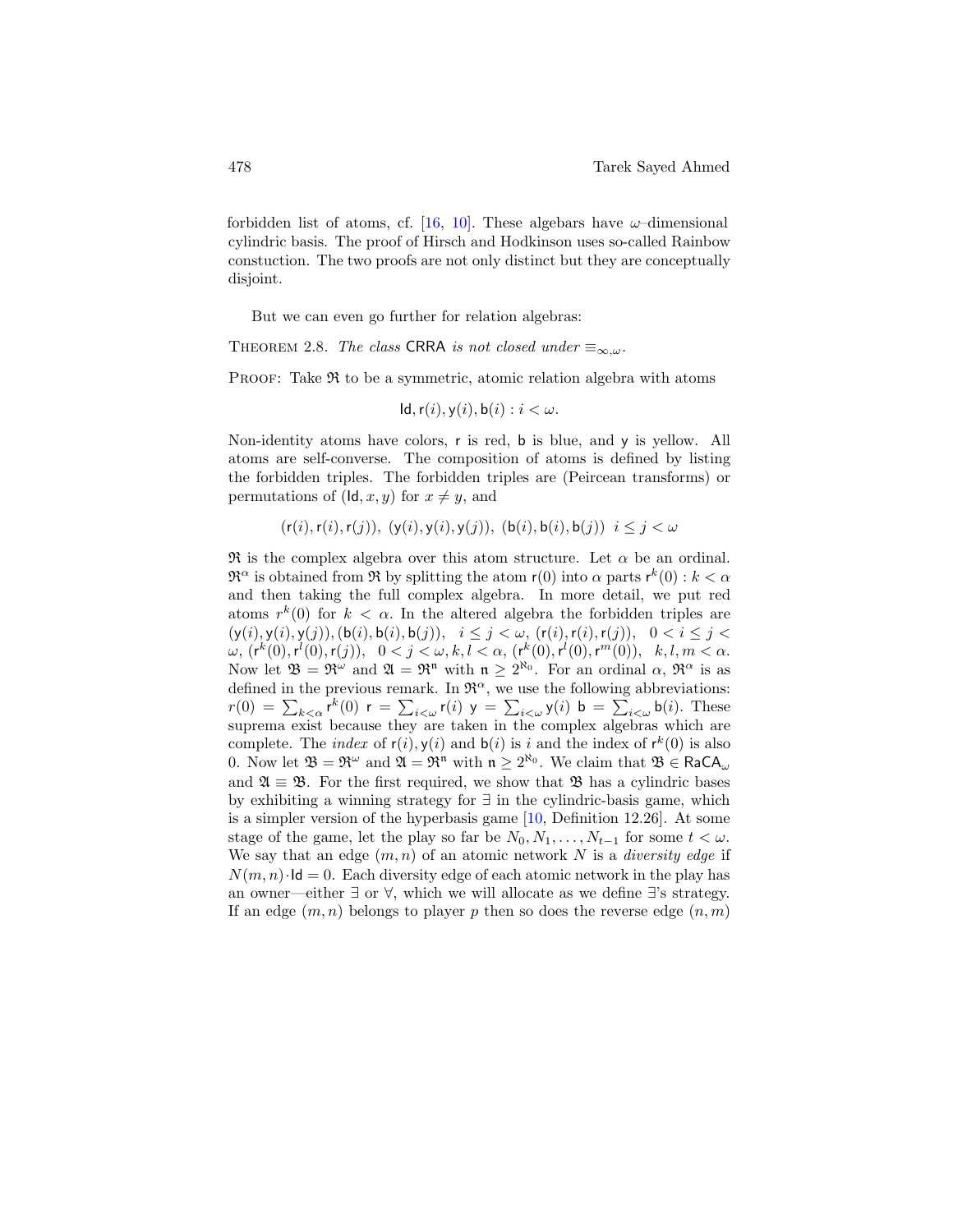the label of the reverse edge is equal to the label of the edge, so again need to specify only one. For the next round  $\exists$  must define  $N_t$  in response to  $\forall$ 's move. If there is an already played network  $N_i$  (some  $i < t$ ) and a finitary map  $\sigma : \omega \to \omega$  such that  $N_t \sigma$  'answers' his move, then she lets  $N_t = N_i \sigma$ . From now on we assume that there is no such  $N_i$  and  $\sigma$ . We consider the three types of  $\forall$  can make. If he plays an *atom move* by picking an atom a,  $\exists$  plays an atomic network N with  $N(0, 1) = a$  and for all  $x \in \omega \setminus \{1\},\$  $N(0, x) =$  Id. and we will only specify one of them. Since our algebra is symmetric, so

If  $\forall$  plays a *triangle move* by picking a previously played  $N_x$  (some  $x < t$ , nodes i, j, k with  $k \notin \{i, j\}$  and atoms a, b with  $a; b \ge N_x(i, j)$ , we know that  $a, b \neq 1'$ , as we are assuming the  $\exists$  cannot play an embedding move (if  $a = \text{Id}$ , consider  $N_x$  and the map  $\lfloor k/i \rfloor$ ).  $\exists$  must play a network  $N_t \equiv_k N_x$  such that  $N_t(i, k) = a$ ,  $N_t(k, j) = b$ . These edges,  $(i, k)$  and  $(k, j)$ , belong to  $\forall$  in  $N_t$ . All diversity edges not involving k have the same owner in  $N_t$  as they did in  $N_x$ . And all edges  $(l, k)$  for  $k \notin \{i, j\}$  belong to  $\exists$  in  $N_x$ . To label these edges  $\exists$  chooses a colour c different than the colours of  $a, b$  (we have three colours so this is possible). Then, one at a time, she labels each edge  $(l, k)$  by an atom with colour c and a non-zero index which has not yet been used to label any edge of any network played in the game. She does this one edge at a time, each with a new index. There are infinitely many indices to choose, so this can be done.

Finally,  $\forall$  can play an amalgamation move by picking M,  $N \in \{N_s :$  $s < t$ , nodes i, j such that  $M \equiv_{ij} N$ . If there is  $N_s$  (some  $s < t$ ) and a map  $\sigma$  : nodes( $N_s$ )  $\rightarrow$  nodes( $M$ ) ∪ nodes( $N$ ) such that  $M \equiv_i N_s \sigma \equiv_i N$ then  $\exists$  lets  $N_t = N_s \sigma$ . Ownership of edges is inherited from  $N_s$ . If there is no such  $N_s$  and  $\sigma$  then there are two cases. If there are three nodes x, y, z in the 'amalgam' such that  $M(j, x)$  and  $N(x, i)$  are both red and of the same index,  $M(j, y)$ ,  $N(y, i)$  are both yellow and of the same index and  $M(j, z)$ ,  $N(z, i)$  are both blue and of the same index, then the new edge  $(i, j)$  belongs to  $\forall$  in  $N_t$ . It will be labelled by either  $r^0(0)$ ,  $b(0)$  or  $y(0)$  and it it is easy to show that at least one of these will be a consistent choice. Otherwise, if there is no such x, y, z then the new edge  $(i, j)$  belongs to  $\exists$ in  $N_t$ . She chooses a colour c such that there is no x with  $M(j, x)$  and  $N(x, i)$  both having colour c and the same index. And she chooses a nonzero index for  $N_t(i, j)$  which is new to the game (as with triangle moves). If  $k \neq k' \in M \cap N$  then  $(j, k)$  has the same owner in  $N_t$  as it does in M,  $(k, i)$  has the same owner in  $N_t$  as it does in N and  $(k, k')$  belongs to  $\exists$  in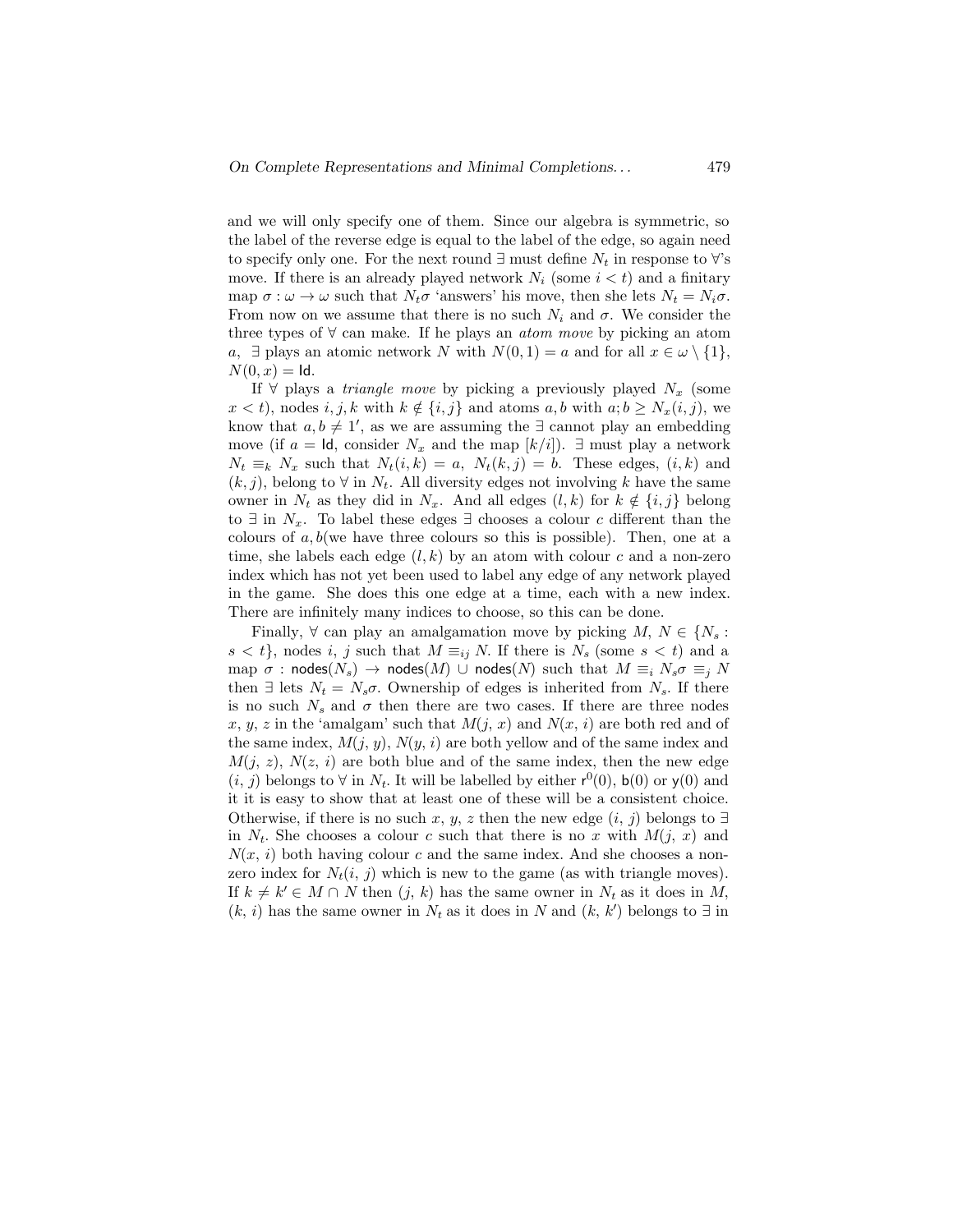the only way  $\exists$  could lose, is if  $\forall$  played an amalgamation move  $(M, N, i, j)$ such that there are  $x, y, z \in M \cap N$  such that  $M(j, x) = r^k(0), N(x, i) =$  $r^{k'}(0)$ ,  $M(j, y) = N(y, i) = b(0)$  and  $M(j, z) = N(z, i) = y(0)$ . But according to ∃'s strategy, she never chooses atoms with index 0, so all these edges must have been chosen by ∀. This contradiction proves the required.  $N_t$  if it belongs to  $\exists$  in *either* M or N, otherwise it belongs to  $\forall$  in  $N_t$ . Now

Now, let H be an  $\omega$ -dimensional cylindric basis for B. Then  $\mathfrak{Cat} \in$  $CA_{\omega}$ . Consider the cylindric algebra  $\mathfrak{C} = \mathfrak{S} g^{\mathfrak{Cat}\mathcal{H}} \mathfrak{B}$ , the subalgebra of  $\mathfrak{Cat}\mathcal{H}$ generated by B. In principal, new two dimensional elements that were not originally in  $\mathfrak{B}$ , can be created in  $\mathfrak{C}$  using the spare dimensions in  $\mathfrak{Ca}(\mathcal{H})$ . But next we exclude this possibility. We show that  $\mathfrak{B}$  exhausts the 2– dimensional elements of RaC, more concisely, we show that  $\mathfrak{B} = \mathsf{Ra} \mathfrak{C}$ . For this purpose, we want to find out what are the elements of  $\mathfrak{Cat}$  that are generated by  $\mathfrak{B}$ . Let M be a (not necessarily atomic) finite network over B whose nodes are a finite subset of  $\omega$ .

- Define (using the same notation in the proof of Theorem [2.6\)](#page-9-0)  $\widehat{M}$  =  $\{N \in \mathcal{H} : N \leq M\} \in \mathfrak{Cat}\mathcal{H}.$  ( $N \leq M$  means that for all  $i, j \in M$  we have  $N(i, j) \leq M(i, j)$ .
- A block is an element of the form  $\widehat{M}$  for some finite network M such that
	- 1. M is triangle-closed, i.e. for all  $i, j, k \in M$  we have  $M(i, k) \leq$  $M(i, j); M(j, k)$
	- 2. If x is the label of an irreflexive edge of M then  $x = \mathsf{Id}$  or  $x \leq r$  or  $x \leq y$  or  $x \leq b$  (we say x is 'monochromatic'), and  $|\{i : x \cdot (\mathsf{r}(i) + \mathsf{y}(i) + \mathsf{b}(i)) \neq 0\}|$  is either 0, 1 or infinite (we say that the number of indices of  $x$  is either  $0, 1$  or infinite).

We prove:

1. For any block  $\widehat{M}$  and  $i < \omega$  we have

$$
\mathsf{c}_i\widehat{M}=(M\!\upharpoonright_{\mathsf{dom}(M)\setminus\{i\}})^{\widehat{\mathsf{d}}}
$$

2. The domain of  $\mathfrak C$  consists of finite sums of blocks.

 $c_i\tilde{M} \subseteq (M\upharpoonright_{\text{dom}(M)\setminus\{i\}})$  is obvious. If  $i \notin M$  the equality is trivial. Let  $N \in$  $(M\vert_{\text{dom}(M)\setminus\{i\}})$ , i.e.  $N \leq M\vert_{\text{dom}(M)\setminus\{i\}}$ . We must show that  $N \in c_i\widehat{M}$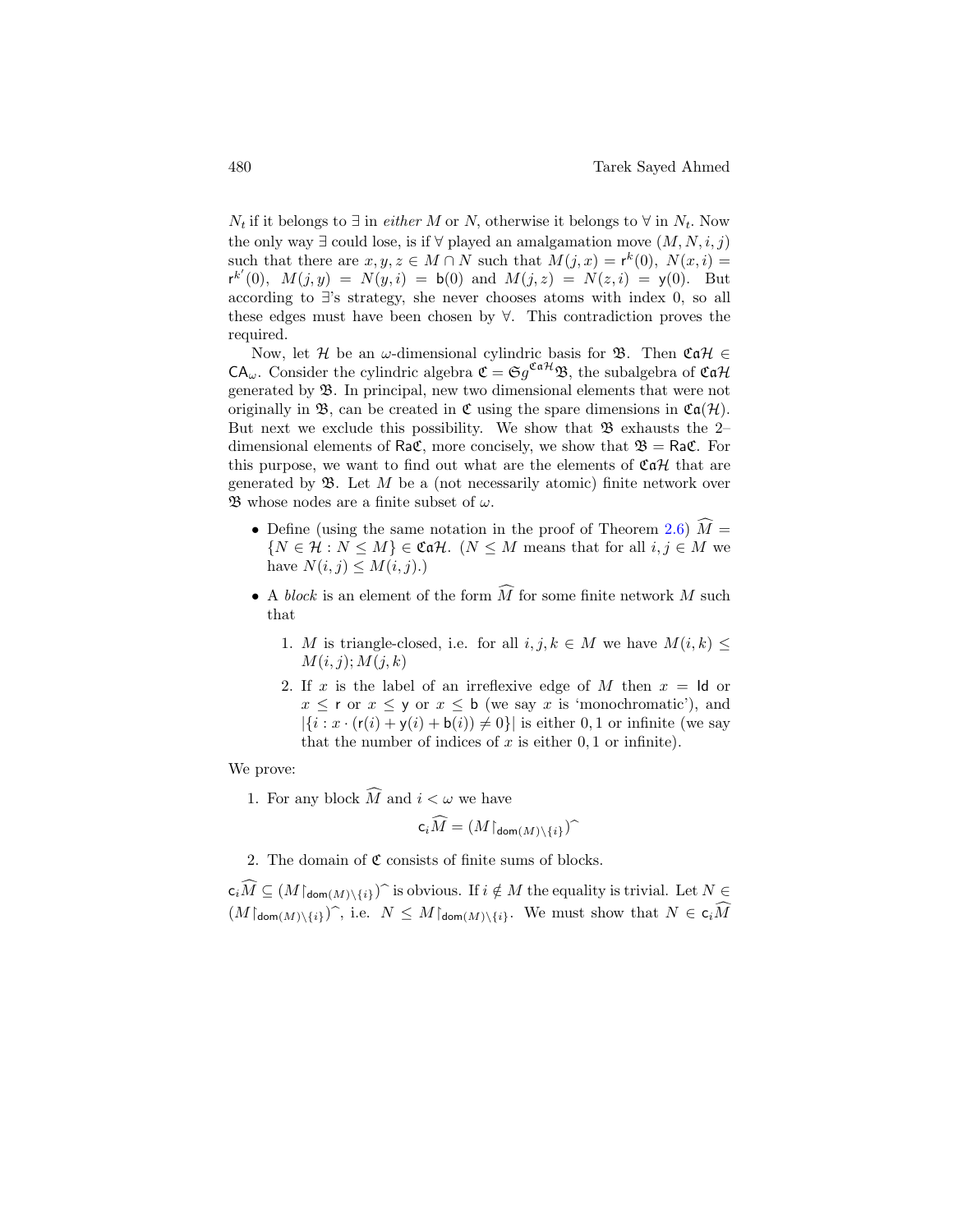and for this we must find  $L \equiv_i N$  with  $L \in \widehat{M}$ .  $L \equiv_i N$  determines every edge of L except those involving i. For each  $j \in M$ , if the number of indices in  $M(i, j)$  is just one, say  $M(i, j) = r(k)$ , then let  $L(i, j)$  be an arbitrary atom below  $r(k)$ . There should be no inconsistencies in the labelling so far defined for L, by triangle-closure for M. For all the other edges  $(i, j)$  if  $j \in M$  there are infinitely many indices in  $M(i, j)$  and if  $j \notin M$  then we have an unrestricted choice of atoms for the label. These edges are labelled one at a time and each label is given an atom with a new index, thus avoiding any inconsistencies. This defines  $L \equiv_i N$  with  $L \in M$ . For the second part, we already have seen that the set of finite sums of blocks is closed under cylindrification. We'll show that this set is closed under all the cylindric operations and includes  $\mathfrak{B}$ . For any  $x \in \mathfrak{B}$  and  $i, j < \omega$ , let  $N_x^{ij}$  be the **3**-network with two nodes  $\{i, j\}$  and labelling  $N_x^{ij}(i, i) = N_x^{ij}(j, j) = \mathsf{Id}$ , and  $N^{ij}(i,j) = x$ ,  $N_x^{ij}(j,i) = \tilde{x}$ . Clearly  $N_x^{ij}$  is triangle closed. And  $N_x^{01} = x$ . For any  $x \in \mathfrak{B}$ , we have  $x = x \cdot \mathsf{Id} + x \cdot \mathsf{r} + x \cdot \mathsf{y} + x \cdot \mathsf{b}$ , so  $x = \widehat{N_{x\cdot d}^{01}} + \widehat{N_{x\cdot r}^{01}} + \widehat{N_{x\cdot b}^{01}}$  and the labels of these four networks are monochromatic. The first network defines a block and for each of the last three, if the number if indices is infinite then it is a block. If the number of indices is finite then it is a finite union of blocks. So every element of  $\mathfrak{B}$ is a finite union of blocks.

For the diagonal elements,  $d_{ij} = N_{\text{ld}}^{ij}$ . Closure under sums is obvious. For negation, take a block  $\widehat{M}$ . Then  $-\widehat{M} = \sum_{i,j\in M} \widehat{N_{-N(i,j)}^{ij}}$ . As before we can replace  $\widehat{N_{-N(i,j)}^{ij}}$  by a finite union of blocks. Thus the set of finite sums of blocks includes  $\mathfrak{B}$  and the diagonals and is closed under all the cylindric operations. Since every block is clearly generated from  $\mathfrak{B}$  using substitutions and intersection only. It remains to show that  $\mathfrak{B} = \mathsf{Ra}\mathfrak{C}$ . Take a block  $\hat{M} \in \text{Ra}\mathfrak{C}$ . Then  $c_i\hat{M} = \hat{M}$  for  $2 \leq i \leq \omega$ . By the first part of the lemma,  $\widehat{M} = \widehat{M} \upharpoonright_{\{0,1\}} \in \mathfrak{B}.$ 

We finally show that  $\exists$  has a winning strategy in an Ehrenfeucht–Fraüsségame over  $(\mathfrak{A}, \mathfrak{B})$  concluding that  $\mathfrak{A} \equiv_{\infty} \mathfrak{B}$ . At any stage of the game, if  $∀$  places a pebble on one of  $\mathfrak{A}$  or  $\mathfrak{B}, \exists$  must place a matching pebble, on the other algebra. Let  $\bar{a} = \langle a_0, a_1, \ldots, a_{n-1} \rangle$  be the position of the pebbles played so far (by either player) on  $\mathfrak{A}$  and let  $\bar{b} = \langle b_0, \ldots, b_{n-1} \rangle$  be the the position of the pebbles played on  $\mathfrak{B}$ .  $\exists$  maintains the following properties throughout the game.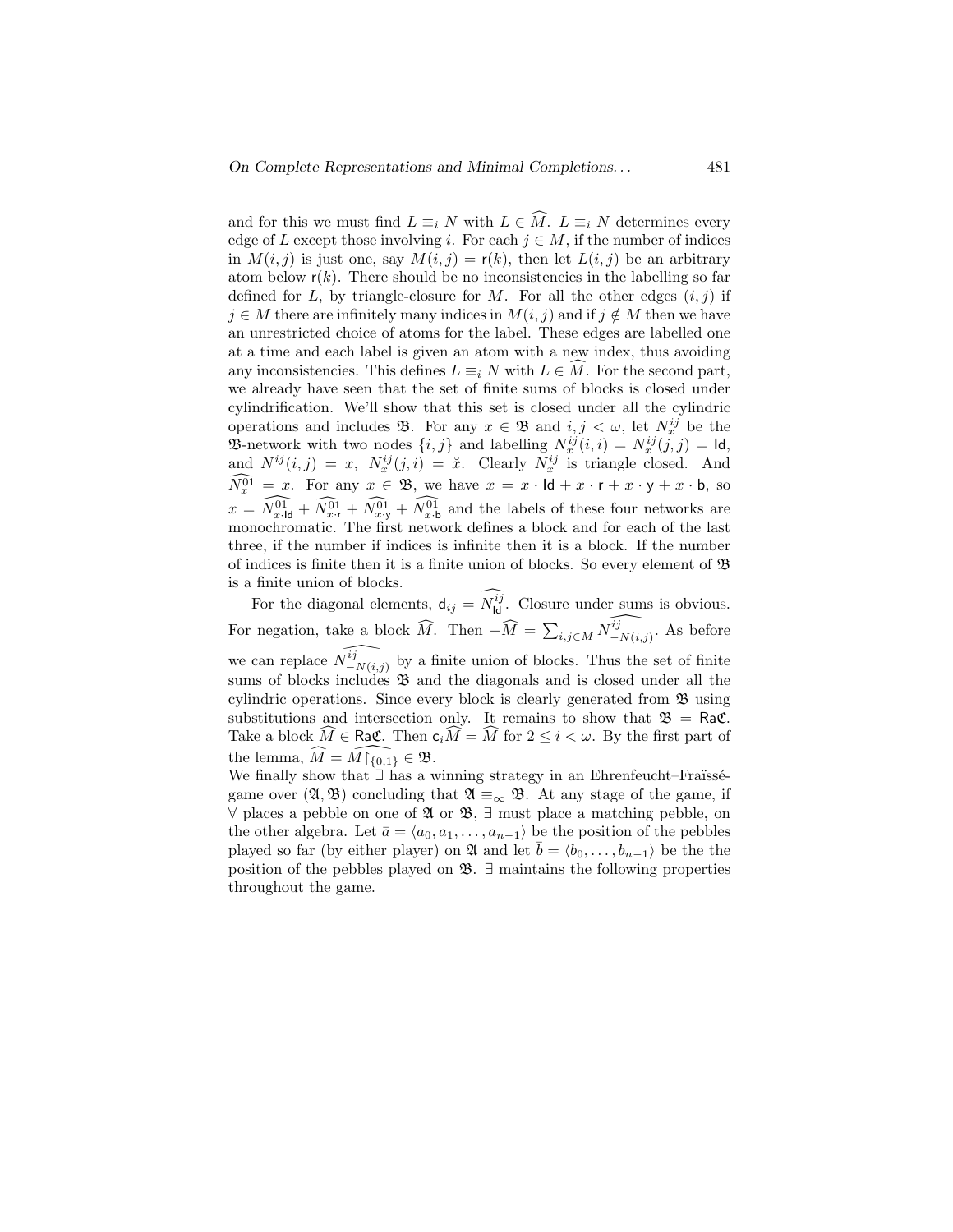- For any atom x (of either algebra) with  $x \cdot r(0) = 0$  then  $x \in a_i \iff$  $x \in b_i$ .
- $\bar{a}$  induces a finite partition of  $r(0)$  in  $\mathfrak A$  of  $2^n$  (possibly empty) parts  $p_i : i < 2^n$  and  $\overline{b}$  induces a partition of  $r(0)$  in  $\mathfrak{B}$  of parts  $q_i : i < 2^n$ .  $p_i$  is finite iff  $q_i$  is finite and, in this case,  $|p_i| = |q_i|$ .

Now we show that CRRA is not closed under  $\equiv_{\infty,\omega}$ . Since  $\mathfrak{B} \in \text{RaCA}_{\omega}$ has countably many atoms, then  $\mathfrak{B}$  is completely representable [\[8,](#page-44-2) Theorem 29. For this purpose, we show that  $\mathfrak A$  is not completely representable. We work with the term algebra,  $\mathfrak{Im}A\mathfrak{L}A$ , since the latter is completely representable  $\iff$  the complex algebra is. Let  $r = \{r(i) : 1 \leq i \leq n\}$  $ω$ } ∪ { $r^k(0) : k < 2^{\aleph_0}$ }, y = {y(i) : i ∈ ω}, b<sup>+</sup> = {b(i) : i ∈ ω}. It is not hard to check every element of  $\mathfrak{Im}A\mathfrak{A} \subseteq \wp(A\mathfrak{A})$  has the form  $F \cup$  $R_0 \cup B_0 \cup Y_0$ , where F is a finite set of atoms,  $R_0$  is either empty or a co-finite subset of r,  $B_0$  is either empty or a co-finite subset of b, and  $Y_0$  is either empty or a co–finite subset of y. Using an argument similar to that used in the proof of Lemma [2.6,](#page-9-0) we show that the existence of a complete representation necessarily forces a monochromatic triangle, that we avoided at the start when defining  $\mathfrak{A}$ . Let x, y be points in the representation with  $M \models \mathsf{y}(0)(x, y)$ . For each  $i < 2^{\aleph_0}$ , there is a point  $z_i \in M$  such that  $M \models$ red $(x, z_i) \wedge y(0)(z_i, y)$  (some red red  $\in$  r). Let  $Z = \{z_i : i < 2^{\aleph_0}\}\.$  Within Z each edge is labelled by one of the  $\omega$  atoms in  $y^+$  or  $b^+$ . The Erdos-Rado theorem forces the existence of three points  $z^1, z^2, z^3 \in Z$  such that  $M \models \mathsf{y}(j)(z^1, z^2) \land \mathsf{y}(j)(z^2, z^3) \land \mathsf{y}(j)(z^3, z_1)$ , for some single  $j < \omega$  or three points  $z^1, z^2, z^3 \in Z$  such that  $M \models b(l)(z^1, z^2) \wedge b(l)(z^2, z^3) \wedge b(l)(z^3, z_1)$ , for some single  $l < \omega$ . This contradicts the definition of composition in  $\mathfrak{A}$ (since we avoided monochromatic triangles). We have proved that CRRA is not closed under  $\equiv_{\infty,\omega}$ , since  $\mathfrak{A} \equiv_{\infty,\omega} \mathfrak{B}, \mathfrak{A}$  is not completely representable, but  $\mathfrak B$  is completely representable.  $\Box$ 

# <span id="page-17-0"></span>3. Other algebras of relations

We shall have the occasion to deal with (in addition to CAs) the following cylindric–like algebras [\[1\]](#page-43-3): Df short for diagonal free cylindric algebras, Sc short for Pinter's substitution algebras, QA(QEA) short for quasi–polyadic (equality) algebras, PA(PEA) short for polyadic (equality) algebras. For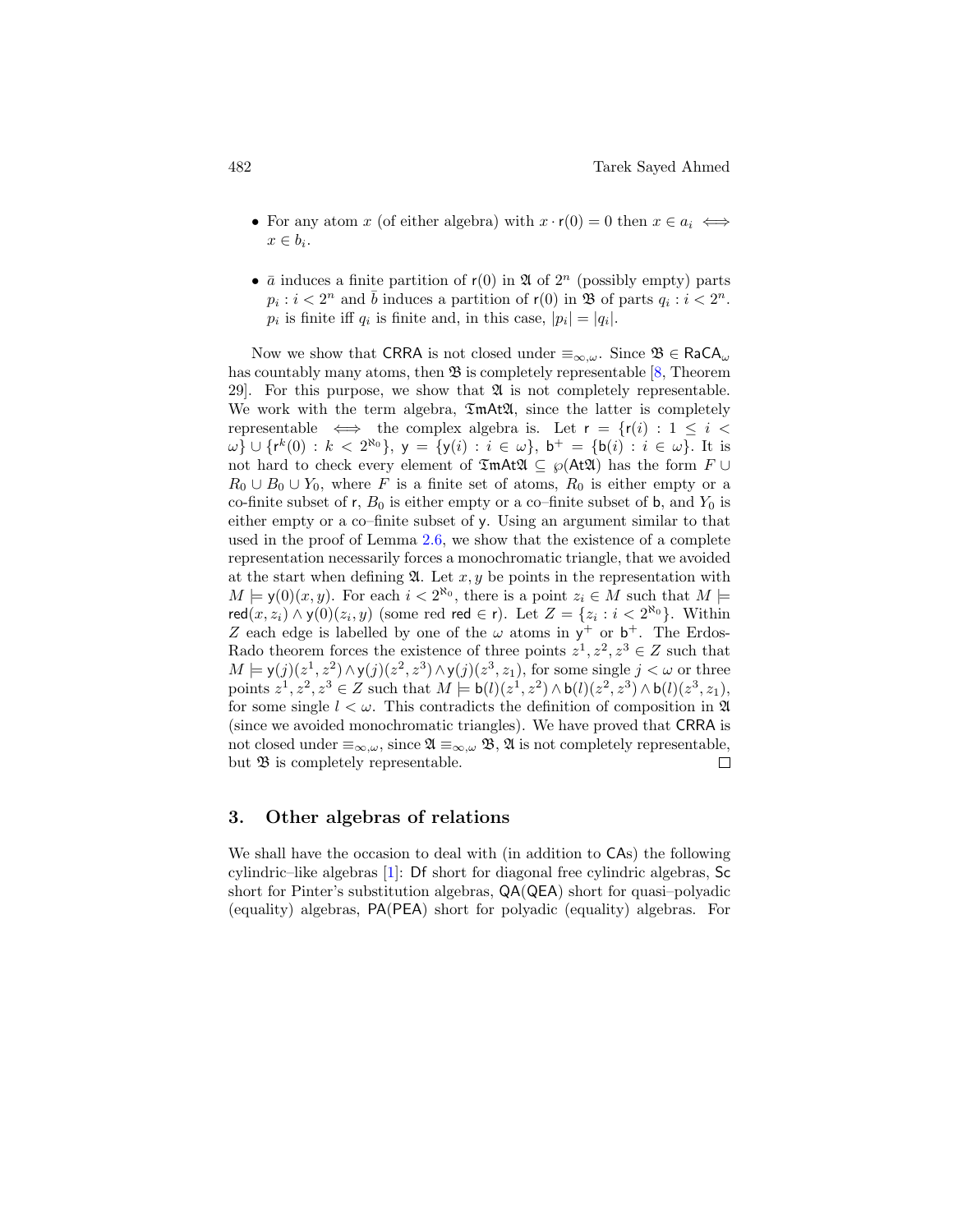K any of these classes and  $\alpha$  any ordinal, we write  $\mathsf{K}_{\alpha}$  for variety of  $\alpha$ dimensional K algebras which can be axiomatized by a finite schema of equations, and RK $_{\alpha}$  for the class of representable K<sub> $_{\alpha}$ </sub>s, which happens to be a variety too (that cannot be axiomatized by a finite schema of equations for  $\alpha > 2$  unless  $\mathsf{K} = \mathsf{PA}$  and  $\alpha > \omega$ ). The standard reference for all the classes of algebras mentioned previously is [\[7\]](#page-44-1). We recall the concrete versions of such algebras. Let  $\tau : \alpha \to \alpha$  and  $X \subseteq {}^{\alpha}U$ , then

$$
S_{\tau}X = \{ s \in {}^{\alpha}U : s \circ \tau \in X \}.
$$

For  $i, j \in \alpha$ ,  $[i]$  is the replacement on  $\alpha$  that sends i to j and is the identity map on  $\alpha \sim \{i\}$  while  $[i, j]$  is the transposition on  $\alpha$  that interchanges i and  $i$ .

- A diagonal free cylindric set algebra of dimension  $\alpha$  is an algebra of the form  $\langle \mathfrak{B}({}^{\alpha}U), \mathsf{C}_i \rangle_{i,j < \alpha}$ .
- A Pinter's substitution set algebra of dimension  $\alpha$  is an algebra of the form  $\langle \mathfrak{B}({}^{\alpha}U), \mathsf{C}_i, \mathsf{S}_{[i|j]}\rangle_{i,j<\alpha}.$
- A quasi-polyadic set algebra of dimension  $\alpha$  is an algebra of the form  $\langle \mathfrak{B}({}^{\alpha}U), \mathsf{C}_i, \mathsf{S}_{[i|j]}, \mathsf{S}_{[i,j]}\rangle_{i,j < \alpha}.$
- A quasi-polyadic equality set algebra is an algebra of the form  $\langle \mathfrak{B}({}^{\alpha}U), \mathsf{C}_i, \mathsf{S}_{[i|j]}, \mathsf{S}_{[i,j]}, \mathsf{D}_{ij} \rangle_{i,j < \alpha}.$
- A polyadic set algebra of dimension  $\alpha$  is an algebra of the form  $\langle \mathfrak{B}({}^{\alpha}U), \mathsf{C}_i, \mathsf{S}_{\tau} \rangle_{\tau : \alpha \to \alpha}.$
- A polyadic equality set algebra of dimension  $\alpha$  is an algebra of the form  $\langle \mathfrak{B}({}^{\alpha}U), \mathsf{C}_i, \mathsf{S}_{\tau} \rangle_{\tau:\alpha \to \alpha, i, j < \alpha}$

Let  $\alpha$  be an ordinal. For any such abstract class of algebras  $\mathsf{K}_{\alpha}$  in the above table,  $RK_{\alpha}$  is defined to be the subdirect product of set algebras of dimension  $\alpha$ . For  $\alpha < \omega$ ,  $PA_{\alpha}$ (PEA<sub> $\alpha$ </sub>) is definitionally equivalent to  $QA_{\alpha}$ ( $QEA_{\alpha}$ ) which is no longer the case for infinite  $\alpha$  where the deviation is largely significant. For example a countable  $QA_{\omega}$  has a countable signature, while a countable  $PA_{\omega}$  has an uncountable signature having the same cardinality as (substitutions in)  $\omega$ . The class of completely representable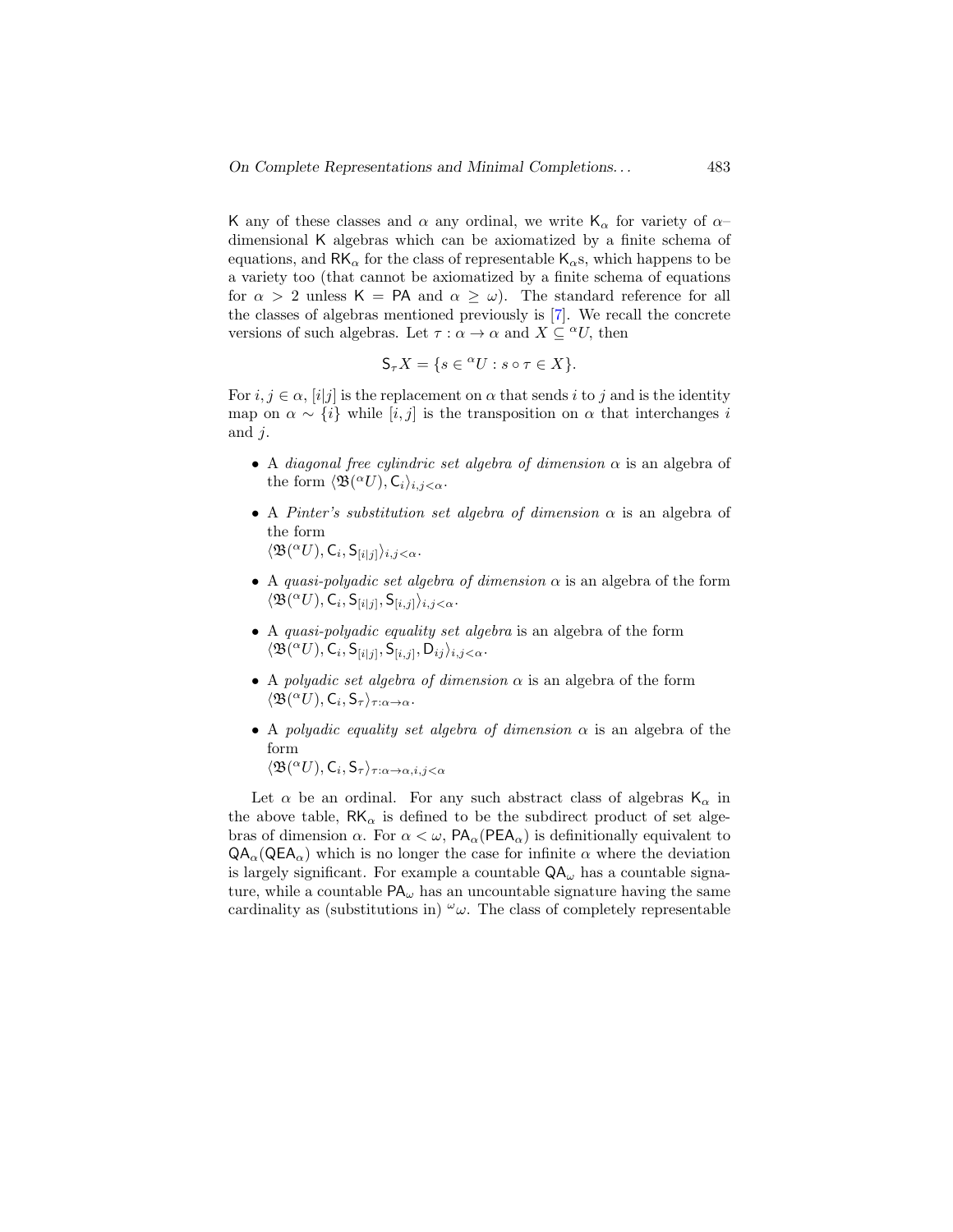class extra non-Boolean operators  $Df_\alpha$  $\boxed{c_i : i < \alpha}$  $\mathsf{Sc}_\alpha \quad \Big|\ \mathsf{c}_i, \mathsf{s}_i^j : i,j < \alpha$  $\mathsf{CA}_{\alpha} \quad | \mathsf{c}_i, \mathsf{d}_{ij} : i,j < \alpha$  $PA_{\alpha}$  $, \mathsf{s}_\tau : i < n, \ \tau \in \ ^{\alpha}\alpha$  $\mathsf{PEA}_{\alpha} \mid \mathsf{c}_i, \mathsf{d}_{ij}, \mathsf{s}_{\tau} : i, j < n, \ \tau \in \ {}^{\alpha}\alpha$  $\mathsf{QA}_{\alpha} \quad \Big| \begin{array}{l} \mathsf{c}_i, \mathsf{s}_i^j, \mathsf{s}_{[i,j]}: i, j < \alpha \end{array}$  $\mathsf{QEA}_{\alpha}\ \left|\ \mathsf{c}_i,\mathsf{d}_{ij},\mathsf{s}_i^j,\mathsf{s}_{[i,j]}:i,j<\alpha\right.$ 

Figure 1. Non-Boolean operators for the classes

 $K_{\alpha}$ s (K any of the above classes) is denoted by CR $K_{\alpha}$ . For a BAO,  $\mathfrak{A}$  say, for any ordinal  $\alpha$ ,  $\Re\delta_{ca}\mathfrak{A}$  denotes the cylindric reduct of  $\mathfrak{A}$  if it has one,  $\Re\delta_{sc}\mathfrak{A}$ denotes the Sc reduct of  $\mathfrak{A}$  if it has one, and  $\mathfrak{R}ol_{d} \mathfrak{A}$  denotes the reduct of A obtained by discarding all the operations except for cylindrifications. If  $\mathfrak{A}$  is any of the above classes, it is always the case that  $\mathfrak{R} \mathfrak{d}_{d} \mathfrak{A} \in \mathsf{D} \mathfrak{f}_{\alpha}$ . If  $\mathfrak{A} \in CA_{\alpha}$ , then  $\mathfrak{R}_{\alpha} \mathfrak{A} \in \mathsf{Sc}_{\alpha}$ , and if  $\mathfrak{A} \in \mathsf{QEA}_{\alpha}$  then  $\mathfrak{R}_{\alpha} \mathfrak{A} \in CA_{\alpha}$ . Roughly speaking for an ordinal  $\alpha$ ,  $CA_{\alpha}$ s are not expansions of  $Sc_{\alpha}$ s, but they are *definitionally equivalent* to expansions of  $Sc_{\alpha}$ , because the  $s_i^j s$  are term definable in  $CA_{\alpha}$ s by  $s_i^j(x) = c_i(x - d_{ij})$   $(i, j < \alpha)$ . This operation reflects algebraically the substitution of the variable  $v_j$  for  $v_i$  in a formula such that the substitution is free; this can be always done by reindexing bounded variables. In such situation, we say that Scs are generalized *reducts* of CAs. However,  $CA_{\alpha}$ s and  $QA_{\alpha}$  are (real )reducts of QEAs (in the universal algebraic sense), simply obtained by discarding the operations in their signature not in the signature of their common expansion  $QEA_{\alpha}$ .

DEFINITION 3.1. Let  $\alpha$  be an ordinal. We say that a variety V is a variety between  $\mathsf{Df}_{\alpha}$  and  $\mathsf{QEA}_{\alpha}$  if the signature of V expands that of  $\mathsf{Df}_{\alpha}$  and is contained in the signature of  $QEA_{\alpha}$ . Furthermore, any equation formulated in the signature of  $\mathrm{Df}_{\alpha}$  that holds in  $\mathrm{V}$  also holds in  $\mathrm{Sc}_{\alpha}$  and all equations that hold in V holds in  $QEA_{\alpha}$ .

Proper examples include Sc,  $CA_{\alpha}$  and  $QA_{\alpha}$  (meaning strictly between). Analogously we can define varieties between  $Sc_{\alpha}$  and  $CA_{\alpha}$  or  $QA_{\alpha}$  and  $QEA_{\alpha}$ , and more generally between a class K of BAOs and a generalized reduct of it. Notions like neat reducts generalize verbatim to such algebras,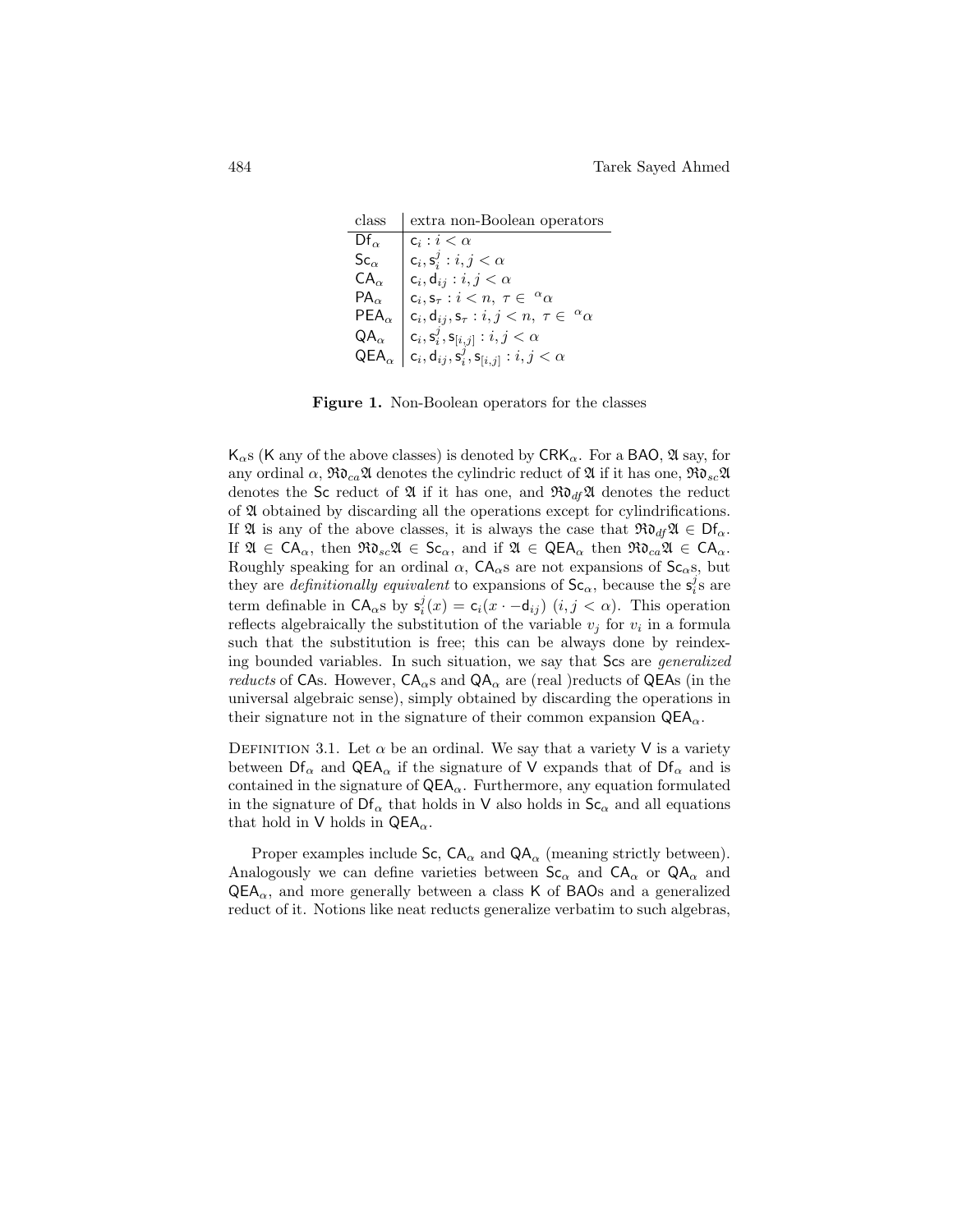namely, to Dfs and QEAs, and in any variety in between. This stems from the observation that for any pair of ordinals  $\alpha < \beta$ ,  $\mathfrak{A} \in \mathsf{QEA}_{\beta}$  and any non-Boolean extra operation in the signature of  $QEA_\beta$ , f say, if  $x \in \mathfrak{A}$ and  $\Delta x \subseteq \alpha$ , then  $\Delta(f(x)) \subseteq \alpha$ . Here  $\Delta x = \{i \in \beta : c_i x \neq x\}$  (as defined in the introduction) is referred as the dimension set of  $x$ ; it reflects algebraically the essentially free variables occurring in a formula  $\phi$ . A variable is essentially free in a formula  $\Psi \iff$  it is free in every formula equivalent to  $\Psi^1$  $\Psi^1$ . Therefore given a variety V between  $\mathsf{Sc}_\beta$  and QEA<sub>β</sub>, if  $\mathfrak{B} \in \mathsf{V}$  then the algebra  $\mathfrak{N} \mathfrak{r}_{\alpha} \mathfrak{B}$  having universe  $\{x \in \mathfrak{B} : \Delta x \subseteq \alpha\}$  is closed under all operations in the signature of V.

DEFINITION 3.2. Let  $2 < n < \omega$ . For a variety V between  $\mathsf{Df}_n$  and  $\mathsf{QEA}_n$ , a V set algebra is a subalgebra of an algebra, having the same signature as  $V$ . of the form  $\langle \mathfrak{B}(^nU), f_i^U \rangle$ , say, where  $f_i^U$  is identical to the interpretation of  $f_i$  in the class of quasi-polyadic equality set algebras. Let  $\mathfrak A$  be an algebra having the same signature of V; then  $\mathfrak A$  is a representable V algebra, or simply representable  $\iff$  2 is isomorphic to a subdirect product of V set algebras. We write RV for the class of representable V algebras

It can be proved that the class RV, as defined above, is also closed under H, so that it is a variety.

PROPOSITION 3.3. Let  $2 < n < \omega$ . Let V be a variety between  $\text{Df}_n$  and  $QEA_n$ . Then RV is not a finitely axiomatizable variety.

PROOF: In [\[15\]](#page-44-9) a sequence  $\langle \mathfrak{A}_i : i \in \omega \rangle$  of algebras is constructed such that  $\mathfrak{A}_i \in \mathsf{QEA}_n$  and  $\mathfrak{Rd}_d\mathfrak{A}_n \notin \mathsf{RDF}_n$ , but  $\Pi_{i\in\omega}\mathfrak{A}_i/F \in \mathsf{RQEA}_n$  for any non principal ultrafilter on  $\omega$ . An application of Los' Theorem, taking the ultraproduct of V reduct of the  $\mathfrak{A}_i$ s, finishes the proof. In more detail, let  $\Re\mathfrak{d}_V$  denote restricting the signature to that of V. Then  $\Re\mathfrak{d}_V\mathfrak{A}_i \notin \mathsf{RV}$  and  $\Re\mathfrak{d}_V\Pi_{i\in I}(\mathfrak{A}_i/F)\in \mathsf{RV}.$  $\Box$ 

The last result generalizes to infinite dimensions replacing finite axiomatization by axiomatized by a finite schema [\[7,](#page-44-1) [13\]](#page-44-7).

<sup>&</sup>lt;sup>1</sup>It can well happen that a variable is free in formula that is equivalent to another formula in which this same variable is not free.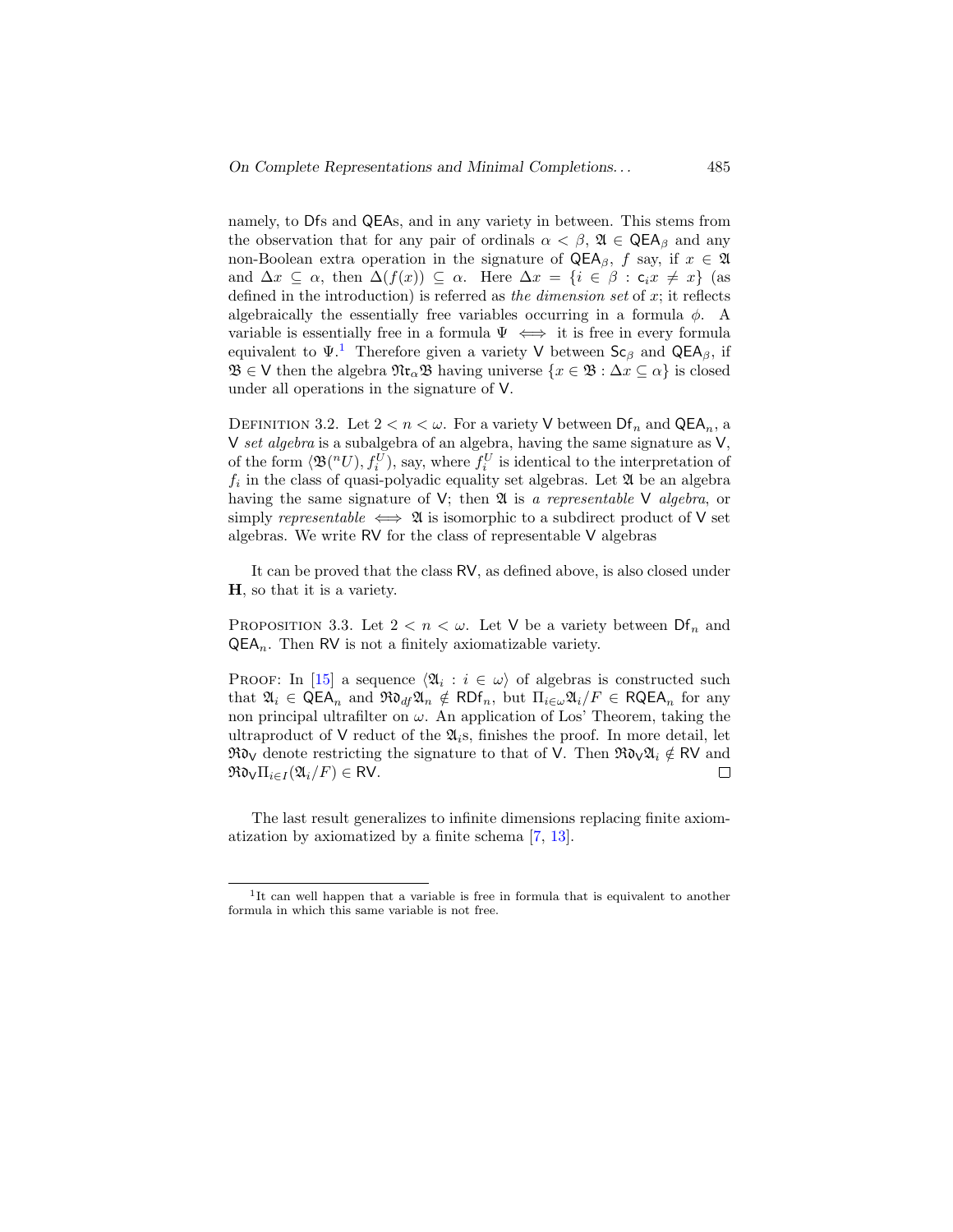THEOREM 3.4. Let  $2 < n < \omega$ . Let V be any variety between  $\mathsf{Df}_n$  an  $\mathsf{QEA}_n$ . Then the class of completely representable algebras in  $V$  is not elementary.

PROOF: For a complete labelled graph graph N and function  $\theta$ , the graph  $N\theta$  is the complete labelled graph with nodes  $\theta^{-1}(\text{nodes}(N)) = \{x \in$  $dom(\theta) : \theta(x) \in nodes(N)$ , and labelling defined by

$$
(N\theta)(i_0,\ldots,i_{n-1})=N(\theta(i_0),\theta(i_1),\ldots,\theta(i_{n-1})),
$$

for  $i_0, \ldots, i_{n-1} \in \theta^{-1}(\textsf{nodes}(N)).$  We have S is symmetric, that is, if  $N \in S$ and  $\theta : \omega \to \omega$  is a finitary function, in the sense that  $\{i \in \omega : \theta(i) \neq i\}$  is finite, then  $N\theta$  is in S. It follows that the complex algebra  $\mathfrak{Ca}(S) \in \mathsf{QEA}_{\omega}$ . Thus the algebra  $\mathfrak{B}$  can be expanded into a polyadic algebra of dimension n. Also, generated by two di[men](#page-44-10)sional elements, the Df reduct of  $\mathfrak{B}$  is not completely representable by [14, Proposition 4.10].  $\Box$ 

In [\[9\]](#page-44-0) it is proved that the class  $\text{C RCA}_{\alpha}$ , where  $\alpha$  is an infinite ordinal, is not elementary either. The proof can be generalized to any variety V between CA and QEA. We do not know whether it generalizes to equality free algebras such as Df, Sc and QA for the proof in the infinite dimensional case of CAs in [\[9\]](#page-44-0) essentially depens on the presence of diagonal elements, namely, only one diagonal  $d_{0,1}$ . Recall that  $\Re\mathfrak{d}_{ca}$  denote the cylindric reduct. One shows that if  $\mathfrak{C} \in \mathsf{QEA}_{\omega}$  is completely representable and  $\mathfrak{C} \models \mathsf{d}_{01} < 1$ , then  $|\mathsf{At}\mathfrak{C}| \geq 2^\omega$ . The argument is as follows: Suppose that  $\mathfrak{C} \models \mathsf{d}_{01} < 1$ . Then there is  $s \in h(-\mathsf{d}_{01})$  so that if  $x = s_0$  and  $y = s_1$ , we have  $x \neq y$ . Fix such x and y. For any  $J \subseteq \omega$  such that  $0 \in J$ , set  $a_j$  to be the sequence with ith co-ordinate is x if  $i \in J$ , and is y if  $i \in \omega \setminus J$ . By complete representability every  $a_j$  is in  $h(1^{\mathfrak{C}})$  and so it is in  $h(x)$  for some unique atom x, since the representation is an atomic one. Let  $J, J' \subseteq \omega$  be distinct sets containing 0. Then there exists  $i < \omega$  such that  $i \in J$  and  $i \notin J'$ . So  $a_J \in h(\mathsf{d}_{0i})$  and  $a'_J \in h(\mathsf{d}_{0i})$ , hence atoms corresponding to different  $a_j$ 's with  $0 \in J$  are distinct. It now follows that  $|\text{At}\mathfrak{C}| = |\{J \subseteq \omega : 0 \in J\}| \geq 2^{\omega}$ . Take  $\mathfrak{D} \in \text{Pes}_{\omega}$  with universe  $\wp({}^{\omega_2})$ . Then  $\mathfrak{D} \models \mathsf{d}_{01} < 1$  and plainly  $\mathfrak{D}$  is completely representable. Using the downward Löwenheim–Skolem–Tarski theorem, take a countable elementary subalgebra  $\mathfrak B$  of  $\mathfrak D$ . This is possible because the signature of  $QEA_{\omega}$  is countable. Then in  $\mathfrak{B}$  we have  $\mathfrak{B} \models d_{01} < 1$  because  $\mathfrak{B} \equiv \mathfrak{C}$ . But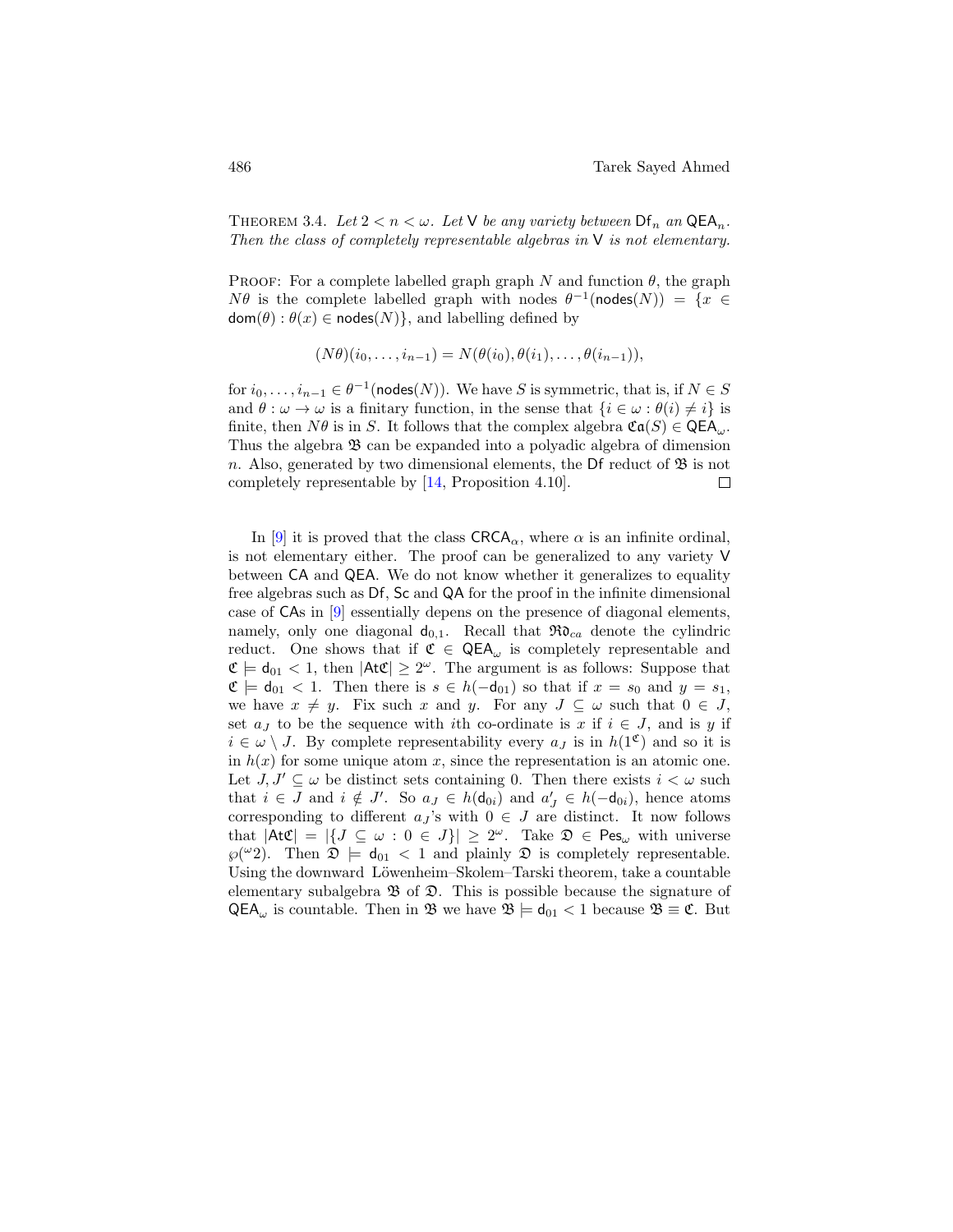$\Re\mathfrak{d}_{ca}\mathfrak{B}$  cannot be completely representable, because if it were then by the above argument, we get that  $|\mathsf{At}\mathfrak{R}_{c_a}\mathfrak{B}| = |\mathsf{At}\mathfrak{B}| \geq 2^\omega$ , which is impossible because  $\mathfrak B$  is countable.

### <span id="page-22-0"></span>3.1. For  $2 < n < \omega$ , the class of neat reducts is not elemenatry for any V between  $Sc_n$  and  $QEA_n$

<span id="page-22-1"></span>THEOREM 3.5. For any finite  $n > 1$ , and any uncountable cardinal  $\kappa > |\alpha|$ , there exist completely representable algebras  $\mathfrak{A}, \mathfrak{B} \in \mathsf{QEA}_n$ , that are set algebras, such that  $|\mathfrak{A}| = |\mathfrak{B}| = \kappa$ ,  $\mathfrak{A} \in \mathsf{Nr}_\alpha \mathsf{QEA}_\omega$ ,  $\mathfrak{R} \mathfrak{d}_{sc} \mathfrak{B} \notin \mathsf{Nr}_\alpha \mathsf{Sc}_{n+1}$ ,  $\mathfrak{A} \equiv_{\infty,\omega} \mathfrak{B}$  and  $At\mathfrak{A} \equiv_{\omega,\infty} At\mathfrak{B}$ .

PROOF: Fix  $1 < n < \omega$ . Let L be a signature consisting of the unary relation symbols  $P_0, P_1, \ldots, P_{n-1}$  and uncountably many n–ary predicate symbols. M is as in [\[25,](#page-45-2) Lemma 5.1.3], but the tenary relations are replaced by  $n$ –ary ones, and we require that the interpretations of the  $n$ –ary relations in M are pairwise disjoint not only distinct. This can be fixed. In addition to pairwise disjointness of  $n$ –ary relations, we require their symmetry, that is, permuting the variables does not change their semantics. In fact the construction is presented this way in [\[17\]](#page-44-3). For  $u \in {}^{n}n$ , let  $\chi_{u}$  be the formula  $\bigwedge_{u \in {}^{n}n} P_{u_i}(x_i)$ . We assume that the *n*-ary relation symbols are indexed by (an uncountable set) I and that there is a binary operation  $+$ on I, such that  $(I, +)$  is an abelian group, and for distinct  $i \neq j \in I$ , we have  $R_i \circ R_j = R_{i+j}$ . For  $n \leq k \leq \omega$ , let  $\mathfrak{A}_k = {\phi^{\mathsf{M}}} : \phi \in L_k({\zeta}(\mathfrak{g}(k_{\mathsf{M}}))),$ where  $\phi$  is taken in the signature L, and  $\phi^{\mathsf{M}} = \{s \in {}^{k} \mathsf{M} : \mathsf{M} \models \phi[s]\}.$ 

Let  $\mathfrak{A} = \mathfrak{A}_n$ , then  $\mathfrak{A} \in \text{Pes}_n$  by the added symmetry condition. Also  $\mathfrak{A} \cong \mathsf{Nr}_n \mathfrak{A}_{\omega}$ ; the isomorphism is given by  $\phi^{\mathsf{M}} \mapsto \phi^{\mathsf{M}}$ . The map is obviously an injective homomorphism; it is surjective, because M (as stipulated in [\[25,](#page-45-2) item (1) of lemma 5.1.3]), has quantifier elimination. For  $u \in {}^{n}n$ , let  $\mathfrak{A}_u = \{x \in \mathfrak{A} : x \leq \chi_u^{\mathsf{M}}\}$ . Then  $\mathfrak{A}_u$  is an uncountable and atomic Boolean algebra (atomicity follows from the new disjointness condition) and  $\mathfrak{A}_u \cong \mathrm{Cof}(|I|)$ , the finite–cofinite Boolean algebra on |I|. Define a map  $f : \mathfrak{B} \mathfrak{A} \to \mathbf{P}_{u \in n} \mathfrak{A}_u$ , by  $f(a) = \langle a \cdot \chi_u \rangle_{u \in n+1}$ . Let P denote the structure for the signature of Boolean algebras expanded by constant symbols  $1_u$ ,  $u \in {}^{n}n, d_{ij}$ , and unary relation symbols  $s_{[i,j]}$  for each  $i, j \in n$ . Then for each  $i < j < n$ , there are quantifier free formulas  $\eta_i(x, y)$  and  $\eta_{ij}(x, y)$  such that  $P \models \eta_i(f(a), b) \iff b = f(c_i^{\mathfrak{A}}a)$ , and  $P \models \eta_{ij}(f(a), b) \iff b =$  $f(\mathsf{s}_{[i,j]}a)$ . The one corresponding to cylindrifiers is exactly like the CA case [\[25,](#page-45-2) pp. 113–114]. For substitutions corresponding to transpositions, it is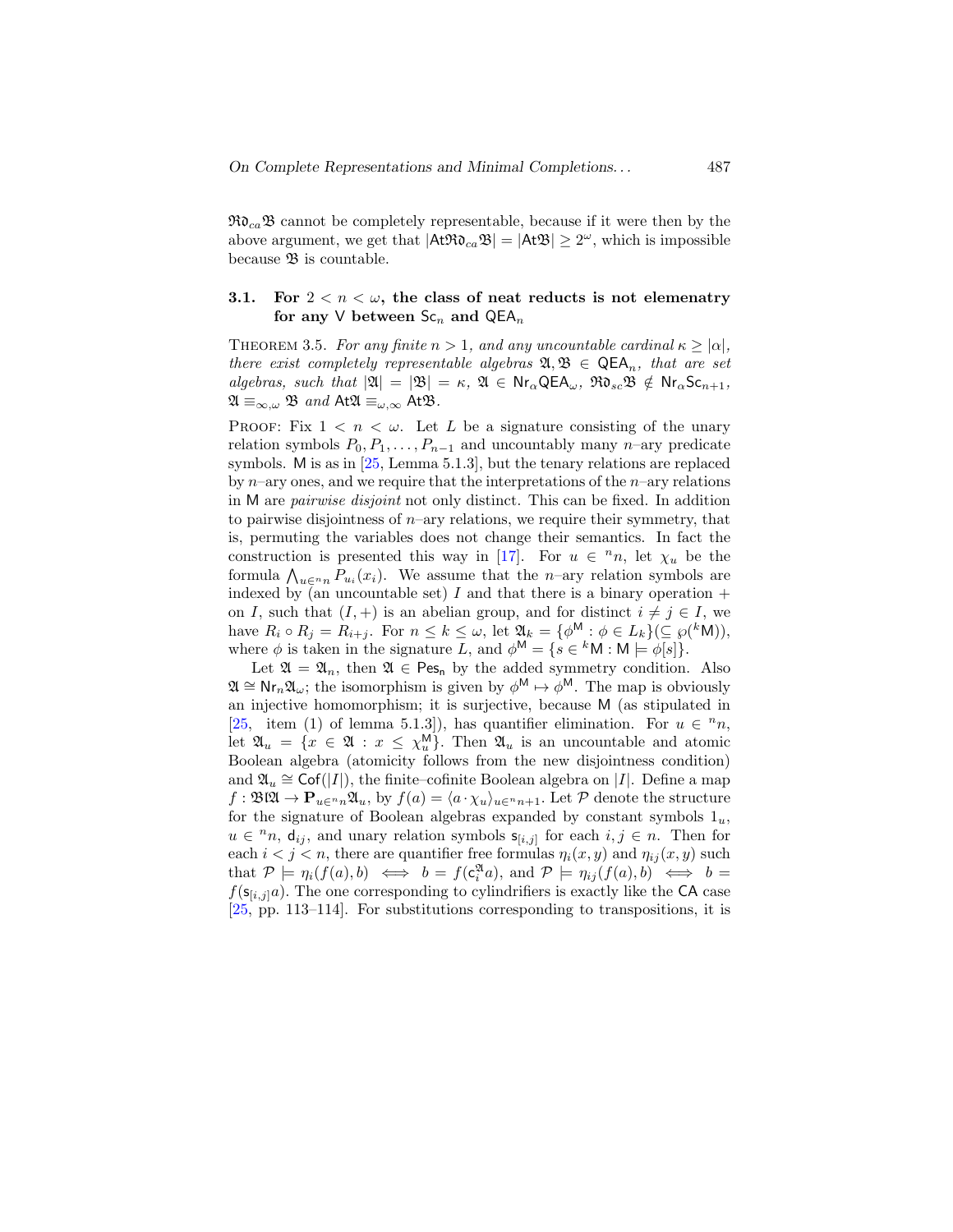simply  $y = s_{[i,j]}x$ . The diagonal elements and the Boolean operations are easy to interpret. Hence,  $\mathcal P$  is interpretable in  $\mathfrak A$ , and the interpretation is one dimensional and quantifier free. For  $v \in {}^{n}n$ , by the Tarski–Skolem downward theorem, let  $\mathfrak{B}_v$  be a countable elementary subalgebra of  $\mathfrak{A}_v$ . (Here we are using the countable signature of  $PEA_n$ ). Let  $S_n(\subset^n n)$  be the set of permuations in  $n_n$ .

Take  $u_1 = (0, 1, 0, \ldots, 0)$  and  $u_2 = (1, 0, 0, \ldots, 0) \in {}^{\mathfrak{n}}n$ . Let  $v =$  $\tau(u_1, u_2)$  where  $\tau(x, y) = c_1(c_0x \cdot s_1^0c_1y) \cdot c_1x \cdot c_0y$ . We call  $\tau$  an approximate witness. It is not hard to show that  $\tau(u_1, u_2)$  is actually the composition of  $u_1$  and  $u_2$ , so that  $\tau(u_1, u_2)$  is the constant zero map; which we denote by **0**; it is also in <sup>n</sup>n. Clearly for every  $i < j < n$ ,  $s_{[i,j]}^{n}$   $\{0\} = 0 \notin \{u_1, u_2\}.$ We can assume without loss that the Boolean reduct of  $\mathfrak A$  is the following product:

$$
\mathfrak{A}_{u_1} \times \mathfrak{A}_{u_2} \times \mathfrak{A}_0 \times \mathbf{P}_{u \in V \sim J} \mathfrak{A}_u,
$$

where  $J = \{u_1, u_2, 0\}$ . Let

 $\mathfrak{B} = ((\mathfrak{A}_{u_1} \times \mathfrak{A}_{u_2} \times \mathfrak{B}_0 \times \mathbf{P}_{u \in V \sim J} \mathfrak{A}_u), 1_u, d_{ij}, \mathbf{s}_{[i,j]} x)_{i,j \leq n},$ 

recall that  $\mathfrak{B}_0 \prec \mathfrak{A}_0$  and  $|\mathfrak{B}_0| = \omega$ , inheriting the same interpretation. Then by the Feferman–Vaught theorem, we get that  $\mathfrak{B} \equiv \mathfrak{A}$ .

Now assume for contradiction, that  $\Re\mathfrak{d}_{sc}\mathfrak{B} = \mathsf{Nr}_n\mathfrak{D}$ , with  $\mathfrak{D} \in \mathsf{Sc}_{n+1}$ . Let  $\tau_n(x, y)$ , which we call an *n-witness*, be defined by  $c_n(s_n^1 c_n x \cdot s_n^0 c_n y)$ . By a straightforward, but possibly tedious computation, one can obtain  $\mathsf{Sc}_{n+1} \models \tau_n(x, y) \leq \tau(x, y)$  so that the approximate witness *dominates* the *n*–witness. The term  $\tau(x, y)$  does not use any spare dimensions, and it 'approximates' the term  $\tau_n(x, y)$  that uses the spare dimension n. Let  $\lambda = |I|$ . For brevity, we write  $\mathbf{1}_u$  for  $\chi_u^{\mathsf{M}}$ . The algebra  $\mathfrak{A}$  can be viewed as splitting the atoms of the atom structure  $\mathbf{At} = ({}^n n, \equiv \equiv i_j, D_{ij} )_{i,j \leq n}$  each to uncountably many atoms. We denote  $\mathfrak{A}$  by split $(\mathbf{At}, \mathbf{1_0}, \lambda)$ . On the other hand,  $\mathfrak{B}$  can be viewed as splitting the same atom structure, each atom – except for one atom that is split into countably many atoms – is also split into uncountably many atoms (the same as in  $\mathfrak{A}$ ). We denote  $\mathfrak{B}$  by split( $\mathbf{At}, \mathbf{1_0}, \omega$ ). On the 'global' level, namely, in the complex algebra of the finite (splitted) atom structure  $n_n$ , these two terms are equal, the approximate witness is the *n*-witness. The complex algebra  $\mathfrak{Cm}(n)$  does not 'see' the *n*th dimension. But in the algebras  $\mathfrak A$  and  $\mathfrak B$  (obtained after splitting), the n-witness becomes then a genuine witness, not an approximate one. The approximate witness *strictly dominates* the *n*-witness. The *n*-witness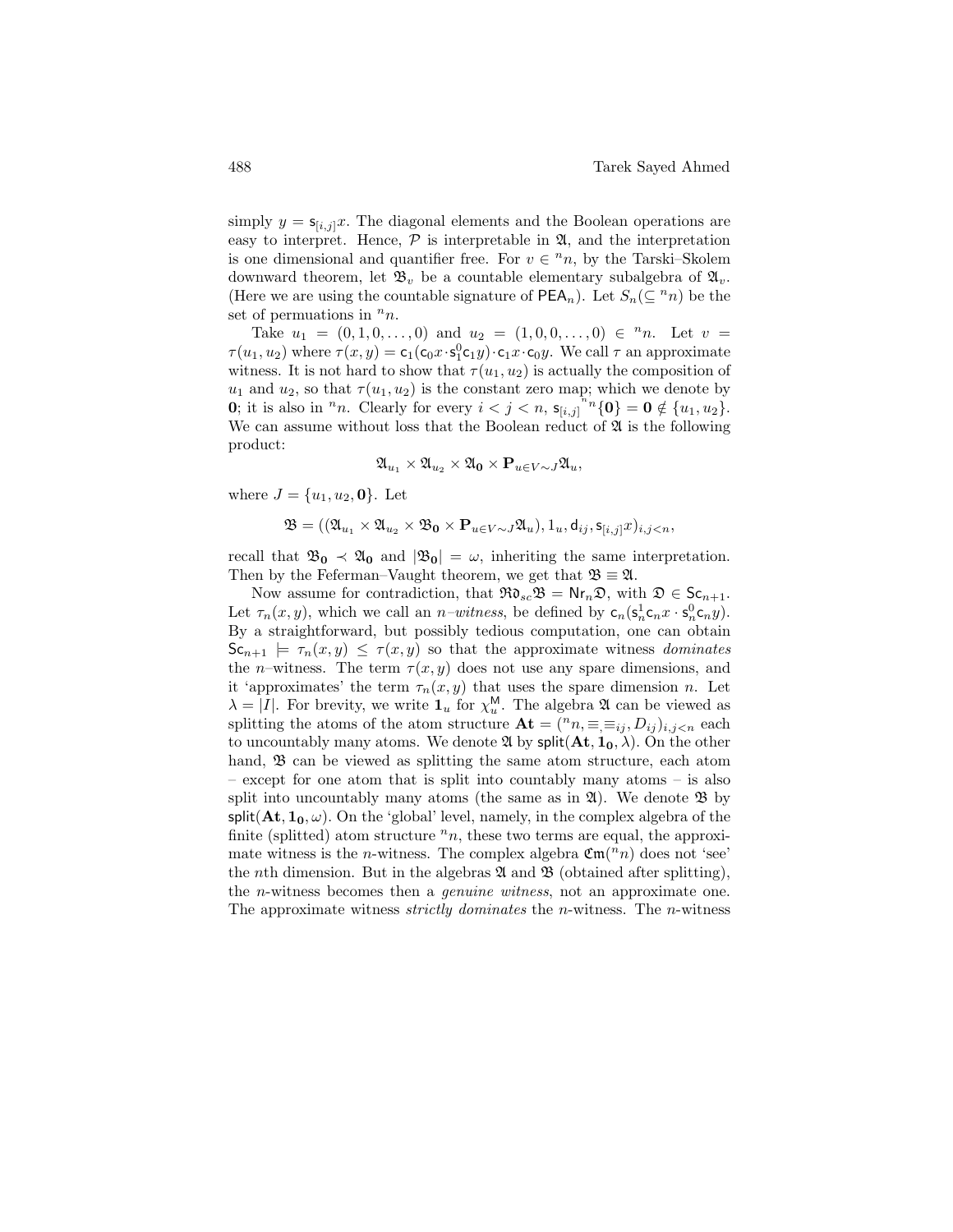using the spare dimension n, detects the cardinality twist that  $L_{\infty,\omega}$ , a *priori*, first order logic misses out on. If the *n*-witness were term definable (in the case we have a full neat reduct of an algebra in only one extra dimension), then it takes two uncountable component to an uncountable one, and this is not possible for  $\mathfrak{B}$ , because in  $\mathfrak{B}$ , the target component is forced to be countable.

Now for  $x \in \mathfrak{B}_{u_1}$  and  $y \in \mathfrak{B}_{u_2}$ , we have

$$
\tau_n^{\mathfrak{D}}(x,y) \leq \tau_n^{\mathfrak{D}}(\chi_{u_1}, \chi_{u_2}) \leq \tau^{\mathfrak{D}}(\chi_{u_1}, \chi_{u_2}) = \chi_{\tau^{\wp(n_n)}}(u_1, u_2) = \chi_{\tau(u_1, u_2)} = \chi_0.
$$

But for  $i \neq j \in I$ ,  $\tau_n^{\mathfrak{D}}(R_i^{\mathsf{M}} \cdot \chi_{u_1}, R_j^{\mathsf{M}} \cdot \chi_{u_2}) = R_{i+j}^{\mathsf{M}} \cdot \chi_v$ , and so  $\mathfrak{B}_0$  will be uncountable, which is impossible. We now show that ∃ has a winning strategy in an Ehrenfeucht–Fraïssé back–and–forth game over the now atomic  $(2, 3)$ . At any stage of the game, if  $\forall$  places a pebble on one of  $\mathfrak A$  or  $\mathfrak B$ ,  $\exists$  must place a matching pebble on the other algebra. Let  $\bar{a} = \langle a_0, a_1, \ldots, a_{m-1} \rangle$  be the position of the pebbles played so far (by either player) on  $\mathfrak A$  and let  $\bar b = \langle b_0, \ldots, b_{m-1} \rangle$  be the the position of the pebbles played on  $\mathfrak{B}$ . Denote  $\chi_u^{\mathsf{M}}$ , by  $\mathbf{1}_u$ . Then  $\exists$  has to maintain the following properties throughout the game:

- for any atom x (of either algebra) with  $x \cdot \mathbf{1}_0 = 0$ , then  $x \in a_i$  iff  $x \in b_i$ ,
- $\bar{a}$  induces a finite partition of  $\mathbf{1}_0$  in  $\mathfrak{A}$  of  $2^m$  (possibly empty) parts  $p_i : i < 2^m$  and the  $\bar{b}$  induces a partition of  $1_u$  in  $\mathfrak B$  of parts  $q_i : i < 2^m$ such that  $p_i$  is finite iff  $q_i$  is finite and, in this case,  $|p_i| = |q_i|$ .

It is easy to see that ∃ can maintain these two properties in every round. In this back–and–forth game, ∃ will always find a matching pebble, because the pebbles in play are finite. For each  $w \in {}^nn$  the component  $\mathfrak{B}_w = \{x \in$  $\mathfrak{B}: x \leq 1_v$   $(\subseteq \mathfrak{A}_w = \{x \in \mathfrak{A} : x \leq 1_v\})$  contains infinitely many atoms. For any  $w \in V$ ,  $|At\mathfrak{A}_w| = |I|$ , while for  $u \in V \sim \{0\}$ ,  $At\mathfrak{A}_u = At\mathfrak{B}_u$ . For  $|A\mathfrak{B}_0| = \omega$ , but it is still an infinite set. Therefore  $\mathfrak{A} \equiv_{\infty} \mathfrak{B}$ . It is clear that the above argument works for any  $\mathfrak C$  such that  $\mathsf{At}\mathfrak C = \mathsf{At}\mathfrak B$ , hence  $\mathfrak{B\equiv}_{\infty,\omega}\mathfrak{C}.$  $\Box$ 

COROLLARY 3.6. For any  $2 < n < \omega$ , for any variety V between Sc and QEA and any ordinal  $m > n$ , the variety  $\mathsf{Nr}_n\mathsf{V}_m$  is not elementray [\[18,](#page-45-3) [21,](#page-45-4) [17\]](#page-44-3).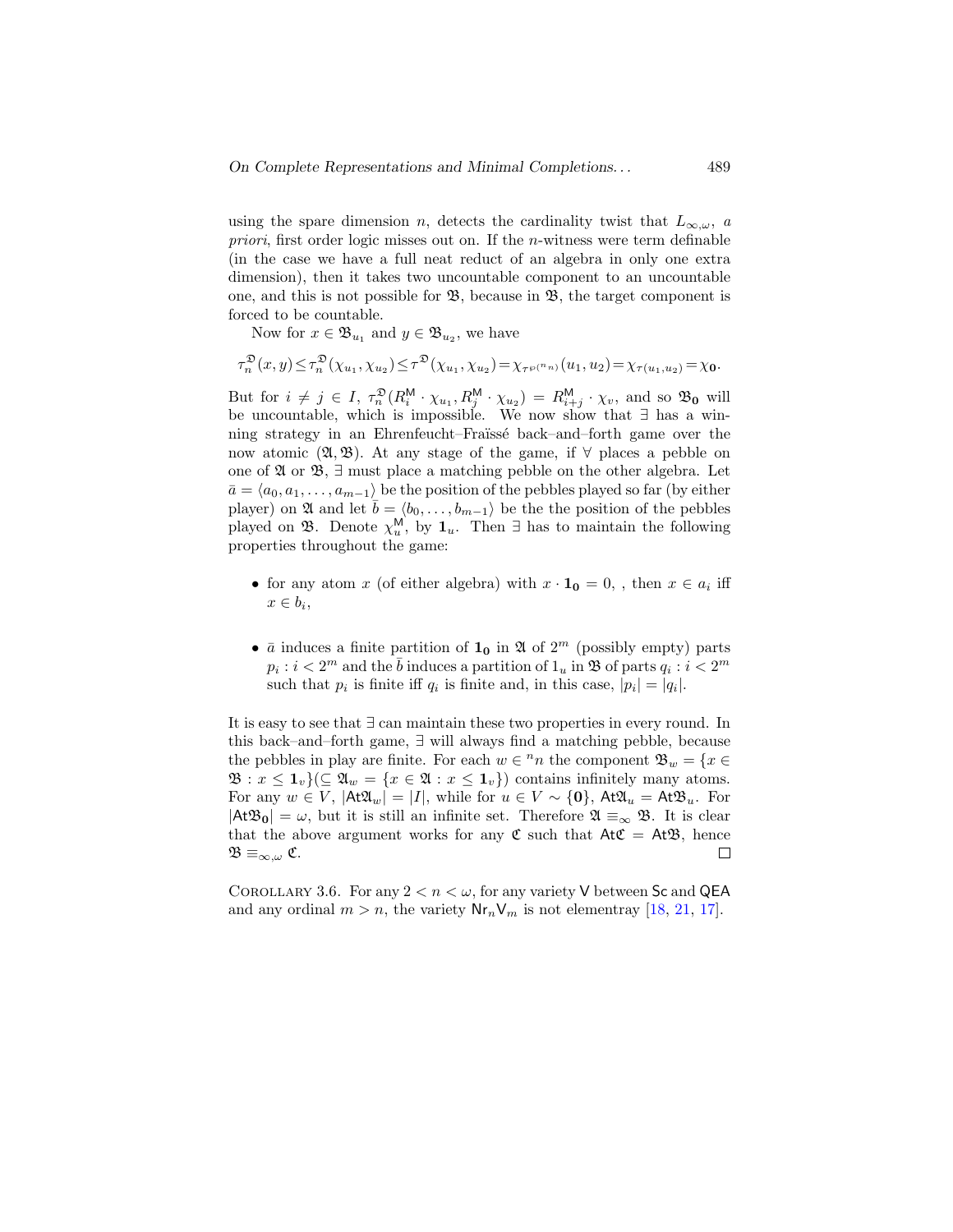## 4. Polyadic paradigm, positive results

### 4.1. Halmos' polyadic algebras of infinite dimension with and witout equality

Throughout this section  $\alpha$  is an infinite ordinal. Recall that  $PA_{\alpha}(PEA_{\alpha})$ denotes the class of polydic algebras of dimension  $\alpha$  (with equality) as defined in [\[7,](#page-44-1) Definition 5.4.1]. Neat reducts for such algebras are defined in [\[7,](#page-44-1) Definition 4.4.16]. For a class K of Boolean algebras with operators, we write  $K^{ad}$  for the class of completely aditive algebras in K, and we write  $K \cap At$  for the class of atomic algebras in K.

<span id="page-25-0"></span>THEOREM 4.1. Let  $\alpha$  be an infinite ordinal and  $n < \omega$ . If  $\mathfrak{D} \in \mathsf{PEA}_{\alpha}$  is atomic, then any complete subalgebra of  $\mathfrak{N}r_n\mathfrak{D}$  is completely representable as a PEA<sub>n</sub>. If  $\mathfrak{D} \in PA_{\alpha}$  is atomic and completely additive and  $n \leq \alpha$ , then  $\text{Nr}_n\mathfrak{A}$  is completely representable. In particular,  $\mathbf{S}_c \mathsf{PA}^{\text{ad}}_{\alpha} \cap \mathbf{At} = \mathsf{PA}^{\text{ad}}_{\alpha} \cap \mathbf{At}$  $CRPA_{\alpha}$  and the class  $CRPA_{\alpha}$  is elementary.

PROOF: Assume that  $\mathfrak{A} \subseteq_c \mathfrak{N} \mathfrak{r}_n \mathfrak{D}$ , where  $\mathfrak{D} \in \text{PEA}_{\alpha}$  is atomic. Let  $c \in \mathfrak{A}$ be non-zero. We will find a homomorphism  $f: \mathfrak{A} \to \varphi(^nU)$  such that  $f(c) \neq 0$ , and preserves infinitary joins. Assume for the moment (to be proved in a while) that  $\mathfrak{A} \subseteq_c \mathfrak{D}$ . Then by [\[10,](#page-44-6) Lemma 2.16]  $\mathfrak{A}$  is atomic because  $\mathfrak D$  is. For brevity, let  $X = At\mathfrak A$ . Let m be the local degree of  $\mathfrak{D}$ **, c its effective cardinality and let β be any cardinal such that**  $β ≥ c$ and  $\sum_{s \leq \mathfrak{m}} \beta^s = \beta$ ; such notions are defined in [\[3\]](#page-43-4). We can assume that  $\mathfrak{D} = \mathfrak{N} \mathfrak{r}_{\alpha} \mathfrak{B}$ , with  $\mathfrak{B} \in \mathsf{PEA}_{\beta}$  [\[7,](#page-44-1) Theorem 5.4.17]. For any ordinal  $\mu \in \beta$ , and  $\tau \in {}^{\mu}\beta$ , write  $\tau^+$  for  $\tau \cup Id_{\beta\setminus\mu}(\in {}^{\beta}\beta)$ . Consider the following family of joins evaluated in **B**, where  $p \in \mathcal{D}$ ,  $\Gamma \subseteq \beta$  and  $\tau \in {}^{\alpha}\beta$ : (\*)  $c_{(\Gamma)}p =$  $\sum^{\mathfrak{B}} \{ \mathsf{s}_{\tau+} p : \tau \in {}^{\omega}\beta, \tau \restriction \alpha \setminus \Gamma = Id \}$ , and  $({}^{**})$ :  $\sum \mathsf{s}_{\tau+}^{\mathfrak{B}} X = 1$ . The first family of joins exists  $[3, \text{Proof of Theorem } 6.1]$ , and the second exists, because  $\sum^{\mathfrak{A}} X = \sum^{\mathfrak{D}} X = \sum^{\mathfrak{B}} X = 1$  and  $\tau^+$  is completely additive, since  $\mathfrak{B} \in \text{PEA}_{\beta}$ . The last equality of suprema follows from the fact that  $\mathfrak{D} = \mathfrak{N} \mathfrak{r}_{\alpha} \mathfrak{B} \subseteq_c \mathfrak{B}$  and the first from the fact that  $\mathfrak{A} \subseteq_c \mathfrak{D}$ . We prove the former, the latter is exactly the same replacing  $\alpha$  and  $\beta$ , by n and  $\alpha$ , respectivey, proving that  $\mathfrak{N}\mathfrak{r}_n\mathfrak{D} \subseteq_c \mathfrak{D}$ , hence  $\mathfrak{A} \subseteq_c \mathfrak{D}$ . We prove that  $\mathfrak{Re}_{\alpha}\mathfrak{B} \subseteq_{c} \mathfrak{B}$ . Assume that  $S \subseteq \mathfrak{D}$  and  $\sum^{\mathfrak{B}} S = 1$ , and for contradiction, that there exists  $d \in \mathfrak{B}$  such that  $s \leq d < 1$  for all  $s \in S$ . Let  $J = \Delta d \setminus \omega$ and take  $t = -c_{(J)}(-d) \in \mathfrak{D}$ . Then  $c_{(\beta \setminus \alpha)}t = c_{(\beta \setminus \alpha)}(-c_{(J)}(-d)) = c_{(\beta \setminus \alpha)} - c_{(J)}(d)$  $c_{(J)}(-d) = c_{(\beta \setminus \alpha)} - c_{(\beta \setminus \alpha)}c_{(J)}(-d) = -c_{(\beta \setminus \alpha)}c_{(J)}(-d) = -c_{(J)}(-d) = t.$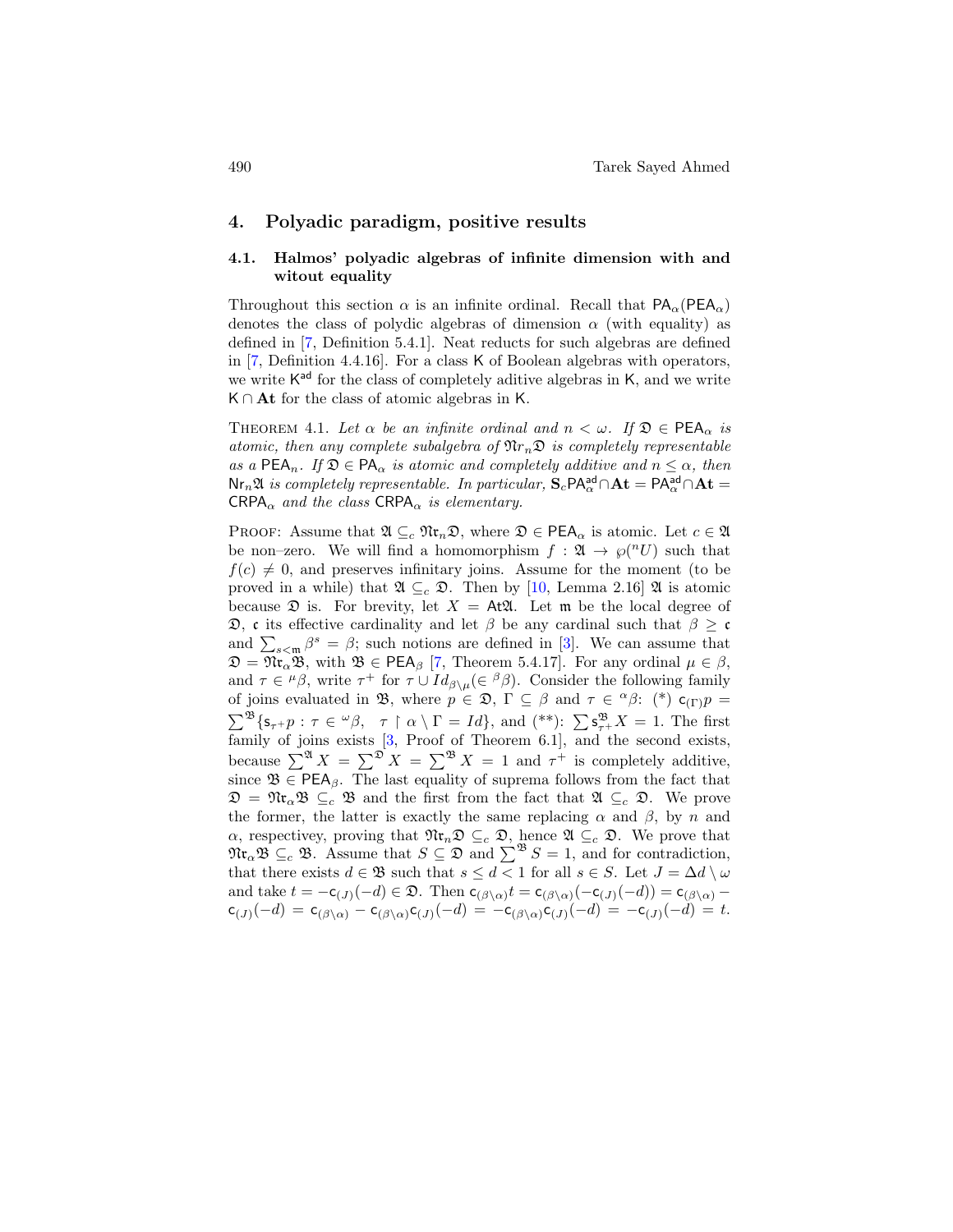We have proved that  $t \in \mathfrak{D}$ . We now show that  $s \leq t < 1$  for all  $s \in S$ , which contradicts  $\sum^{\mathfrak{D}} S = 1$ . If  $s \in S$ , we show that  $s \leq t$ . By  $s \leq d$ , we have  $s-d=0$ . Hence by  $c_{(J)}s=s$ , we get  $0 = c_{(J)}(s-d) = s \cdot c_{(J)}(-d)$ , so  $s \leq -c_{(J)}(-d)$ . It follows that  $s \leq t$  as required. Assume for contradiction that  $1 = -c_{(J)}(-d)$ . Then  $c_{(J)}(-d) = 0$ , so  $-d = 0$  which contradicts that  $d < 1$ . We have proved that  $\sum^{\mathfrak{B}} S = 1$ , so  $\mathfrak{D} \subseteq_c \mathfrak{B}$ . Let F be any Boolean ultrafilter of  $B$  generated by an atom below  $a$ . We show that F will preserve the family of joins in  $(*)$  and  $(**)$ . One forms nowhere dense sets in the Stone space of  $\mathfrak{B}$  corresponding to the aforementioned family of joins as follows: The Stone space of (the Boolean reduct of)  $\mathfrak{B}$ has underlying set S, the set of all Boolean ultrafilters of  $\mathfrak{B}$ . For  $b \in \mathfrak{B}$ , let  $N_b$  be the clopen set  $\{F \in S : b \in F\}$ . The required nowhere dense sets are defined for  $\Gamma \subseteq \beta$ ,  $p \in \mathfrak{D}$  and  $\tau \in {}^{\alpha}\beta$  via:  $A_{\Gamma,p} = N_{\mathsf{c}_{(\Gamma)}p} \setminus \bigcup_{\tau:\alpha \to \beta} N_{\mathsf{s}_{\tau}+p}$ , and  $A_{\tau} = S \setminus \bigcup_{x \in X} N_{s_{\tau}+x}$ . The principal ultrafilters are isolated points in the Stone topology, so they lie outside the nowhere dense sets defined above. Hence any such ultrafilter preserve the joins in  $(*)$  and  $(*^*)$ . Fix a principal ultrafilter F with  $a \in F$ . Define the equivalence relation E (on  $\beta$ ) by setting  $i E j \iff d_{ij}^{\mathfrak{B}} \in F(i, j \in \beta)$ . Define  $f : \mathfrak{A} \to \wp({}^n(\beta/E)),$ via  $x \mapsto {\{\overline{t} \in {}^{n}(\beta/E) : s^{\mathfrak{B}}_{t \cup Id_{\beta \sim n}} x \in F\}}$ , where  $\overline{t}(i/E) = t(i)$   $(i < n)$  and  $t \in {}^{n}\beta$ . Let  $V = {}^{\beta}\beta^{(Id)}$ . To show that f is well defined, it suffices to show that for all  $\sigma, \tau \in V$ , if  $(\tau(i), \sigma(i)) \in E$  for all  $i \in \beta$ , then for any  $x \in \mathfrak{A}$ ,  $s_{\tau} x \in F \iff s_{\sigma} x \in F$ . We proceed by by induction on  $\left|\left\{i \in \beta : \tau(i) \neq \zeta\right\}\right|$  $\sigma(i)$ } $|(\langle \omega \rangle)$ . If  $J = \{i \in \beta : \tau(i) \neq \sigma(i)\}\$ is empty, the result is obvious. Otherwise assume that  $k \in J$ . We introduce a helpful piece of notation. For  $\eta \in V$ , let  $\eta(k \mapsto l)$  stand for the  $\eta'$  that is the same as  $\eta$  except that  $\eta'(k) = l$ . Now take any  $\lambda \in {\{\eta \in \beta : (\sigma)^{-1}\{\eta\} = (\tau)^{-1}\{\eta\} = {\{\eta\}\}\setminus \Delta x}.$ Recall that  $\Delta x = \{i \in \beta : c_i x \neq x\}$  and that  $\beta \setminus \Delta x$  is infinite because  $\Delta x \subseteq n$ , so such a  $\lambda$  exists. Now we freely use properties of substitutions for cylindric algebras. We have by [\[7,](#page-44-1) 1.11.11(i)(iv)] (a)  $\mathbf{s}_{\sigma}x = \mathbf{s}_{\sigma k}^{\lambda}\mathbf{s}_{\sigma(k\mapsto\lambda)}x$ , and (b)  $s^{\lambda}_{\tau k}(\mathsf{d}_{\lambda,\sigma k} \cdot \mathsf{s}_{\sigma} x) = \mathsf{d}_{\tau k,\sigma k} \mathsf{s}_{\sigma} x$ , and (c)  $\mathsf{s}^{\lambda}_{\tau k}(\mathsf{d}_{\lambda,\sigma k} \cdot \mathsf{s}_{\sigma(k \mapsto \lambda)} x) = \mathsf{d}_{\tau k,\sigma k}$ .  $\mathsf{s}_{\sigma(k\mapsto\tau k)}x$ , and finally (d)  $\mathsf{d}_{\lambda,\sigma k}\cdot\mathsf{s}_{\sigma k}^{\lambda}\mathsf{s}_{\sigma(k\mapsto\lambda)}x = \mathsf{d}_{\lambda,\sigma k}\cdot\mathsf{s}_{\sigma(k\mapsto\lambda)}x$ . Then by  $(b)$ ,  $(a)$ ,  $(d)$  and  $(c)$ , we get,

 $\mathsf{d}_{\tau k,\sigma k}\cdot\mathsf{s}_{\sigma}x = \mathsf{s}_{\tau k}^\lambda(\mathsf{d}_{\lambda,\sigma k}\cdot\mathsf{s}_{\sigma}x) = \mathsf{s}_{\tau k}^\lambda(\mathsf{d}_{\lambda,\sigma k}\cdot\mathsf{s}_{\sigma k}^\lambda\mathsf{s}_{\sigma(k\mapsto\lambda)}x) = \mathsf{s}_{\tau k}^\lambda(\mathsf{d}_{\lambda,\sigma k}\cdot\mathsf{s}_{\sigma k}^\lambda\cdot\mathsf{s}_{\sigma k}^\lambda\cdot\mathsf{s}_{\sigma k}^\lambda)$  $s_{\sigma(k\mapsto\lambda)}(x) = d_{\tau k,\sigma k} \cdot s_{\sigma(k\mapsto\tau k)}(x)$ . But F is a filter and  $(\tau k, \sigma k) \in E$ , we conclude that  $\mathsf{s}_{\sigma}x \in F \iff \mathsf{s}_{\sigma(k\mapsto \tau k)}x \in F$ . The conclusion follows from the induction hypothesis. We check only cylindrifications since the other operations are entirely straightforward to handle. Let  $k < n$  and  $a \in A$ .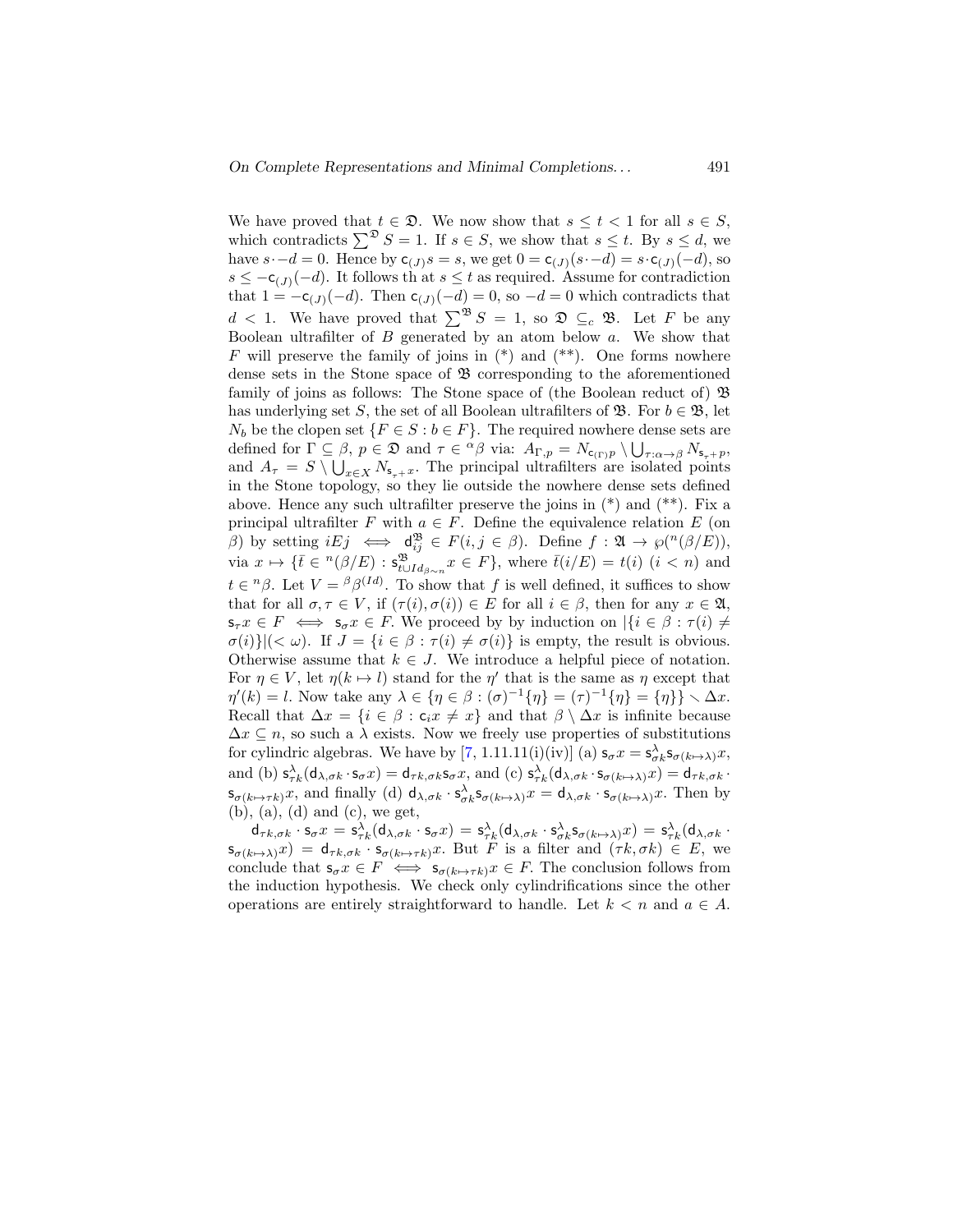Let  $\bar{\sigma} \in c_k f(a)$ . Then for some  $\lambda \in \beta$ , we have  $\bar{\sigma}(k \mapsto \lambda/E) \in f(a)$  hence  $\mathsf{s}_{\sigma^+(k\mapsto\lambda)}a \in F$ . It follows from the inclusion  $a \leq \mathsf{c}_k a$  that  $\mathsf{s}_{\sigma^+(k\mapsto\lambda)}\mathsf{c}_k a \in F$ , so  $s_{\sigma^+} c_k a \in F$ . Thus  $c_k f(a) \subseteq f(c_k a)$ . We prove the other more difficult inclusion that uses the condition (\*) of eliminating cylindrifiers. Let  $a \in A$ and  $k < n$ . Let  $\bar{\sigma}' \in \mathcal{f}$ **c**<sub>k</sub>a and let  $\sigma = \sigma' \cup Id_{\beta \sim n}$ . Then  $s_{\sigma}^{\mathfrak{B}}$ **c**<sub>k</sub>a =  $s_{\sigma'}^{\mathfrak{B}}$ **c**<sub>k</sub>a  $\in F$ . Pick  $\lambda \in {\eta \in \beta : \sigma^{-1}{\eta} = {\eta}}\}\setminus \Delta a$ , such a  $\lambda$  exists because  $\Delta a$  is finite, and  $|\{i \in \beta : \sigma(i) \neq i\}| < \omega$ . Let  $\tau = \sigma \upharpoonright \mathfrak{n} \setminus \{k, \lambda\} \cup \{(k, \lambda), (\lambda, k)\}\.$  Then  $(in \mathfrak{B})$ :

$$
c_{\lambda} s_{\tau} a = s_{\tau} c_k a = s_{\sigma} c_k a \in F.
$$

By the construction of F, there is some  $u(\notin \Delta(\mathbf{s}_{\tau}^{\mathfrak{B}} a))$  such that  $\mathbf{s}_u^{\lambda} \mathbf{s}_{\tau} a \in F$ , so  $\mathsf{s}_{\sigma(k\mapsto u)}a \in F$ . Hence  $\sigma(k\mapsto u) \in f(a)$ , from which we get that  $\bar{\sigma}' \in \mathsf{c}_k f(a)$ . By construction, for every  $s \in {}^{n}(\beta/E)$ , there exists  $x \in X(=A\mathfrak{U})$ , such that  $\mathsf{s}_{s\cup Id_{\beta\sim n}}^{\mathfrak{B}} x \in F$ , from which we get  $\bigcup_{x\in X} f(x) = \mathsf{P}(\beta/E)$  hence f is an atomic, thus a complete representation. If  $\mathfrak{A} \in PA_{\alpha}$ , we do not need to bother about diagonal elements and so the base of the representation will be simply  $\beta$  (as defined above for PEA<sub>α</sub>), not  $\beta/E$ , and the desired homomorphism, with  $n \leq \alpha$ , is defined via  $g: \mathfrak{A} \to \varphi(n),$  via  $x \mapsto t \in$  ${}^{n}\beta$  :  $\mathsf{s}_{t\cup Id_{\beta\sim n}}^{\mathfrak{B}} x \in F$ . Checking that g preserves the operations and that g is atomic, hence complete, is exactly like the PEA case. For  $PA_{\alpha}$ , atomicity can be expressed by a first order sentence, and complete additivity can be captured by the following continuum many first order formulas, that form a single schema. Let  $\mathsf{At}(x)$  be the first order formula expressing that x is an atom. That is  $At(x)$  is the formula  $x \neq 0 \wedge (\forall y)(y \leq x \rightarrow y = 0 \vee y = x)$ . For  $\tau \in \alpha$ , let  $\psi_{\tau}$  be the formula:  $y \neq 0 \to \exists x (\text{At}(x) \wedge \text{s}_{\tau} x \cdot y \neq 0)$ . Let  $\Sigma$  be the set of first order formulas obtained by adding all formulas  $\psi_{\tau}$  ( $\tau \in \alpha_{\alpha}$ ) to the polyadic schema. Then it is not hard to show that  $\mathsf{CRPA}_{\alpha} = \mathbf{Mod}(\Sigma)$ . The underlying idea here is that the notion of complete additivity on atomic algebras is definable in  $L_{\omega,\omega}$ . In more detail: Let  $\mathfrak{A} \in \mathsf{CRPA}_{\alpha}$  with set of atoms X. Then,  $\sum_{x \in X} s_{\tau} x = 1$  for all  $\tau \in \alpha$ . Let  $\tau \in \alpha$ . Let a be non-zero, then  $a \cdot \sum_{x \in X} s_{\tau} x = a \neq 0$ , hence there exists  $x \in X$ , such that  $a \cdot s_\tau x \neq 0$ , and so  $\mathfrak{A} \models \psi_\tau$ . Conversely, let  $\mathfrak{A} \models \Sigma$ . Then for all  $\tau \in \alpha$ ,  $\sum_{x \in X} s_{\tau} x = 1$ . Indeed, assume that for some  $\tau$ ,  $\sum_{x \in X} s_{\tau} x \neq 1$ . Let  $a = 1 - \sum_{x \in X} s_{\tau} x$ . Then  $a \neq 0$ . But then, by assumption, there exists  $x' \in X$ , such that  $\mathsf{s}_{\tau}x' \cdot a = \mathsf{s}_{\tau}x' \cdot (1 - \sum_{x \in X} \mathsf{s}_{\tau}x) = \mathsf{s}_{\tau}x' - \sum_{x \in X} \mathsf{s}_{\tau}x \neq 0$ , which is impossible.П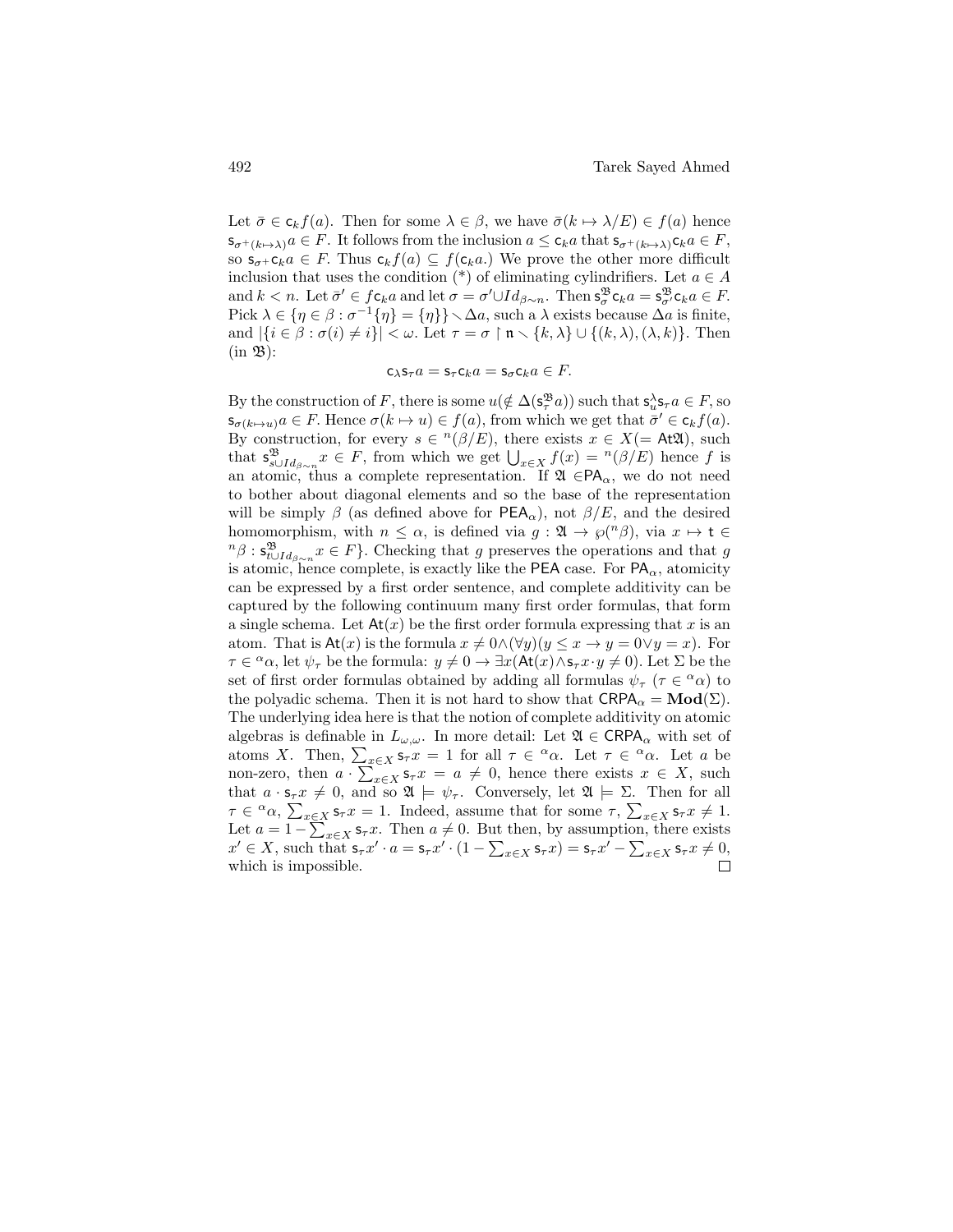### 4.2. Algebras in between the cylindric and polyadic paradigms; Ferenczi's cylindric-polyadic algebras

We recall the definition of certain reducts of polyadic algebras. By  $I \subseteq_{\omega} J$ , we undestand that  $I$  is a *finite subset of J*.

DEFINITION 4.2. Let  $\alpha$  be an ordinal. By a *culindric polyadic algebra* of dimension  $\alpha$ , or a CPA<sub> $\alpha$ </sub> for short, we understand an algebra of the form

$$
\mathfrak{A}=\langle A,+,\cdot,-,0,1,\mathsf{c}_{(\Gamma)},\mathsf{s}_{\tau}\rangle_{\Gamma\subseteq_\omega\alpha,\tau\in^\alpha\alpha}
$$

where  $\mathsf{c}_{(\Gamma)} \Gamma \subseteq_{\omega} \alpha$  and  $\mathsf{s}_{\tau}$  ( $\tau \in^{\alpha} \alpha$ ) are unary operations on A, such that postulates below hold for  $x, y \in A$ ,  $\tau, \sigma \in \alpha$  and  $\Gamma, \Delta \subseteq_{\omega} \alpha$ 

- 1.  $\langle A, +, \cdot, -, 0, 1 \rangle$  is a Boolean algebra
- 2.  $c_{(0)}x = x$
- 3.  $c_{(\Gamma)}0 = 0$
- 4.  $x \leq c_{(\Gamma)}x$
- 5.  $\mathsf{c}_{(\Gamma)}(x \cdot \mathsf{c}_{(\Gamma)} y) = \mathsf{c}_{(\Gamma)} x \cdot \mathsf{c}_{(\Gamma)} y$
- 6.  $c_{(\Gamma)}c_{(\Delta)}x = c_{(\Gamma \cup \Delta)}x$
- 7.  $s_{\tau}$  is a Boolean endomorphism
- 8.  $s_{Id}x = x$
- 9.  $s_{\sigma \circ \tau} = s_{\sigma} \circ s_{\tau}$
- 10. if  $\sigma \restriction (\alpha \sim \Gamma) = \tau \restriction (\alpha \sim \Gamma)$ , then  $s_{\sigma} c_{(\Gamma)} x = s_{\tau} c_{(\Gamma)} x$
- 11. If  $\tau^{-1}\Gamma = \Delta$  and  $\tau \upharpoonright \Delta$  is one to one, then  $\mathsf{c}_{(\Gamma)}\mathsf{s}_{\tau}x = \mathsf{s}_{\tau}\mathsf{c}_{(\Delta)}x$ .

The definition of neat reducts for  $\text{CPA}_{\alpha}$  is defined as follows: Given any pair of infinite ordinals  $\alpha < \beta$  and  $\mathfrak{B} \in \mathsf{CPA}_{\beta}$  then  $\mathsf{Nr}_{\alpha}\mathfrak{B}$  is the  $\mathsf{CPA}_{\alpha}$  with domain  $Nr_\alpha\mathfrak{B} = \{a \in \mathfrak{B} : c_i a = a, \forall i \in \beta \sim \alpha\}$  and with all operations except substitutions are those of  $\mathfrak B$  indexed up to  $\alpha$ . As for substitutions, given  $\tau \in {}^{\alpha}\alpha$ , and  $a \in Nr_{\alpha}B$ ,  $s_{\tau}^{\mathfrak{A}}a = s_{\overline{\tau}}^{\mathfrak{B}}a$  where  $\overline{\tau} = \tau \cup Id \restriction \beta \sim \alpha$ .

Next we prove that the class of completely representable CPA<sub>β</sub>s,  $\beta$  and infinite ordinal, is elementary. This is in sharp contrst to the CA case. The idea of the proof of the next theorem, is simple and in essence the gist of the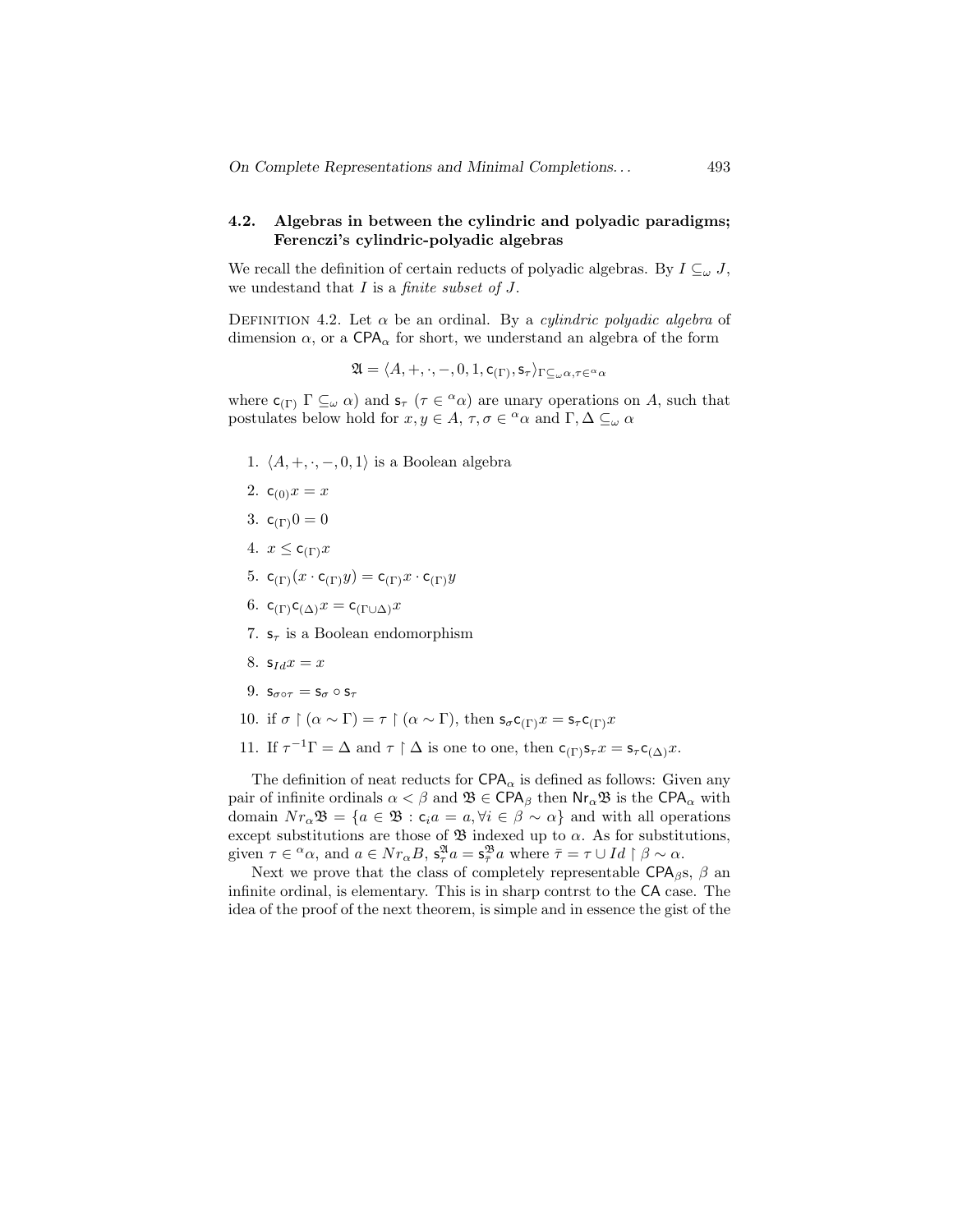idea is analogous to the previous proof. Start with an atomic completely additive  $\mathfrak{A} \in \text{CPA}_{\alpha}$ . Then  $\mathfrak{A}$  neatly embeds into an algebra  $\mathfrak{B} \in \text{CPA}_{\beta}$ , having enough spare dimensions  $|\beta| > |\alpha|$ , called a  $\beta$ - dilation of  $\mathfrak{A}$ , that is  $\mathfrak{A} = \mathsf{Nr}_{\alpha} \mathfrak{B}$ . As it turns out,  $\mathfrak{B}$  is also atomic, and by complete additivity the sum of all substituted versions of the set of atoms is the top element in B. The desired representation is built from any principal ultrafilter thet preserves this set of infinitary joins as well as some infinitary joins that have to do with eliminating cylindrifiers. A principal ultrafilter preserving these sets of joins can always be found because, on the one hand, the set of principal ultrafilters are dense in the Stone space of the Boolean reduct of B since the latter is atomic, and on the other hand, finding an ultrafilter preserving the given set joints amounts to finding a principal ultrafilter outside a nowhere dense set corresponding to the infinitary joins. Any such ultrafilter can be used to build the desired representation. But first a definition:

DEFINITION 4.3. A *transformation system* is a quadruple of the form  $(\mathfrak{A}, I, G, S)$  where  $\mathfrak A$  is an algebra of any similarity type, I is a non empty set (we will only be concerned with infinite sets),  $G$  is a subsemigroup of  $(^{I}I,\circ)$  (the operation  $\circ$  denotes composition of maps) and S is a homomorphism from  $G$  to the semigroup of endomorphisms of  $\mathfrak{A}$ . Elements of  $G$  are called transformations.

THEOREM 4.4. Let  $\alpha$  be an infinite ordinal. Let  $\mathfrak{A} \in \text{CPA}_{\alpha}$  be atomic and completely additive. Then A has a complete representation.

PROOF: Let  $c \in A$  be non-zero. It suffices to find a set U and a homomorphism from  $\mathfrak A$  into the set algebra with universe  $\varphi({}^{\alpha}U)$  that preserves arbitrary suprema whenever they exist and also satisfies that  $f(c) \neq 0$ . U is called the base of the set algebra. Let  $\mathfrak m$  be the local degree of  $\mathfrak A$ , c its effective cardinality and  $\mathfrak n$  be any cardinal such that  $\mathfrak n \geq \mathfrak c$  and  $\sum_{s < \mathfrak m} \mathfrak n^s = \mathfrak n$ . The cardinal n will be the base of our desired representation. Substitutions in  $\mathfrak{A}$ , induce a homomorphism of semigroups  $S: \alpha \to \mathcal{E}nd(\mathfrak{A})$ , via  $\tau \mapsto s_{\tau}$ . The operation on both semigroups is composition of maps; the latter is the semigroup of endomorphisms on  $\mathfrak{A}$ . For any set X, let  $F({}^{\alpha}X,\mathfrak{A})$  be the set of all functions from  ${}^{\alpha}X$  to  $\mathfrak A$  endowed with Boolean operations defined pointwise and for  $\tau \in \alpha$  and  $f \in F(\alpha X, \mathfrak{A})$ , put  $\mathsf{s}_{\tau} f(x) = f(x \circ \tau)$ . This turns  $F({}^{\alpha}X,\mathfrak{A})$  to a transformation system as well that is completely additive The map  $H: \mathfrak{A} \to F({}^{\alpha}\alpha, \mathfrak{A})$  defined by  $H(p)(x) = \mathsf{s}_x p$  is easily checked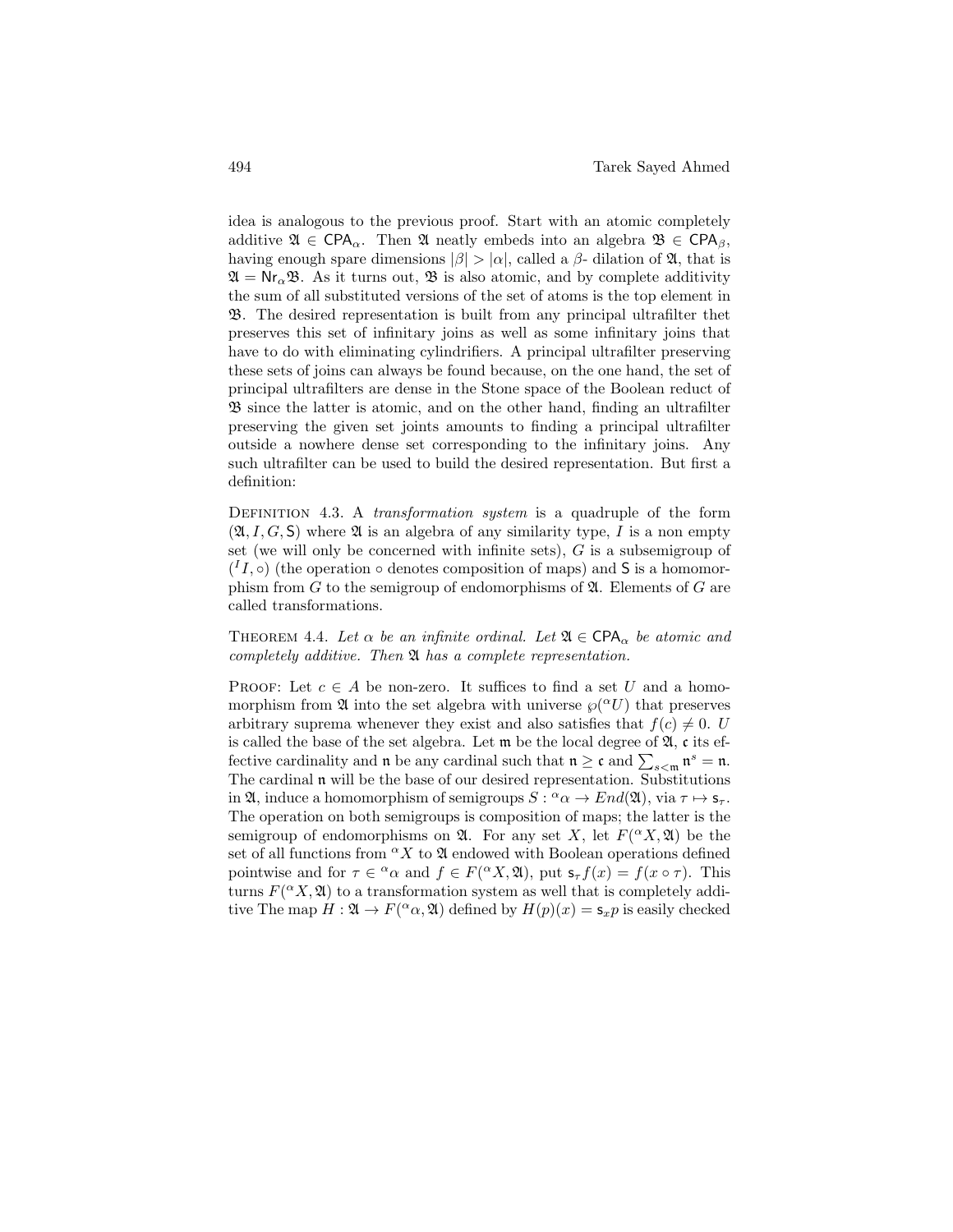to be an embedding. Assume that  $\beta \supseteq \alpha$ . Then  $K : F({}^{\alpha}\alpha, \mathfrak{A}) \rightarrow F({}^{\beta}\alpha, \mathfrak{A})$ defined by  $K(f)x = f(x \restriction \alpha)$  is an embedding, too. These facts are straigh-forward to establish, cf. [\[3,](#page-43-4) Theorems 3.1, 3.2]. Call  $F(^{\beta}\alpha,\mathfrak{A})$  a minimal functional dilation of  $F({}^{\alpha}\alpha, \mathfrak{A})$ . Elements of the big algebra, or the (cylindrifier free) functional dilation, are of form  $\mathbf{s}_{\sigma} p, p \in F({}^{\beta}\alpha, \mathfrak{A})$  where  $\sigma$  is one to one on  $\alpha$ , cf. [\[3,](#page-43-4) Theorems 4.3–4.4].

We can assume that  $|\alpha| < \mathfrak{n}$ . Let  $\mathfrak{B}$  be the algebra obtained from  $\mathfrak{A},$  by discarding its cylindrifiers, then dilating it to  $\mathfrak{n}$  dimensions, that is, taking a minimal functional dilation in n dimensions, and then re-defining cylindrifiers and boxes in the bigger algebra, by setting for each  $\Gamma \subseteq \mathfrak{n}$ :

$$
\mathsf{c}_{(\Gamma)}\mathsf{s}^\mathfrak{B}_\sigma p=\mathsf{s}^\mathfrak{B}_{\rho^{-1}}\mathsf{c}^\mathfrak{A}_{(\rho(\Gamma)\cap\sigma\alpha)}\mathsf{s}^\mathfrak{A}_{(\rho\sigma\restriction \alpha)} p.
$$

Here  $\rho$  is any permutation such that  $\rho \circ \sigma(\alpha) \subseteq \sigma(\alpha)$ . The definition is sound, that is, it is independent of  $\rho$ ,  $\sigma$ ,  $p$ . Moreover, it agrees with the old cylindrifiers and boxes in A. Identifying algebras with their transformation systems we have  $\mathfrak A$  is embeddable in  $\mathsf{Nr}_\alpha\mathfrak B$ , via H defined for  $f \in \mathfrak A$  and  $x \in \alpha$  by  $H(f)x = f(y)$  where  $y \in \alpha$  and  $x \restriction \alpha = y$ ; furthermore H so defined exhausts all  $\alpha$  dimensional elements of  $\mathfrak{B}$  meaning that  $\mathfrak{A} =$  $\text{Nr}_{\alpha} \mathfrak{B}, \text{ cf. } [3, \text{ Theorem } 3.10].$  $\text{Nr}_{\alpha} \mathfrak{B}, \text{ cf. } [3, \text{ Theorem } 3.10].$  $\text{Nr}_{\alpha} \mathfrak{B}, \text{ cf. } [3, \text{ Theorem } 3.10].$  The local degree of  $\mathfrak{B}$  is the same as that of  $\mathfrak{A}$ , in particular, each  $x \in \mathfrak{B}$  admits a support of cardinality  $\lt \mathfrak{n}$ . Also  $|\mathfrak{n} \sim \alpha| = |\mathfrak{n}|$  and for all  $Y \subseteq A$ , we have  $\mathfrak{S}g^{\mathfrak{A}}Y = \mathsf{Nr}_{\alpha} \mathfrak{S}g^{\mathfrak{B}}Y$ . All this can be found in [\[3\]](#page-43-4), see the proof of Theorem 6.1 therein; in such a proof, B is called a minimal dilation of  $\mathfrak{A}$ , due to the fact that  $\mathfrak{B}$  is unique up to isomorphisms that fix  $\mathfrak A$  pointwise. Clearly  $F({}^n\alpha,\mathfrak A)$ , hence the Boolean reduct of  $\mathfrak{B}$ , is atomic, because it is isomorphic to a Boolean product of the atomic Boolean reduct of  $\mathfrak{A}$ . Let  $\Gamma \subseteq \alpha$  and  $p \in \mathfrak{A}$ . Then in  $\mathfrak{B}$  we have, see [\[3,](#page-43-4) proof of Theorem 6.1]:

$$
\mathsf{c}_{(\Gamma)}p = \sum \{ \mathsf{s}_{\bar{\tau}}p : \tau \in {}^{\alpha}\mathfrak{n}, \quad \tau \upharpoonright \alpha \sim \Gamma = Id \}. \tag{4.1}
$$

Here, and elsewhere throughout the paper, for a transformation  $\tau$  with domain  $\alpha$  and range included in  $\mathfrak{n}, \bar{\tau} = \tau \cup Id_{\mathfrak{n} \sim \alpha}$ . Let X be the set of atoms of  $\mathfrak A$ . Since  $\mathfrak A$  is atomic, then  $\sum^{\mathfrak A} X = 1$ . By  $\mathfrak A = \mathsf{Nr}_\alpha \mathfrak B$ , we also have  $\sum^{\mathfrak{B}} X = 1$ . By complete additivity we have for all  $\tau \in {\alpha} \mathfrak{n}$ ,

$$
\sum \mathsf{s}_{\bar{\tau}}^{\mathfrak{B}} X = 1. \tag{4.2}
$$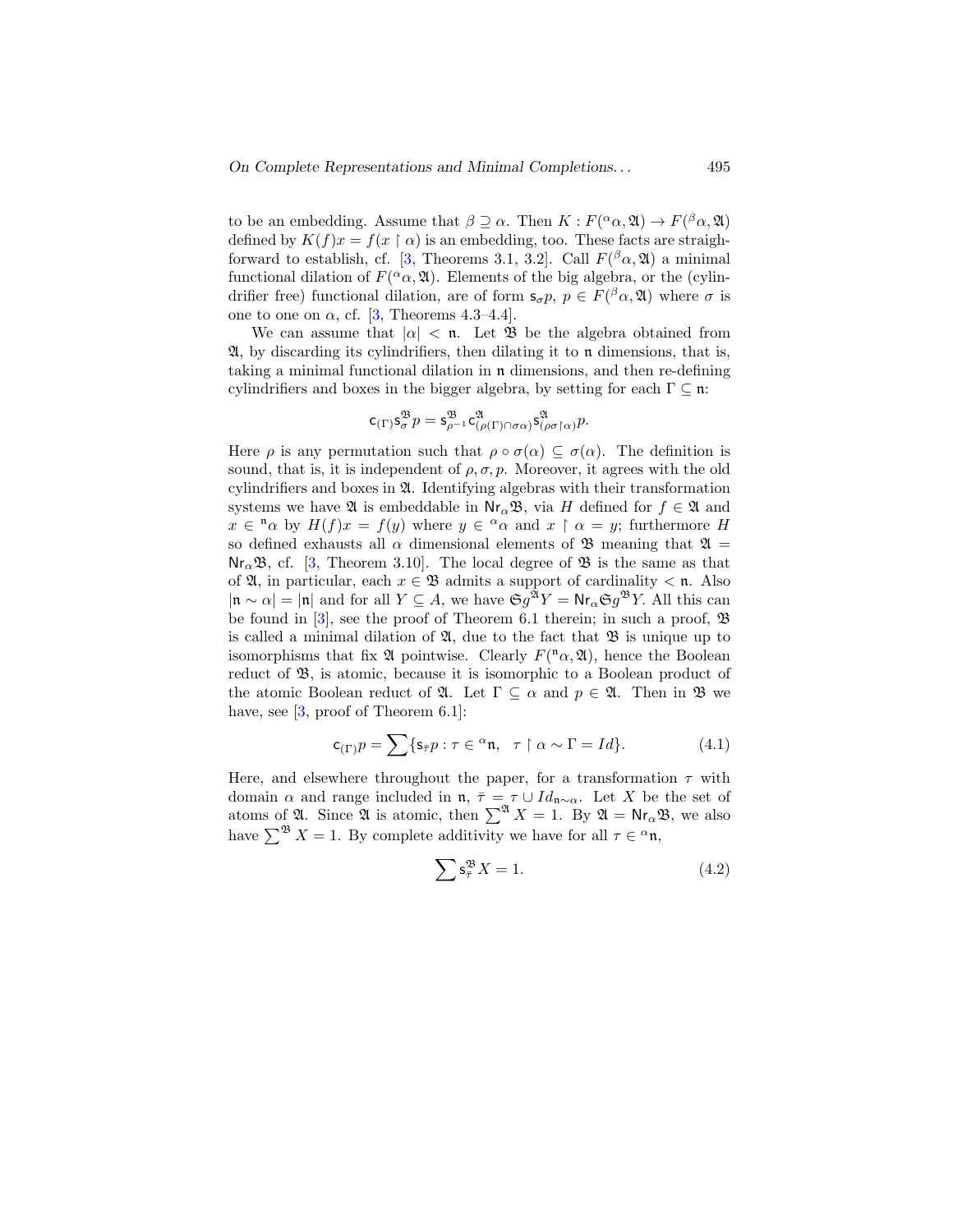Let  $S$  be the Stone space of  $\mathfrak{B}$ , whose underlying set consists of all Boolean ulltrafilters of  $\mathfrak{B}$ . Let  $X^*$  be the set of principal ultrafilters of  $\mathfrak{B}$  (those generated by the atoms). These are isolated points in the Stone topology, and they form a dense set in the Stone topology since  $\mathfrak{B}$  is atomic. So we have  $X^* \cap T = \emptyset$  for every nowhere dense set T (since principal ultrafilters, which are isolated points in the Stone topology, lie outside nowhere dense sets). For  $a \in \mathfrak{B}$ , let  $N_a$  denote the set of all Boolean ultrafilters containing a. Now for all  $\Gamma \subseteq \alpha$ ,  $p \in A$  and  $\tau \in \alpha$ , we have, by the suprema, evaluated in (1) and (2):

$$
G_{\Gamma,p} = N_{\mathbf{c}_{(\Gamma)}p} \sim \bigcup_{\tau \in \alpha \mathfrak{n}} N_{s_{\bar{\tau}}p} \tag{4.3}
$$

and

$$
G_{X,\tau} = S \sim \bigcup_{x \in X} N_{s_{\bar{\tau}}x}.
$$
\n(4.4)

are nowhere dense. Let  $F$  be a principal ultrafilter of  $S$  containing  $c$ . This is possible since  $\mathfrak B$  is atomic, so there is an atom x below c; just take the ultrafilter generated by x. Then  $F \in X^*$ , so  $F \notin G_{\Gamma,p}$ ,  $F \notin G_{X,\tau}$ , for every  $\Gamma \subseteq \alpha$ ,  $p \in A$  and  $\tau \in \alpha$ <sup>a</sup>n. Now define for  $a \in A$ 

$$
f(a) = \{ \tau \in \alpha^n \mathfrak{n} : \mathbf{s}_{\overline{\tau}}^{\mathfrak{B}} a \in F \}.
$$

Then f is a polyadic homomorphism from  $\mathfrak A$  to the full set algebra with unit <sup>α</sup>n, such that  $f(c) \neq 0$ . We have  $f(c) \neq 0$  because  $c \in F$ , so Id  $\in$  $f(c)$ . That f is a homomorphism can be proved exactly as in the proof of Theorem [4.1;](#page-25-0) the preservation of the Boolean operations and substitutions is fairly straightforward. Preservation of cylindrifications is guaranteed by the condition that  $F \notin G_{\Gamma,p}$  for all  $\Gamma \subseteq \alpha$  and all  $p \in A$ . (Basically an elimination of cylindrifications, this condition is also used in [\[3\]](#page-43-4) to prove the main representation result for polyadic algebras.) The proof is complete.

Moreover f is an atomic representation since  $F \notin G_{X,\tau}$  for every  $\tau \in \alpha$ **n**, which means that for every  $\tau \in \alpha$ **n**, there exists  $x \in X$ , such that  $\mathbf{s}_{\overline{\tau}}^{\mathfrak{B}} x \in F$ , and so  $\bigcup_{x \in X} f(x) = \alpha \mathfrak{n}$ . We conclude that f is a complete representation, since in this case too it can be proved exactly like the CA case that complete and atomic rtepresenations coincide.  $\Box$ 

THEOREM 4.5. The class  $CPA_{\alpha}$  is elementary, and it is axiomatizable by a finite schema in first order logic. Furthermore, for any infinite ordinals  $\alpha < \beta$ , Nr<sub>α</sub>CPA<sub>β</sub> is elementary.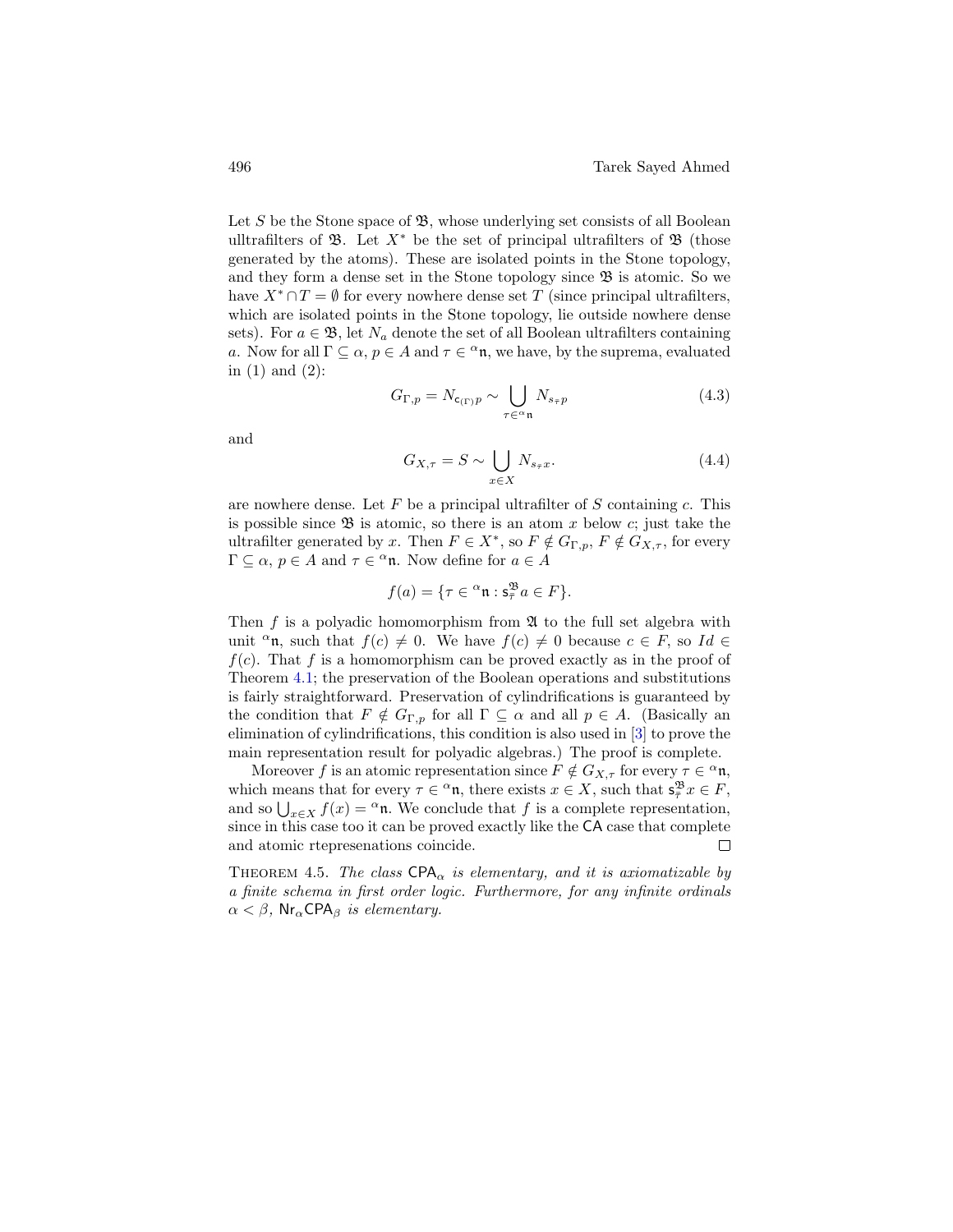PROOF: Like the proof of Theorem [4.1.](#page-25-0)

Also the technique used here adapts without much dificulty to prove completely analagous results for the so-called cylindric-polyadic algebras introduced by Ferenczi in [\[4\]](#page-43-0) and [\[5,](#page-43-1) Definition 6.3.7]. We denote the class of such algebras of dimension  $\alpha$  by CPEA<sub> $\alpha$ </sub>. For CPEA<sub> $\alpha$ </sub> diagonal algebras are present in their signature, so that complete additivity holds anyway. The complete representation in this case is not with respect to square Tarskian semantics, as is the case here, but is relativized to units that are (not necessarily disjoint) unions of Cartesian spaces. The class of such concrete representable algebras of dimension  $\alpha$  is denoted by  $\mathsf{Gp}_{\alpha}$ . Recall that for a calss K having a Boolean reduct, we write  $K \cap At$  for the class of atomic algebras in K.

THEOREM 4.6. The class of completely representable algebras in CPEA<sub> $\alpha$ </sub> coincides with CPEA<sub> $\alpha$ </sub> ∩ At, hence is elementary.

PROOF: We start with the general idea. then follows a more technical proof. If  $\mathfrak A$  is atomic, and  $\mathfrak B$  is the minimal dilation of  $\mathfrak A$ , then  $\mathfrak B$  is also atomic since its Boolean reduct is simply an infinite product of the atomic A. This can now be used to show that atomic algebras are completely representable. Like in the above proof, start with an atomic  $\mathfrak{A} \in \mathsf{CPEA}_{\alpha}$ . Then  $\mathfrak A$  is completely additive and it neatly embeds into an algebra  $\mathfrak B$  having enough spare dimensions, the minimal dilation of  $\mathfrak{A}$ , that is  $\mathfrak{A} = \mathsf{Nr}_{\alpha} \mathfrak{B}$ . As it turns out,  $\mathfrak{B}$  is also atomic, and by complete additivity the sum of all all substituted versions of the set of atoms is the top element in  $\mathfrak{B}$ . The desired representation is built from any principal ultrafilter that preserves this set of infinitary joins as well as some infinitary joins that have to do with eliminating cylindrifiers. A principal ultrafilter preserving these sets of joins can always be found because, on the one hand, the set of principal ultrafilters are dense in the Stone space of the Boolean reduct of  $\mathfrak{B}$  since the latter is atomic, and on the other hand, finding an ultrafilter preserving the given set of infinitary joins really amounts to finding a a principal ultrafilter outside a nowhere dense set corresponding to the infinitary joins. The hitherto obtained ultrafilter in  $\mathfrak{B}$  can be easily modified to give a socalled perfect ultrafilter. One such ultrafilter is found for every non-zero element of  $a \in A$  in the dilation  $\mathfrak{B}$ , containing a, giving an atomic simple

 $\Box$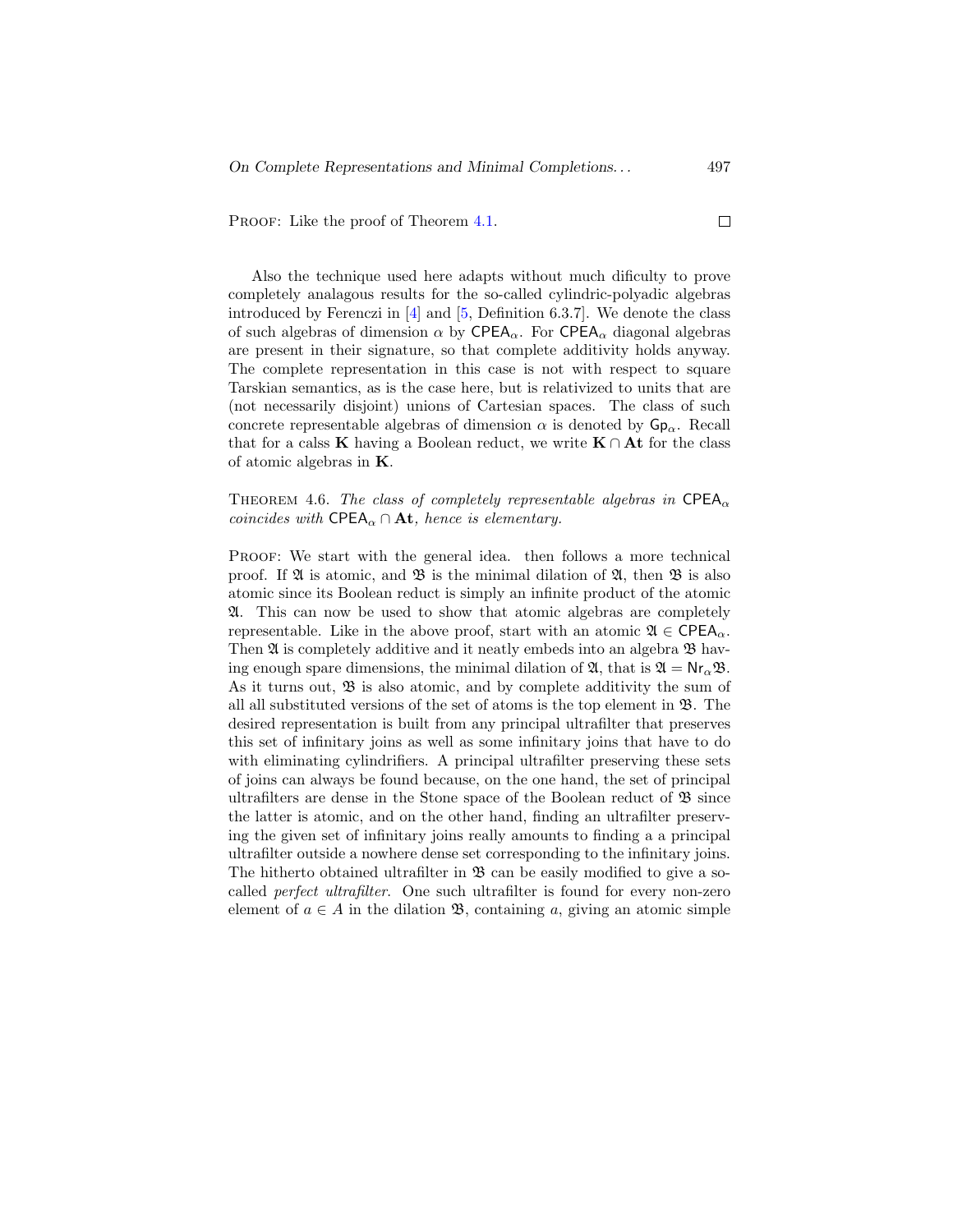representation (model) of A. Taking the subdirect product of these representations, we get the desired complete representation, whose unit is a disjoint union of units of such simple representations.

More technically, let  $c \in \mathfrak{A}$  be non-zero. We will find a  $\mathfrak{B} \in \mathsf{Gp}_{\alpha}$ and a homomorphism from  $f : \mathfrak{A} \to \mathfrak{B}$  that preserves arbitrary suprema whenever they exist and also satisfies that  $f(c) \neq 0$ . Now there exists  $\mathfrak{B} \in \mathsf{CPEA}_n$ , n a regular cardinal. such that  $\mathfrak{A} \subseteq \mathsf{Nr}_\alpha \mathfrak{B}$  and A generates **B** and we can assume that  $|\mathbf{n} \sim \alpha| = |\mathbf{n}|$ . We also have for all Y ⊆ A, we have  $\mathfrak{S}g^{\mathfrak{A}}Y = \mathsf{Nr}_{\alpha} \mathfrak{S}g^{\mathfrak{B}}Y$ . This dilation also has Boolean reduct isomophic to  $F({}^n\alpha,\mathfrak{A})$ , in particular, it is atomic because  $\mathfrak A$  is atomic. Also cylindrifiers are defined on this minimal functional dilation exactly like above by restricting to singletions. Let adm be the set of admissable substitutions. The transformation  $\tau$  is admissable if  $\mathsf{dom}\tau \subseteq \alpha$  and  $\mathsf{rng}\tau \cap$  $\alpha = \emptyset$ . Then we have for all  $i < \mathfrak{n}$  and  $\sigma \in \alpha dm$ ,

$$
\mathsf{s}_{\sigma}\mathsf{c}_{i}p = \sum \mathsf{s}_{\sigma}\mathsf{s}_{i}^{j}p \tag{4.5}
$$

This uses that  $\mathsf{c}_k = \sum \mathsf{s}_k^i x$ , which is proved like the cylindric case; the proof depends on diagonal elements. Let  $X$  be the set of atoms of  $\mathfrak A$ . Since  $\mathfrak A$  is atomic, then  $\sum^{\mathfrak{A}} X = 1$ . By  $\mathfrak{A} = \mathsf{Nr}_{\alpha} \mathfrak{B}$ , we also have  $\sum^{\mathfrak{B}} X = 1$ . Because substitutions are completely additive we have for all  $\tau \in \alpha$ n

$$
\sum \mathbf{s}_{\bar{\tau}}^{\mathfrak{B}} X = 1. \tag{4.6}
$$

Let S be the Stone space of  $\mathfrak{B}$ , whose underlying set consists of all boolean ulltrafilters of  $\mathfrak{B}$ , and let F be a principal ultrafilter chosen as before. Let  $\mathfrak{B}'$  be the minimal completion of  $\mathfrak{B}$ . Exists by completey additivity. Take the filter G in  $\mathfrak{B}'$  generated by the generator of F and let  $F = G \cap \mathfrak{B}$ . Then F is a perfect ultrafilter. Because our algebras have diagonal algebras, we have to factor our base by a congruence relation that reflects equality. Define an equivalence relation on  $\Gamma = \{i \in \beta : \exists j \in \alpha : c_i d_{ij} \in F\}$ , via  $m \sim n$  iff  $d_{mn} \in F$ . Then  $\Gamma \subset \alpha$  and the desired representation is defined on a  $\mathsf{Gp}_{\alpha}$  with base  $\Gamma/\sim$ . We omit the details which are the same as in the proof of [\[27,](#page-45-8) Theorem 3.4, item 3]. $\Box$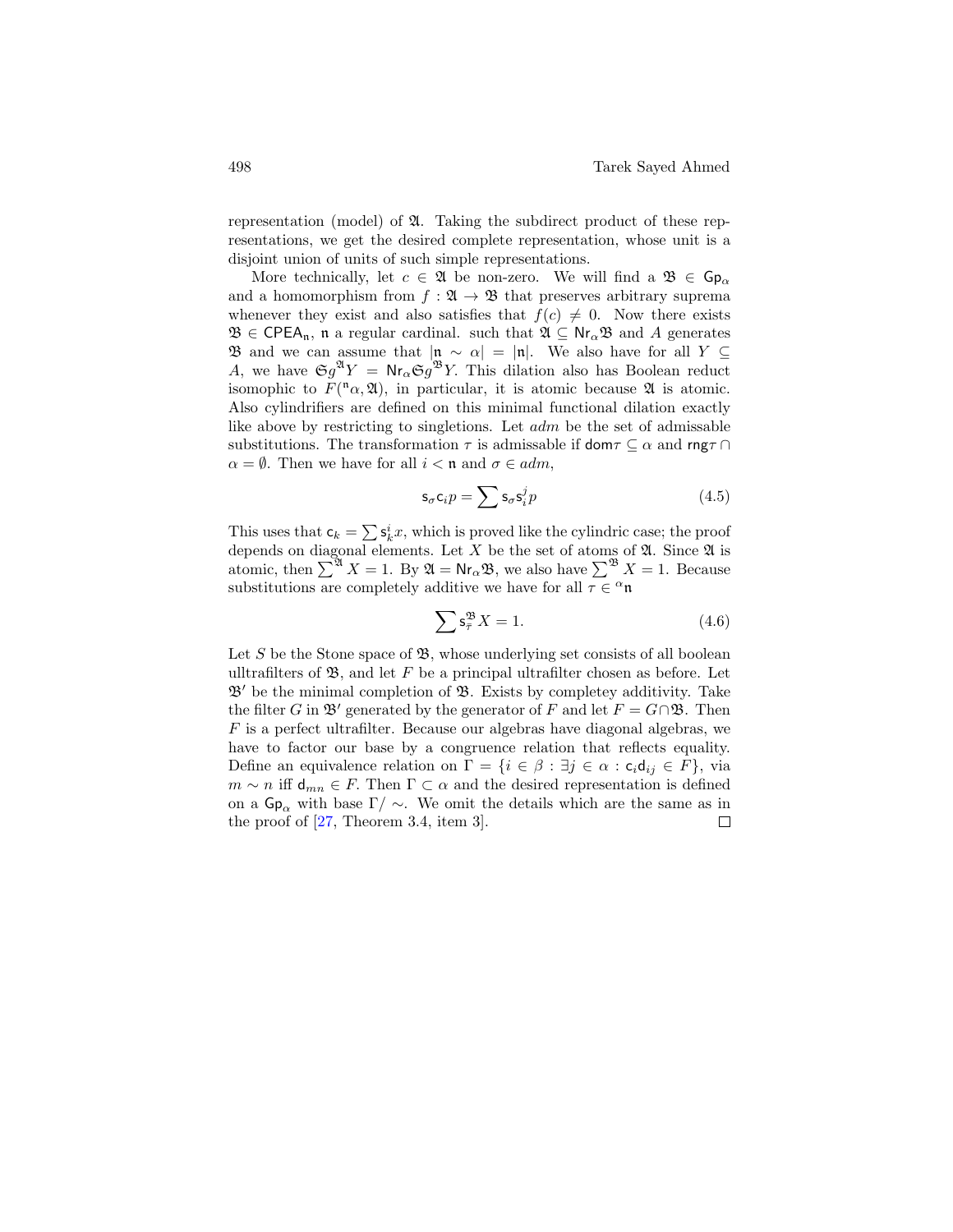# 5. Related results on minimal Dedekind–MacNeille completions

Unless otherwise indicated, we fix  $2 < n < \omega$ . In our next Theorem we use rainbow constructions following almost verbatim  $[9, § 4.3]$  abeit adding a clause for the polyadic accessibility relations as follows:  $[a]T_{ij}[b] \iff$  $a \circ [i, j] = b$  where  $a : n \to \Delta$  and  $b : n \to \Gamma$  are surjections into complete (finite) coloured graphs  $\Delta$  an  $\Gamma$ . This allows us to construct n dimensional polyadic equaltiy rainbow atom structures. (Everything else is like the  $CA_n$  case dealt with in detail in [\[9\]](#page-44-0)). However, for the polyadic case, networks should be defined as the cylindric case with an additional symmetry condition:

DEFINITION 5.1. An *n*–dimensional atomic network on an atomic algebra  $\mathfrak{A} \in \mathsf{QEA}_n$  is a map  $N: \mathbb{A}^n \to \mathsf{At}\mathfrak{A}$ , where  $\Delta$  is a non–empty finite set of nodes, denoted by nodes $(N)$ , satisfying the following consistency conditions for all  $i < j < n$ :

- (i) If  $\bar{x} \in \infty^n$  nodes  $(N)$  then  $N(\bar{x}) \le d_{ij} \iff \bar{x}_i = \bar{x}_j$ ,
- (ii) If  $\bar{x}, \bar{y} \in \pi$  nodes(N),  $i < n$  and  $\bar{x} \equiv_i \bar{y}$ , then  $N(\bar{x}) \leq \mathsf{c}_i N(\bar{y})$ ,
- (iii) (Symmetry): if  $\bar{x} \in \text{``nodes}(N)$ , then  $\mathsf{s}_{[i,j]}N(\bar{x}) = N(\bar{x} \circ [i,j]).$

We give a detailed description of the rainbow-like construction we use. Let G be a relational structures. Let  $2 < n < \omega$ . Then we specify a list of colours from which our algebras are to be constructed:

- greens:  $g_i$   $(1 \le i \le n-2)$ ,  $g_0^i$ ,  $i \in G$ ,
- whites :  $w_i : i \leq n-2$ ,
- reds:  $r_{ij}$   $i < j \in n$ ,
- shades of yellow :  $y_S : S$  a finite subset of  $\omega$  or  $S = \omega$ .

A coloured graph is a graph such that each of its edges is labelled by the colours in the above first three items, greens, whites or reds, and some n−1 hyperedges are also labelled by the shades of yellow. Certain coloured graphs will deserve special attention.

DEFINITION 5.2. Let  $i \in \mathsf{G}$ , and let M be a coloured graph consisting of n nodes  $x_0, \ldots, x_{n-2}, z$ . We call M an i-cone if  $M(x_0, z) = \mathbf{g}_0^i$  and for every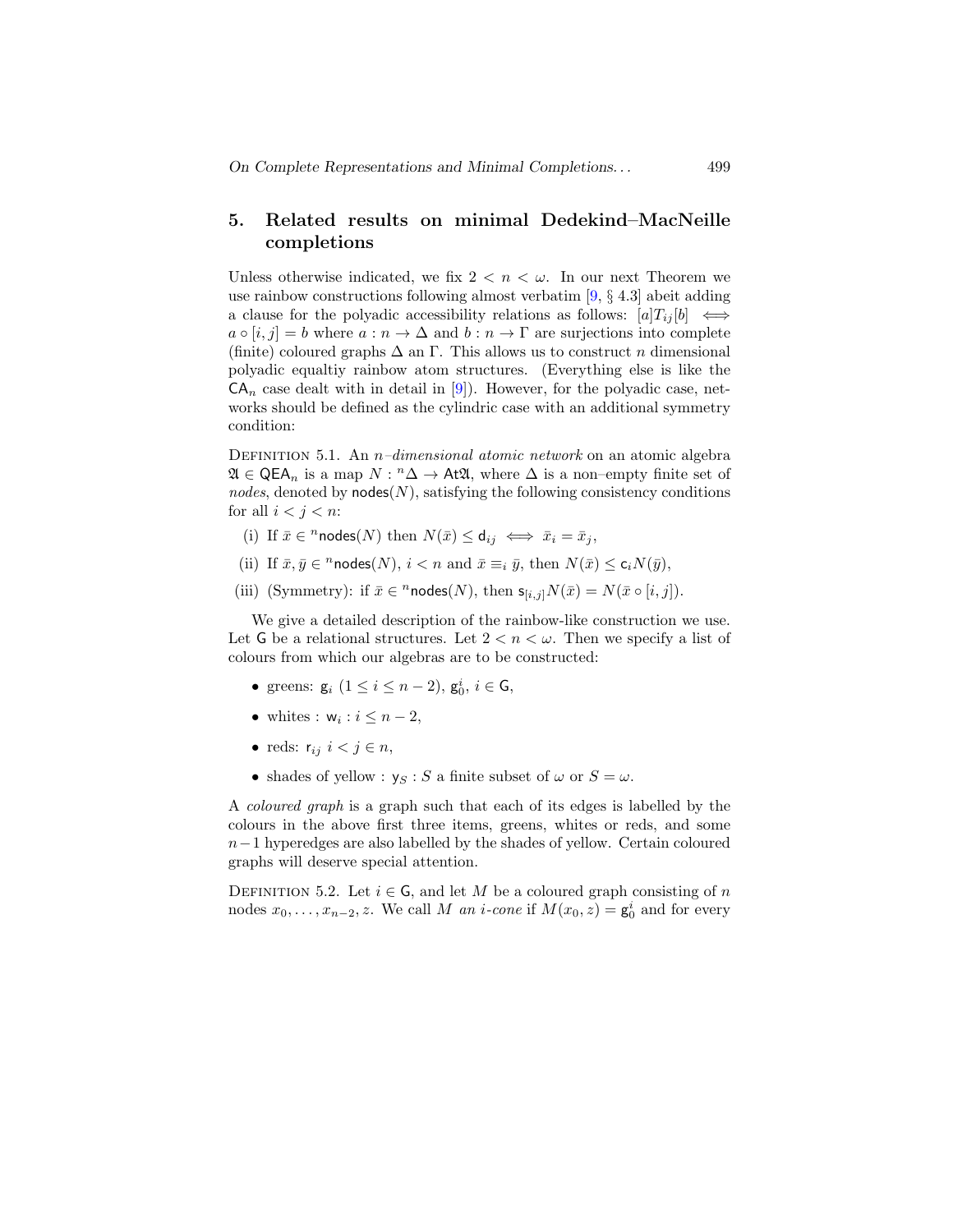$1 \leq j \leq n-2$ ,  $M(x_j, z) = \mathsf{g}_j$ , and no other edge of M is coloured green.  $(x_0, \ldots, x_{n-2})$  is called the base of the cone, z the apex of the cone and i the tint of the cone.

The rainbow algebra depending on  $G$  and  $n$  from the class  $K$  consisting of all coloured graphs M such that:

1.  $M$  is a complete graph and  $M$  contains no triangles (called forbidden triples) of the following types:

$$
\begin{aligned} \left(\mathsf{g}, \mathsf{g}', \mathsf{g}^*, \mathsf{g}\right), & \left(\mathsf{g}_i, \mathsf{g}_i, \mathsf{w}_i\right) & \text{any } 1 \le i \le n-2, \\ & \left(\mathsf{g}_0^j, \mathsf{g}_0^k, \mathsf{w}_0\right) & \text{any } j, k \in \mathsf{G}, \\ & \left(\mathsf{r}_{ij}, \mathsf{r}_{j'k'}, \mathsf{r}_{i^*k^*}\right) & \text{unless } \left|\left\{\left(j, k\right), \left(j', k'\right), \left(j^*, k^*\right)\right\}\right| = 3 \end{aligned}
$$

and no other triple of atoms is forbidden.

2. If  $a_0, \ldots, a_{n-2} \in M$  are distinct, and no edge  $(a_i, a_j)$   $i < j < n$  is coloured green, then the sequence  $(a_0, \ldots, a_{n-2})$  is coloured a unique shade of yellow. No other  $(n-1)$  tuples are coloured shades of yellow. Finally, if  $D = \{d_0, \ldots, d_{n-2}, \delta\} \subseteq M$  and  $M \upharpoonright D$  is an i cone with apex  $\delta$ , inducing the order  $d_0, \ldots, d_{n-2}$  on its base, and the tuple  $(d_0, \ldots, d_{n-2})$  is coloured by a unique shade ys then  $i \in S$ .

Let G and n be relational structures as above. Take the set  $J$  consisting of all surjective maps  $a : n \to \Delta$ , where  $\Delta \in \mathbf{K}$  and define an equivalence relation ∼ on this set relating two such maps iff they essentially define the same graph [\[9\]](#page-44-0); the nodes are possibly different but the graph structure is the same. Let At be the atom structure with underlying set  $J \sim$ . We denote the equivalence class of a by [a]. Then define, for  $i < j < n$ , the accessibility relations corresponding to  $ij$ th-diagonal element, and  $i$ th-cylindrifier, as follows:

- (1)  $[a] \in E_{ij}$  iff  $a(i) = a(j)$ ,
- (2)  $[a]T_i[b]$  iff  $a \upharpoonright n \smallsetminus \{i\} = b \upharpoonright n \smallsetminus \{i\},$

$$
(3) [a]T_{ij}[b] \iff a \circ [i, j] = b.
$$

This, as easily checked, defines a  $\mathsf{QEA}_n$  atom structure. The game  $\mathbf{G}^m$ played on networks lifts to a game on coloured graphs like the CA case, that is like the graph games  $G^m_\omega$  [\[9\]](#page-44-0), where the number of nodes of graphs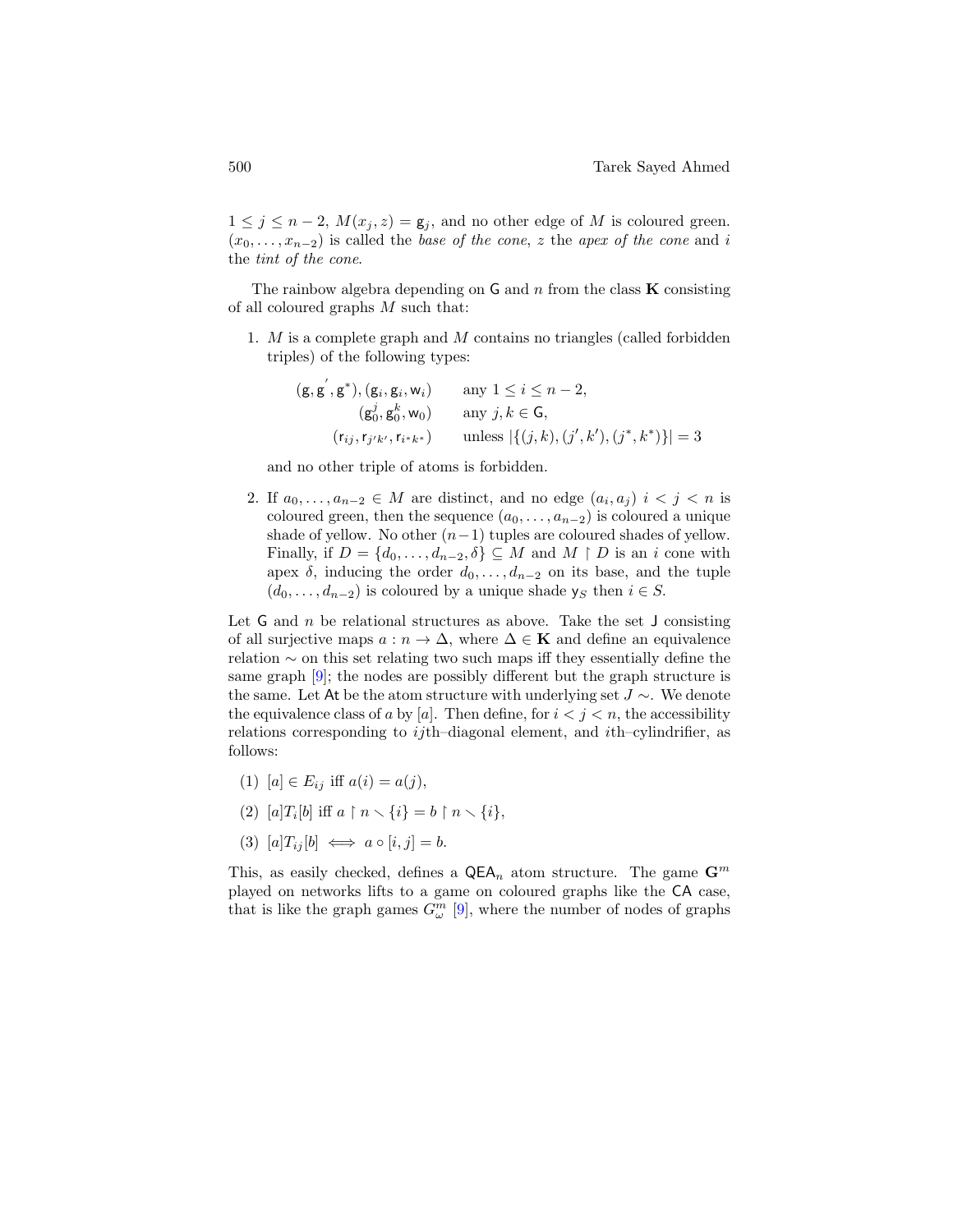played during the  $\omega$  rounded game does not exceed m, but  $\forall$  has the option to re-use nodes. The typical winning strategy for ∀ in the graph version of both atomic games is bombarding ∃ with cones having a common base and green tints until she runs out of (suitable) reds, that is to say, reds whose indicies do not match [\[9,](#page-44-0) § 4.3].

Let  $\mathsf{K}_n$  be a variety between  $\mathsf{Sc}_n$  and  $\mathsf{QEA}_n$ .

DEFINITION 5.3. A  $\mathsf{K}_n$  atom structure **At** is *weakly representable* if there is an atomic  $\mathfrak{A} \in \mathsf{RK}_n$  such that  $\mathbf{At} = \mathsf{At}\mathfrak{A}$ ; it is strongly representable if  $\mathfrak{CmAt} \in \mathsf{RK}_n$ .

These two notions are distinct, cf. [\[14\]](#page-44-10) and the following Theorem [5.5.](#page-37-0) Let  $2 < n < m \leq \omega$ . The notions of *m*-square, and *m*-flat representations are defined and extensively studied in [\[27,](#page-45-8) § 5.1]. Let  $V \subseteq W$  be varieties of Boolean algebras with operators. We say hat  $V$  is *atom canonical with* respect to W, if whenever  $\mathfrak{A} \in V$  is atomic, then its Dedekind–MacNeille completion, which is the complex algebra of its atom structure, in symbols  $\mathfrak{CmAt}\mathfrak{A}$  is in W. Let  $\mathsf{Sc}_n$  denote the class of Pinter's subnstitution algebras as defined in [\[7\]](#page-44-1) and the appendix of [\[13\]](#page-44-7) and  $\Re\mathfrak{d}_{sc}$  denotes the Sc reduct. The following is proved in [\[27,](#page-45-8) Lemma 5.7]

<span id="page-36-0"></span>LEMMA 5.4. Let  $2 < n < \omega$  and let  $\mathfrak A$  have signature of  $\mathsf{CA}_n$  satifying all axioms except commutativity of cylindrifications. Then A has a complete m-square representation  $\iff \exists$  has a winning strategy in  $G_{\omega}^{m}(\mathsf{At}\mathfrak{A})$ . The last result extends to any variety  $\vee$  between  $\mathsf{QEA}_n$  and  $\mathsf{Sc}_n$ . In particular,  $\mathfrak{R}_{sc} \mathfrak{A} \notin \mathbf{SNr}_n\mathsf{Sc}_m$ .

With these preliminaries out of the way, we are now ready to start digging deeper: The next Theorem generalizes a result proved in [\[27,](#page-45-8) Theorem 5.9, Corollary 5.10 for  $CA<sub>n</sub>$  s to any variety between  $Sc<sub>n</sub>$  and  $QEA<sub>n</sub>$ . We use a so called blow up and blow construction. This subtle construction may be applied to any two classes  $\mathbf{L} \subseteq \mathbf{K}$  of completely additive BAOs. One takes an atomic  $\mathfrak{A} \notin K$  (usually but not always finite), blows it up, by splitting one or more of its atoms each to infinitely many subatoms, obtaining an (infinite) *countable* atomic  $\mathfrak{B}b(\mathfrak{A}) \in \mathbf{L}$ , such that  $\mathfrak{A}$  is blurred in  $\mathfrak{B}_b(\mathfrak{A})$  meaning that  $\mathfrak{A}$  does not embed in  $\mathfrak{B}_b(\mathfrak{A})$ , but  $\mathfrak{A}$  embeds in the Dedekind–MacNeille completion of  $\mathfrak{B}_b(\mathfrak{A})$ , namely,  $\mathfrak{C}_b(\mathfrak{A})$ . Then any class  $M$  say, between  $L$  and  $K$  that is closed under forming subalgebras will not be atom–canonical, for  $\mathfrak{B}_b(\mathfrak{A}) \in L(\subseteq \mathbf{M})$ , but  $\mathfrak{C}$ m $\mathrm{At} \mathfrak{B}_b(\mathfrak{A}) \notin K(\supset \mathbf{M})$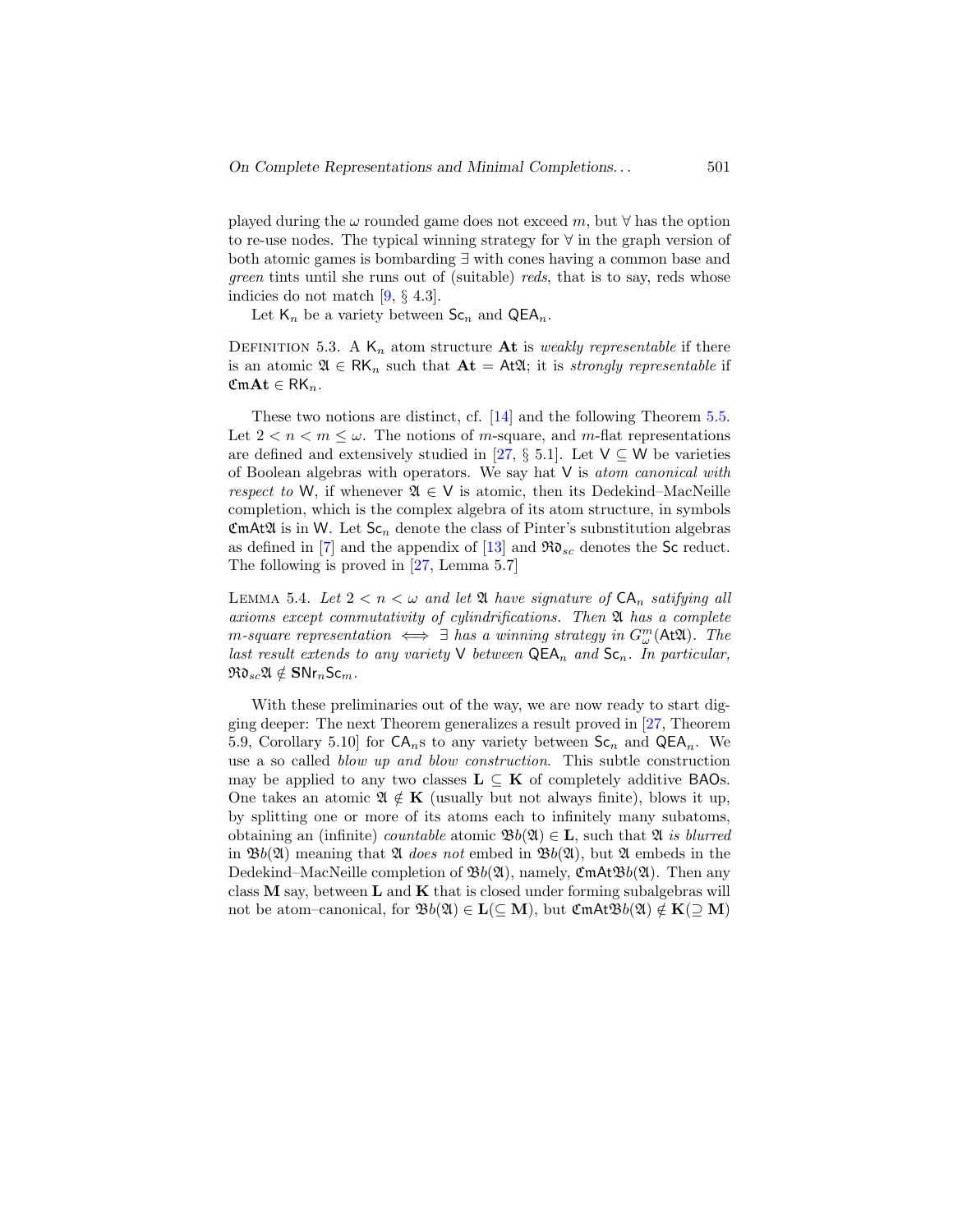because  $\mathfrak{A} \notin M$  and  $SM = M$ . We say, in this case, that L is not atom*canonical with respect to* **K**. This method is applied to  $\mathbf{K} = \mathbf{S} \mathbf{R} \mathbf{a} \mathbf{C} \mathbf{A}_l, l \geq 5$ and  $\mathbf{L} = \mathsf{RRA}$  in [\[10,](#page-44-6) § 17.7] and to  $\mathbf{K} = \mathsf{RRA}$  and  $\mathbf{L} = \mathsf{RRA} \cap \mathsf{RaCA}_k$  for all  $k \geq 3$  in [\[2\]](#page-43-5), and will applied now below to  $\mathbf{K} = \mathbf{S} \mathbf{N} \mathbf{r}_n \mathbf{C} \mathbf{A}_{t(n)}$  where  $t(n) = n(n+1)/2.$ 

<span id="page-37-0"></span>THEOREM 5.5. Let  $2 < n < \omega$ . The following propostions 1, 2, and 3 below are true:

- 1. The variety RRA is not atom-canonical with respect to  $\text{SRACA}_k$ , for any  $k \geq 6$ ,
- 2. Let K be any variety between Sc and QEA. Let  $t(n) = n(n+1)/2 + 1$ . Then  $\mathsf{RK}_n$  is not-atom canonical with respect to  $\mathsf{SNr}_n\mathsf{K}_{t(n)}$ . In fact, there is a countable atomic simple  $\mathfrak{A} \in \mathsf{RQEA}_n$  such that  $\mathfrak{Rd}_{sc}$ **CmAt** $\mathfrak{A}$ does not have an  $t(n)$ -square, a fortiori  $t(n)$ -flat, representation.
- 3.  $RDF_n$  is not atom-canonical.

Proof: For item (1) cf. [\[11,](#page-44-5) Lemmata 17.32, 17.34, 17.35, 17.36].

Item  $(2)$ : The proof is long and uses many ideas in [\[14\]](#page-44-10). The proof is divided into four parts:

1. Blowing up and blurring  $\mathfrak{B}_f$  forming a weakly representable atom structure At: Take the finite rainbow  $\mathsf{QEA}_n$ ,  $\mathfrak{B}_f$  where the reds is the complete irreflexive graph n, and the greens are  $\{g_i: 1 \leq i < n-1\}$  $\{g_0^i : 1 \leq i \leq n(n-1)/2+2\}$ , endowed with the quasi-polyadic operations. We will show  $\Re\delta_K\mathfrak{B}_f$  detects that  $\mathsf{RK}_n$  is not atom-canonical with respect to  $\text{SNr}_n\mathsf{K}_{t(n)}$  with  $t(n)$  as specified in the statement of the theorem. Denote the finite atom structure of  $\mathfrak{B}_f$  by  $\mathbf{At}_f$ ; so that  $\mathbf{At}_f = \mathsf{At}(\mathfrak{B}_f)$ . One then defines a larger the class of coloured graphs like in [\[14,](#page-44-10) Definition 2.5]. Let  $2 < n < \omega$ . Then the colours used are like above except that each red is 'split' into  $\omega$  many having 'copies' the form  $r_{ij}^l$  with  $i < j < n$  and  $l \in \omega$ , with an additional shade of red  $\rho$  such that the consistency conditions for the new reds (in addition to the usual rainbow consistency conditions) are as follows:

• 
$$
(r_{jk}^i, r_{j'k'}^i, r_{j*k^*}^{i^*})
$$
 unless  $i = i' = i^*$  and  $|\{(j,k),(j',k'),(j^*,k^*)\}| = 3$ 

•  $(r, \rho, \rho)$  and  $(r, r^*, \rho)$ , where r, r<sup>\*</sup> are any reds.

The consistency conditions can be coded in an  $L_{\omega,\omega}$  theory T having signture the reds with  $\rho$  together with all other colours like in [\[11,](#page-44-5) Definition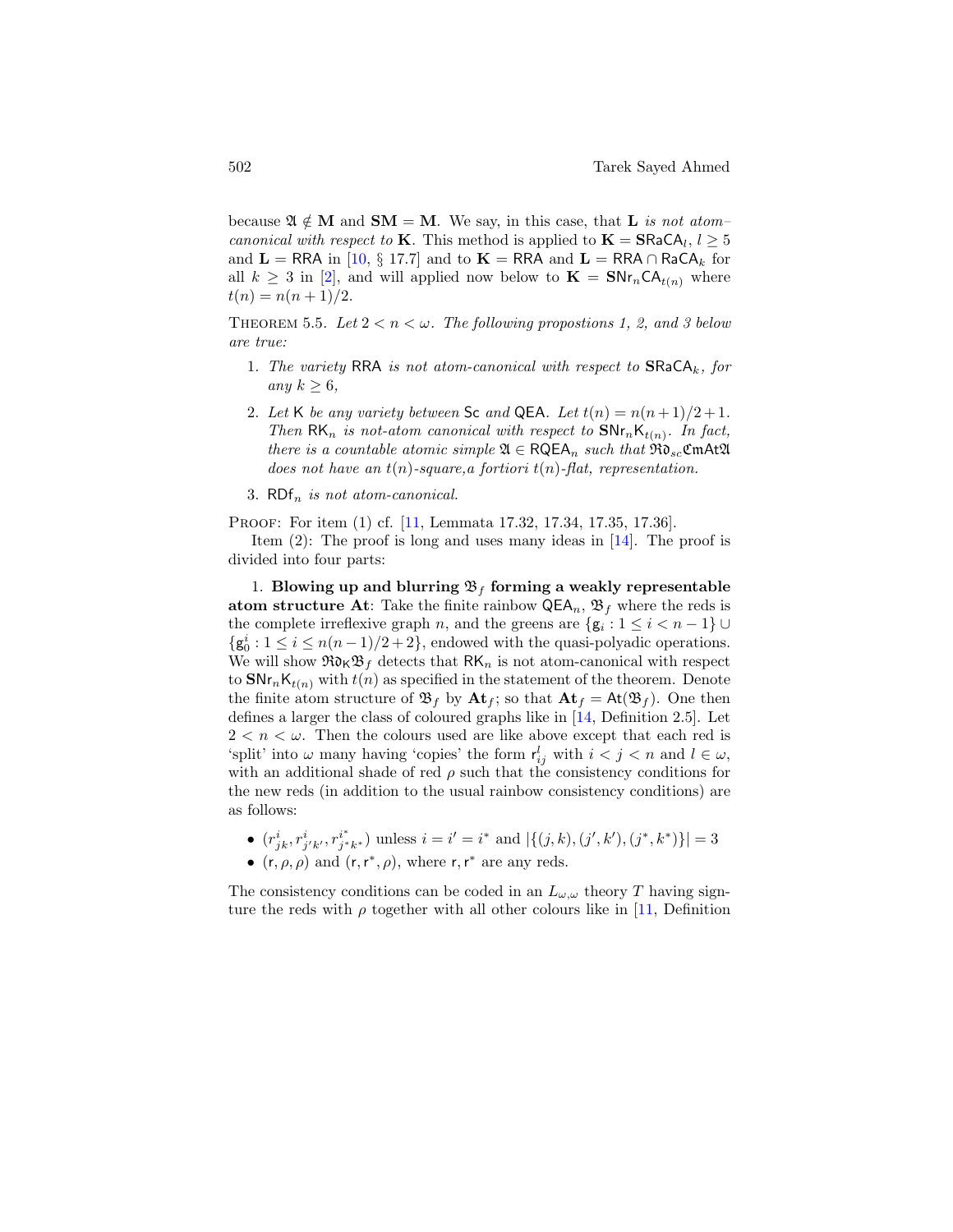3.6.9]. The theory T is only a first order theory (not an  $L_{\omega_1,\omega}$  theory) because the number of greens is finite which is not the case with [\[11\]](#page-44-5) where the number of available greens are countably infinite coded by an infinite disjunction. One construct an *n*-homogeneous model  $M$  is as a countable limit of finite models of T using a game played between  $\exists$  and  $\forall$ like in [\[14,](#page-44-10) Theorem 2.16]. In the rainbow game ∀ challenges ∃ with cones having green *tints*  $(g_0^i)$ , and  $\exists$  wins if she can respond to such moves. This is the only way that  $\forall$  can force a win.  $\exists$  has to respond by labelling appexes of two succesive cones, having the same base played by ∀. By the rules of the game, she has to use a red label. She resorts to  $\rho$  whenever she is forced a red while using the rainbow reds will lead to an inconsistent triangle of reds; [\[14,](#page-44-10) Proposition 2.6, Lemma 2.7]. The number of greens make [\[14,](#page-44-10) Lemma 3.10] work with the same proof using only finitely many green and not infinitely many. The winning strategy implemented by ∃ using the red label  $\rho$  that comes to her rescue whenever she runs out of 'rainbow reds', so she can always and consistently respond with an extended coloured graph.

2. Representing a term algebra (and its completion) as (generalized) set algebras: Having M at hand, one constructs two atomic  $n$ dimensional set algebras based on M, sharing the same atom structure and having the same top element. The atoms of each will be the set of coloured graphs, seeing as how, quoting Hodkinson [\[14\]](#page-44-10) such coloured graphs are 'literally indivisible'. Now  $L_n$  and  $L_{\infty,\omega}^n$  are taken in the rainbow signature (without  $\rho$ ). Continuing like in *op.cit*, deleting the one available red shade, set  $W = \{\bar{a} \in {}^{n}M : M \models (\bigwedge_{i < j < n} \neg \rho(x_i, x_j))(\bar{a})\}\$ , and for  $\phi \in L^n_{\infty, \omega}$ , let  $\phi^W = \{ s \in W : \mathsf{M} \models_W \phi[s] \}.$  Here W is the set of all n–ary assignments in <sup>n</sup>M, that have no edge labelled by  $\rho$  and  $\models_W$  is first order emantics with quantifiers relativized to W, cf. [\[14,](#page-44-10)  $\S 3.2$  and Definition 4.1]. Let  $\mathfrak A$  be the relativized set algebra with domain  $\{\varphi^W : \varphi$  a first-order  $L_n$  – formula} and unit  $W$ , endowed with the usual concrete cylindric operations read off the connectives. Classical semantics for  $L_n$  rainbow formulas and their semantics by relativizing to  $W$  coincide [\[14,](#page-44-10) Proposition 3.13] but not with respect to  $L_{\infty,\omega}^n$  rainbow formulas. Hence the set algebra  $\mathfrak A$  is isomorphic to a cylinric set algebra of dimension  $n$  having top element  ${}^n{\mathsf M},$  so  ${\mathfrak A}$  is simple, in fact its Df reduct is simple. Let  $\mathfrak{E} = \{ \phi^W : \phi \in L^n_{\infty, \omega} \}$  [\[14,](#page-44-10) Definition 4.1] with the operations defined like on  $\mathfrak A$  the usual way. CmAt is a complete  $CA_n$  and, so like in [\[14,](#page-44-10) Lemma 5.3] we have an isomorphism from  $\mathfrak{CmAt}$ to  $\mathfrak E$  defined via  $X \mapsto \bigcup X$ . Since  $\mathsf{At}\mathfrak A = \mathsf{At}\mathfrak Im(\mathsf{At}\mathfrak A)$ , which we refer to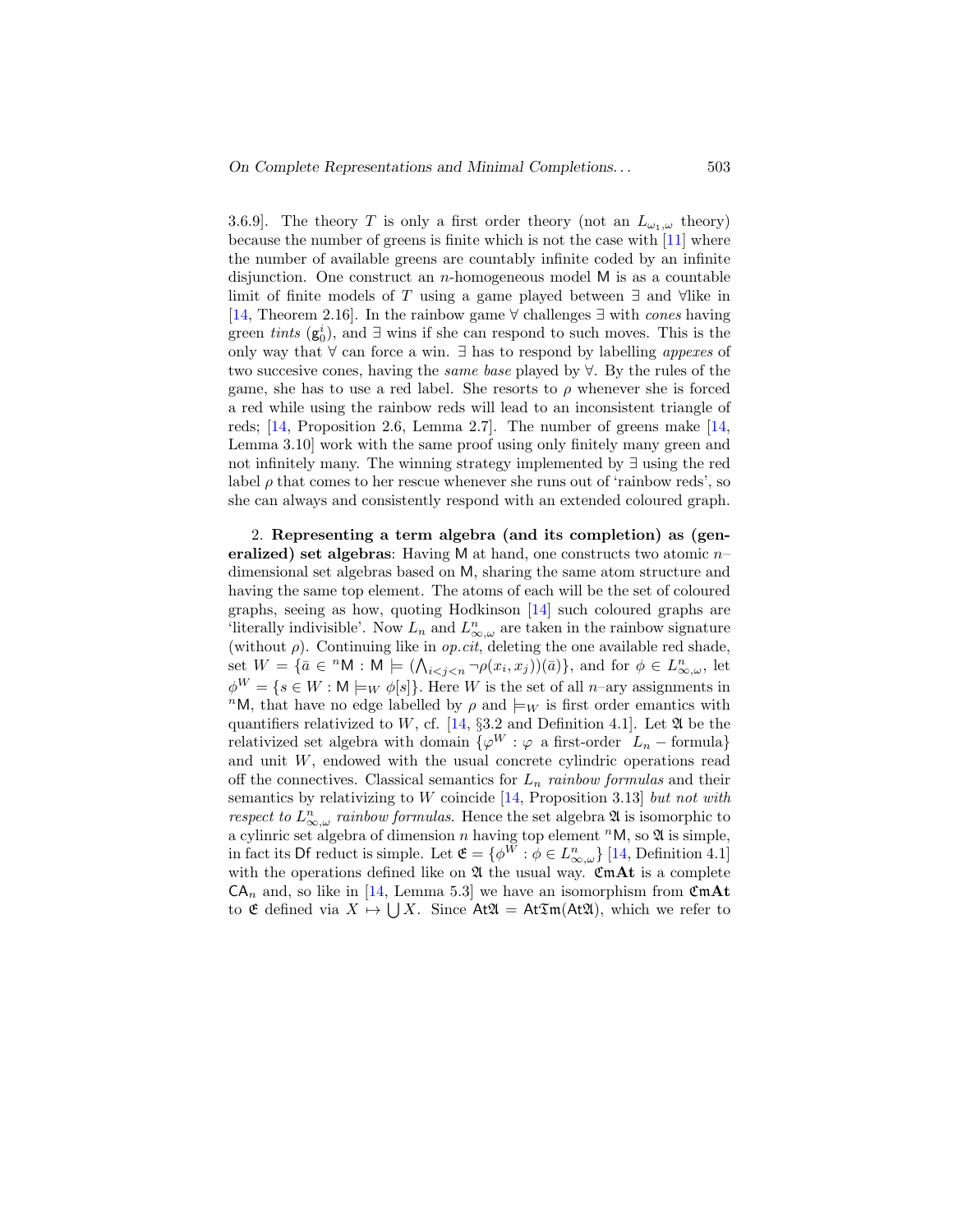only by At, and  $\mathfrak{Im}A\mathfrak{t}\mathfrak{A}\subseteq \mathfrak{A}$ , hence  $\mathfrak{Im}A\mathfrak{t}\mathfrak{A}=\mathfrak{Im}A\mathfrak{t}$  is representable. The atoms of  $\mathfrak{A}, \mathfrak{Z}\mathfrak{m}$ At $\mathfrak{A}$  and  $\mathfrak{C}\mathfrak{m}$ At $\mathfrak{A}$  =  $\mathfrak{C}\mathfrak{m}$ At are the coloured graphs whose edges are *not labelled* by  $\rho$ . These atoms are uniquely determined by the interpretion in M of so-called MCA formulas in the rainbow signature of At as in [\[14,](#page-44-10) Definition 4.3].

3. Embedding  $\mathfrak{B}_f$  into  $\mathfrak{Cm}(At)$ : Let CRG<sub>f</sub> be the class of coloured graphs on  $At<sub>f</sub>$  and CRG be the class of coloured graph on At. We can (and will) assume that  $CRG_f \subseteq CRG$ . Write  $M_a$  for the atom that is the (equivalence class of the) surjection  $a : n \to M$ ,  $M \in \mathsf{CGR}$ . Here we identify a with [a]; no harm will ensue. We define the (equivalence) relation  $\sim$  on At by  $M_b \sim N_a$ ,  $(M, N \in \text{CGR})$ :

• 
$$
a(i) = a(j) \Longleftrightarrow b(i) = b(j),
$$

• 
$$
M_a(a(i), a(j)) = r^l \iff N_b(b(i), b(j)) = r^k
$$
, for some  $l, k \in \omega$ ,

• 
$$
M_a(a(i), a(j)) = N_b(b(i), b(j))
$$
, if they are not red,

•  $M_a(a(k_0), \ldots, a(k_{n-2})) = N_b(b(k_0), \ldots, b(k_{n-2}))$ , whenever defined.

We say that  $M_a$  is a copy of  $N_b$  if  $M_a \sim N_b$  (by symmetry  $N_b$  is a copy of  $M_a$ .) Indeed, the relation 'copy of' is an equivalence relation on At. An atom  $M_a$  is called a *red atom*, if  $M_a$  has at least one red edge. Any red atom has  $\omega$  many copies, that are *cylindrically equivalent*, in the sense that, if  $N_a \sim M_b$  with one (equivalently both) red, with  $a : n \to N$  and  $b: n \to M$ , then we can assume that nodes(N) = nodes(M) and that for all  $i < n, a \restriction n \sim \{i\} = b \restriction n \sim \{i\}$ . In CmAt, we write  $M_a$  for  $\{M_a\}$  and we denote suprema taken in  $\mathfrak{CmAt}$ , possibly finite, by  $\Sigma$ . Define the map  $\Theta$  from  $\mathfrak{A}_{n+1,n} = \mathfrak{C} \mathfrak{m} \mathbf{A} \mathbf{t}_f$  to  $\mathfrak{C} \mathfrak{m} \mathbf{A} \mathfrak{t}$ , by specifing first its values on  $\mathbf{A} \mathbf{t}_f$ , via  $M_a \mapsto \sum_j M_a^{(j)}$  where  $M_a^{(j)}$  is a copy of  $M_a$ . So each atom maps to the suprema of its copies. This map is well-defined because  $\mathfrak{CmAt}$  is complete. We check that  $\Theta$  is an injective homomorphim. Injectivity is easy. We check preservation of all the  $CA_n$  extra Boolean operations.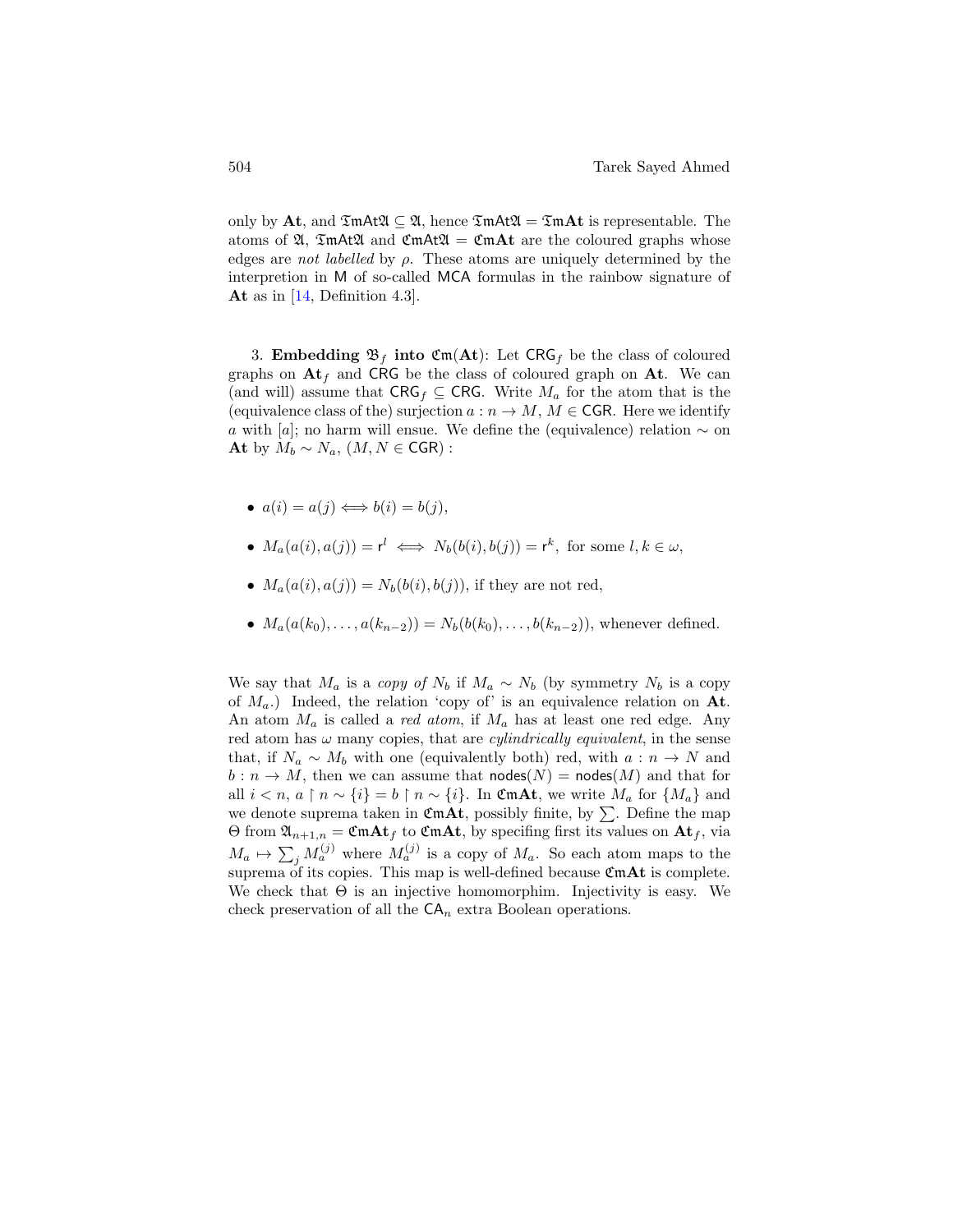• Diagonal elements. Let  $l < k < n$ . Then:

$$
M_x \leq \Theta(\mathbf{d}_{lk}^{\mathfrak{CmAt}}) \iff M_x \leq \sum_{j} \bigcup_{a_l=a_k} M_a^{(j)}
$$
  
\n
$$
\iff M_x \leq \bigcup_{a_l=a_k} \sum_{j} M_a^{(j)}
$$
  
\n
$$
\iff M_x = M_a^{(j)} \text{ for some } a: n \to M \text{ such that}
$$
  
\n
$$
a(l) = a(k)
$$
  
\n
$$
\iff M_x \in \mathbf{d}_{lk}^{\mathfrak{CmAt}}.
$$

• Cylindrifiers. Let  $i < n$ . By additivity of cylindrifiers, we restrict our attention to atoms  $M_a \in \mathbf{At}_f$  with  $a : n \to M$ , and  $M \in \mathsf{CRG}_f \subseteq$ CRG. Then:

$$
\Theta(\mathbf{c}_{i}^{\mathfrak{CmAt}_{f}}M_{a}) = f(\bigcup_{[c]\equiv_{i}[a]}M_{c}) = \bigcup_{[c]\equiv_{i}[a]} \Theta(M_{c})
$$

$$
= \bigcup_{[c]\equiv_{i}[a]} \sum_{j} M_{c}^{(j)} = \sum_{j} \bigcup_{[c]\equiv_{i}[a]} M_{c}^{(j)} = \sum_{j} \mathbf{c}_{i}^{\mathfrak{CmAt}} M_{a}^{(j)}
$$

$$
= \mathbf{c}_{i}^{\mathfrak{CmAt}} (\sum_{j} M_{a}^{(j)}) = \mathbf{c}_{i}^{\mathfrak{CmAt}} \Theta(M_{a}).
$$

• Substitutions: Let  $i, k < n$ . By additivity of the  $s_{[i,k]}s$ , we again restrict ourselves to atoms of the form  $M_a$  as specified in the previous items. Now computing we get:  $\Theta(\mathbf{s}_{[i,k]}^{\mathfrak{CmAt}_f} M_a) = \Theta(M_{a \circ [i,k]}) =$  $\sum_j^{\mathfrak{CmAt}} (M_{a\circ\lbrack}^{(j)}$  $\mathcal{L}^{(j)}_{a\circ[i,k]})\!=\!\sum_j\mathsf{s}^{\mathfrak{CmAt}}_{[i,k]}M^{(j)}_a\!=\!\mathsf{s}^{\mathfrak{CmAt}}_{[i,k]}(\sum_jM^{(j)}_a)\!=\!\mathsf{s}^{\mathfrak{CmAt}}_{[i,k]}\Theta(M_a).$ 

4. ∀ has a winning strategy in  $G^{t(n)}$ At $(Rd\mathfrak{B}_f)$ ; and the required result: It is straightforward to show that  $\forall$  has winning strategy first in the Ehrenfeucht–Fra¨ıss´e forth private game played between ∃ and ∀ on the complete irreflexive graphs  $n(n-1)/2+2$  and n in  $n(n-1)/2+2$  rounds  $\mathsf{EF}_{n(n-1)+2}^{n(n-1)+2+2}(n+1,n)$  [\[11,](#page-44-5) Definition 16.2] since  $n(n-1)/2+2$  is 'longer' than n. Using (any)  $p > n$  many pairs of pebbles avalable on the board  $\forall$  can win this game in  $n + 1$  many rounds. For brevity, write  $\mathfrak{D} \in \mathsf{Sc}_n$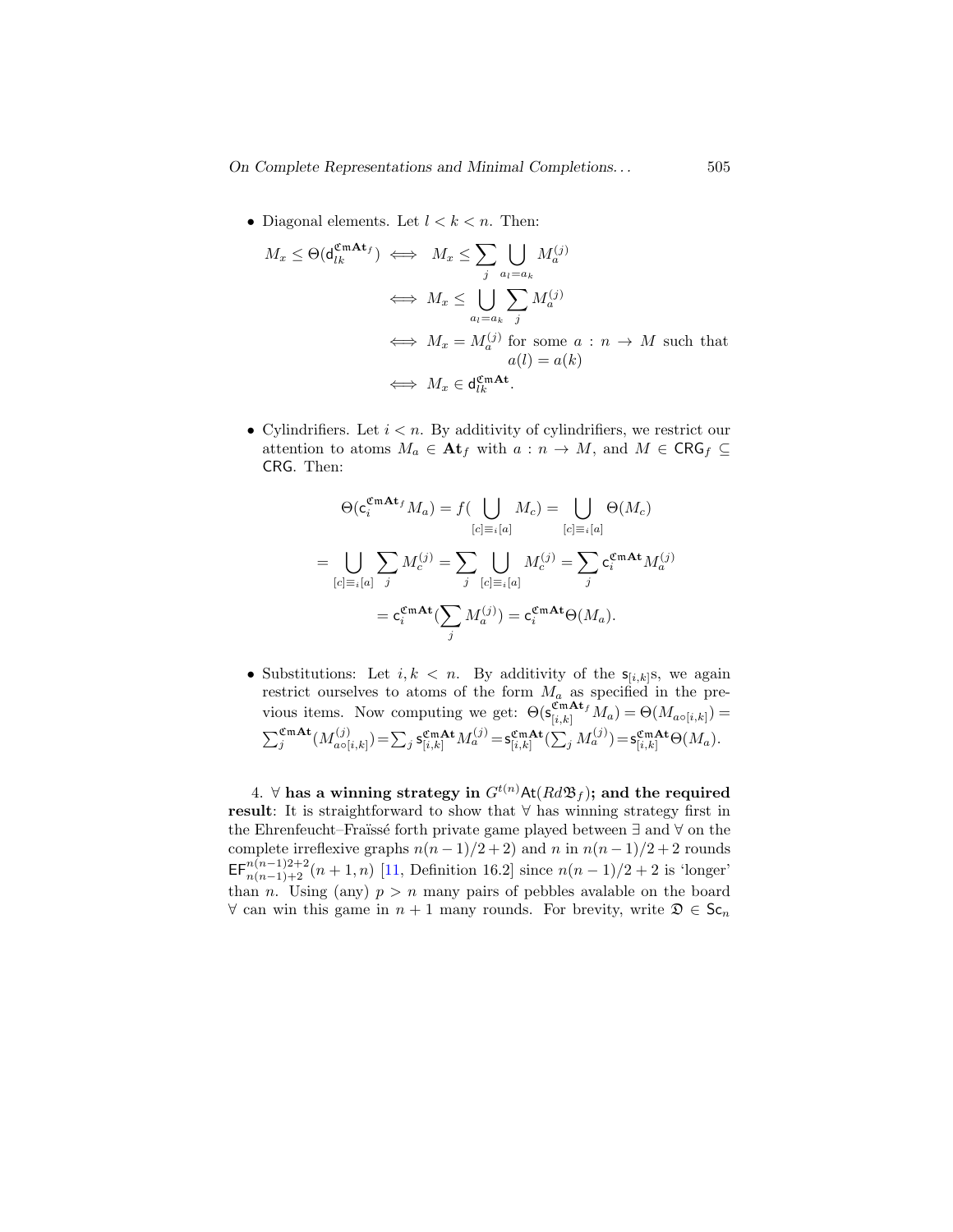instead of  $\Re\mathfrak{d}_{\mathsf{Sc}}\mathfrak{B}$ .  $\forall$  lifts his winning strategy from the last private Ehrenfeucht–Fraüssé forth game to the graph game on  $\mathbf{At}_f = \mathbf{At}(\mathfrak{D})$  [\[9,](#page-44-0) p. 841] forcing a win using  $t(n)$  nodes. One uses the  $n(n-1)/2+2$  green relations in the usual way to force a red clique C, say with  $n(n-1)/2+2$ . Pick any point  $x \in C$ . Then there are  $> n(n-1)/2$  points y in  $C \setminus \{x\}$ . There are only  $n(n-1)/2$  red relations. So there must be distinct  $y, z \in C \setminus \{x\}$  such that  $(x, y)$  and  $(x, z)$  both have the same red label (it will be some  $r_{ij}^m$  for  $i < j < n$ ). But  $(y, z)$  is also red, and this contradicts  $(1.3)$  above. In more detail, ∀ bombards ∃ with cones having common base and distinct green tints until ∃ is forced to play an inconsistent red triangle (where indicies of reds do not match). He needs  $n-1$  nodes as the base of cones, plus  $|P| + 2$  more nodes, where  $P = \{(i, j) : i < j < n\}$  forming a red clique, triangle with two edges satisfying the same  $r_p^m$  for  $p \in P$ . Calculating, we get  $t(n) = n - 1 + n(n - 1)/2 + 2 = n(n + 1)/2 + 1$ . By Lemma [2.5,](#page-7-0)  $\mathfrak{D} \notin \mathbf{S}_c \mathsf{Nr}_n \mathsf{Sc}_{t(n)}^{\mathsf{ad}}$  when  $2 < n < \omega$ ). Since  $\mathfrak{D}$  is finite, then  $\mathfrak{D} \notin \mathbf{SNr}_n \mathsf{Sc}_{t(n)}$ , because  $\mathfrak D$  coincides with its canonical extension and for any  $\mathfrak D \in \mathsf{Sc}_n$ ,  $\mathfrak{D} \in \mathbf{SNr}_n\mathsf{Sc}_{t(n)} \implies \mathfrak{D}^+ \in \mathbf{S}_c\mathsf{Nr}_n\mathsf{Sc}_{t(n)}$ . To see why, we could omit the superscrpt ad, abbreviating additivity, assume that  $\mathfrak{D} \subseteq \mathfrak{N}$ **r**<sub>n</sub> $\mathfrak{E}$ <sup>ad</sup>,  $\mathfrak{E} \in$  $\mathsf{Sc}_{n+3}$ . Let  $\mathfrak{E}' = \mathfrak{S}g^{\mathfrak{E}}\mathfrak{D}$ , then  $\mathfrak{E}'$  is finite, hence completely additive and  $\mathfrak{D}\subseteq\mathfrak{N}\mathfrak{r}_n\mathfrak{E}'$ . But  $\mathfrak{B}_f$  embeds into  $\mathfrak{CmAt}\mathfrak{A}$ , hence  $\mathfrak{Rd}_{sc}\mathfrak{CmAt}\mathfrak{A}$  is outside the variety  $\text{SNr}_n\text{Sc}_{t(n)}$ , as well. Since  $\Re\mathfrak{d}_{sc}\mathfrak{A}$  is completely additive because it is a reduct of a  $\mathsf{QEA}_n$ , then  $\mathfrak{CmAtRd}_{Sc}\mathfrak{A}$  is the Dedekind–MacNeille completion of  $\mathfrak{R}_{s} \mathfrak{A}$ . By Lemma [5.4,](#page-36-0) the required follows. But  $\mathfrak{D}$  embeds into  $\mathfrak{RO}_{sc} \mathfrak{C} \mathfrak{m}$ At $\mathfrak{A}$ , hence  $\mathfrak{C} \mathfrak{m}$ At $\mathfrak{RO}_{sc} \mathfrak{A}$  is outside the variety  $\mathsf{SNr}_n \mathsf{Sc}_{t(n)},$  as well.

Now we prove the last item, namely, that  $RDF_n$  is not atom-canonical. Using essentially the argument in  $[7, \text{ Lemma } 5.1.50, \text{ Theorem } 5.1.51]$  by considering closure under infinite intersections instead of intersections, it is enough to show that  $\mathfrak{CmAt2I}$  is generated by elements whose dimension sets have cardinality  $\langle n \rangle$  using infinite unions. We show that for any rainbow atom [a],  $a: n \to \Gamma$ ,  $\Gamma$  a coloured graph, that  $[a] = \prod_{i \leq n} c_i[a]$ . Clearly  $\leq$ holds. Assume that  $b : n \to \Delta$ ,  $\Delta$  a coloured graph, and  $[a] \neq [b]$ . We show that  $[b] \notin \prod_{i \leq n} c_i[a]$  by which we will be done. Because a is not equivalent to b, we have one of two possibilities; either  $(\exists i, j \langle n \rangle) (\Delta(b(i), b(j)) \neq$  $\Gamma(a(i),a(j))$  or  $(\exists i_1,\ldots,i_{n-1} < n)(\Delta(b_{i_1},\ldots,b_{i_{n-1}}) \neq \Gamma(a_{i_1},\ldots,a_{i_{n-1}})).$ Assume the first possibility (the second is similar): Choose  $k \notin \{i, j\}$ . This is possible because  $n > 2$ . Assume for contradiction that  $[b] \in c_k[a]$ . Then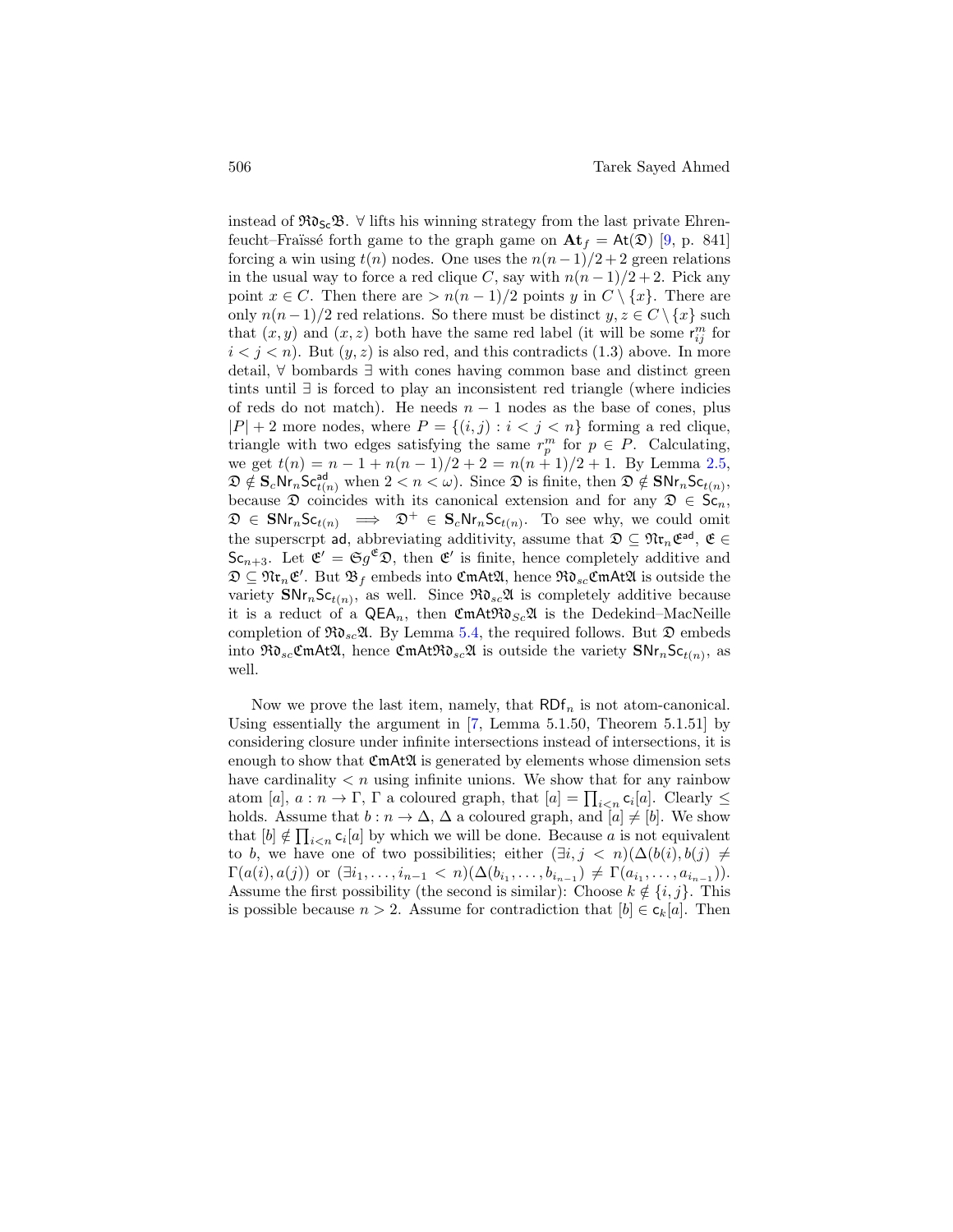$(\forall i, j \in n \setminus \{k\}) (\Delta(b(i), b(j)) = \Gamma(a(i)a(j))$ . By assumption and the choice of k,  $(\exists i, j \in n \setminus k)(\Delta(b(i), b(j)) \neq \Gamma(a(i), a(j))$ , contradiction. П

<span id="page-42-0"></span>COROLLARY 5.6. Let  $2 < n < \omega$ , and let  $t(n) = n(n+1)/2 + 1$  and V be any variety between Sc and QEA. Then the following propsitions 1, 2, 3 and 4 are valid:

- 1. There exists an algebra outside  $\text{SNr}_n\mathsf{V}_{t(n)}$  with a representable dense subalgebra
- 2. There exists a countable atomic algebra  $\mathfrak{A} \in \mathsf{V}_n$  that is not strongly representable up to  $t(n)$ .
- 3. The varieties  $\text{SNr}_n V_m$  for any  $m \geq t(n)$  are not atom-canonical, a fortiori are not closed under Dedekind–MacNeille completions
- 4. There is an atom structure At such that  $\mathfrak{Im} \mathbf{At} \in \mathsf{RV}_n$  and  $\mathfrak{CmAt} \notin$  $\textsf{SNr}_n\textsf{V}_{t(n)}.$

For a class K of BAOs, let K∩Count denote the class of atomic algebras in  $K$  having countably many atoms.

PROPOSITION 5.7. Let  $2 < n < \omega$ . The following propositions 1.2, and 3 below are valid:

- 1. For any ordinal  $0 \leq j$ ,  $RCA_n \cap Nr_nCA_{n+j} \cap Count$  is not atom-canonical with respect to  $\mathsf{RCA}_n$  if and only if  $j < \omega$ ,
- 2. For any ordinal j,  $\mathsf{Nr}_n\mathsf{CA}_{n+j}\cap\mathsf{RCA}_n\cap\mathbf{At}\nsubseteq\mathsf{CRCA}_n$ ,
- 3. There exists an atomic  $RCA_n$  such that its Dedekind–MacNeille (min-imal) completion does not embed into its canonical extension.<sup>[2](#page-0-1)</sup>

PROOF: 1. One implication follows from [\[2\]](#page-43-5) where for each  $2 < n < l < \omega$ an algebra  $\mathfrak{A}_l \in \mathsf{RCA}_n \cap \mathsf{Nr}_n\mathsf{CA}_l$  is constructed such that  $\mathfrak{CmAt}\mathfrak{A}_l \notin \mathsf{RCA}_n$ , so  $\mathfrak{A}_l$  cannot be completely representable. Conversely, for any infinite ordinal j,  $\text{Nr}_n\text{CA}_{n+j} = \text{Nr}_n\text{CA}_{\omega}$  and if  $\mathfrak{A} \in \text{Nr}_n\text{CA}_{\omega} \cap \text{Count}$ , then by [\[24,](#page-45-0) Theorem 5.3.6],  $\mathfrak{A} \in \mathsf{CRCA}_n$ , so  $\mathfrak{CmAt}\mathfrak{A} \in \mathsf{RCA}_n$ .

<sup>&</sup>lt;sup>2</sup>In the CA context, the terminology minimal completion is misleading because  $\mathfrak{A}^+$ is another completion of  $\mathfrak{A}$ ; so supposedly the minimal completion of  $\mathfrak{A}$  should embed into  $\mathfrak{A}^+$ , which is not, as we have already seen in Theorem [5.5,](#page-37-0) always true. Conversely, for an atomic Boolean algebra  $\mathfrak{B}$ , CmAt $\mathfrak{B}$  always embeds into  $\mathfrak{B}^+$  as it should.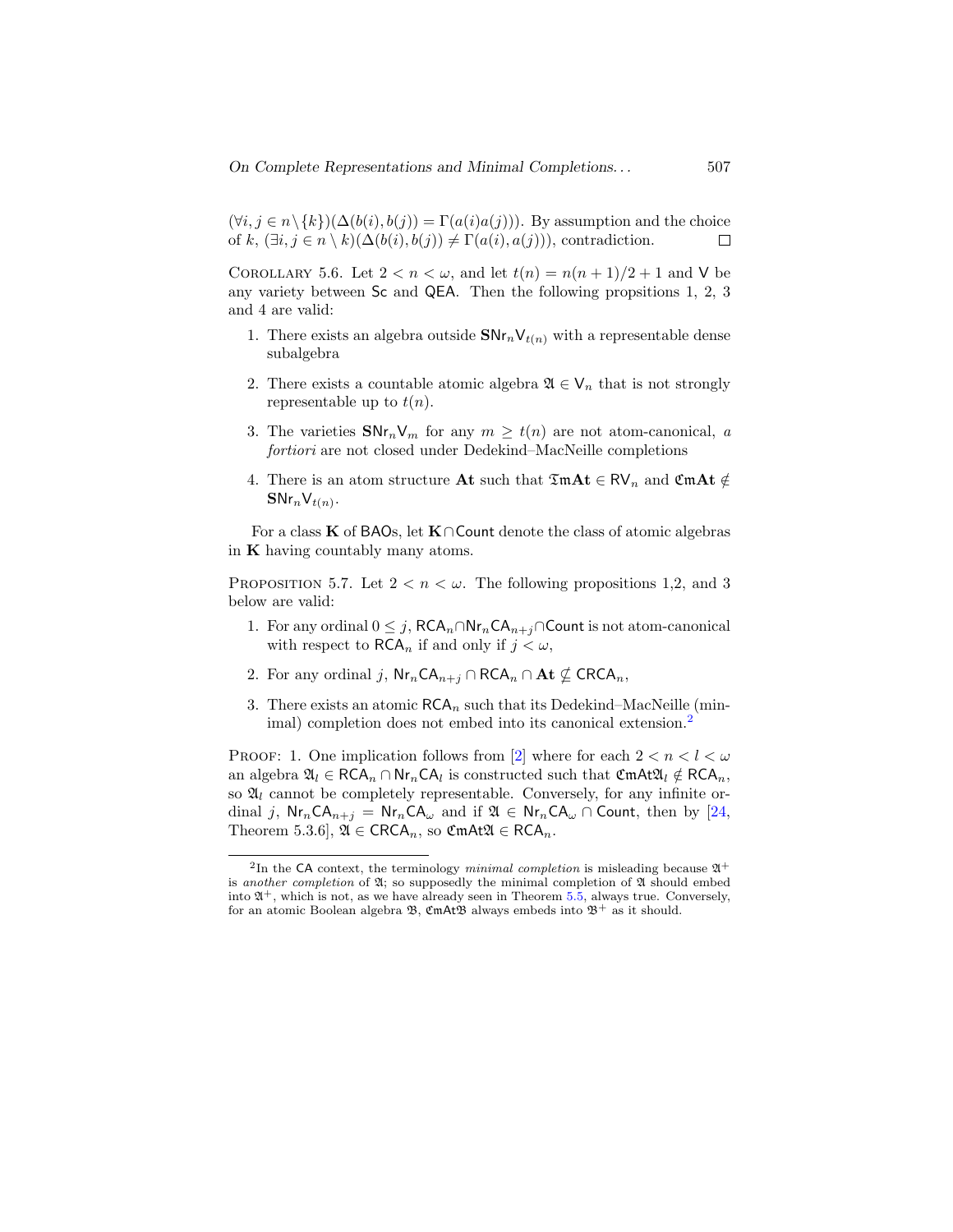2. The case  $j < \omega$ , follows from the fact that the algebra  $\mathfrak{A}_{n+j}$  used in the previous item is in  $\mathsf{Nr}_n\mathsf{CA}_{n+j}\cap\mathsf{RCA}_n$  but has no complete representation. For infinite  $j$  one uses the construction in Theorem [2.6.](#page-9-0)

3. Let  $\mathfrak{A} = \mathfrak{Im} \mathbf{A}$ t be the  $CA_n$  as defined in the proof of Theorem [5.5.](#page-37-0) Since CmAt $\mathfrak{A} \notin \mathsf{RCA}_n$ , it does not embed into  $\mathfrak{A}^+$ , because  $\mathfrak{A}^+ \in \mathsf{RCA}_n$ since  $\mathfrak{A} \in \mathsf{RCA}_n$  and  $\mathsf{RCA}_n$  is a canonical variety.  $\Box$ 

The strongest result on first order definability is proved by the present author where it is shown that for any class K such that  $\mathsf{Nr}_n\mathsf{CA}_{\omega}\cap \mathsf{CRCA}_n\subseteq$  $K \subseteq S_c N r_n C A_{n+3}$ , we have K is not elementary. This generalizes to any V between  $Sc_n$  and  $QEA_n$ . For more on connections between atom-canonicity, complete representations with repercussions on omitting types theorems for modal fragments of  $L_{\omega,\omega}$ , the reader is referred to [\[29,](#page-46-1) [28,](#page-45-9) [23\]](#page-45-10).

# References

- <span id="page-43-3"></span>[1] H. Andréka, M. Ferenczi, I. Németi (eds.), Cylindric-like Algebras and Algebraic Logic, Springer Berlin Heidelberg, Berlin, Heidelberg (2013), DOI: [https://doi.org/10.1007/978-3-642-35025-2](https://doi.org/10.1007/978-3-642-35025-2_1) 1.
- <span id="page-43-5"></span>[2] H. Andrka, I. Nmeti, T. S. Ahmed, Omitting types for finite variable fragments and complete representations of algebras, Journal of Symbolic **Logic**, vol. 73(1) (2008), pp. 65–89, DOI:  $\frac{https://doi.org/10.2178/jsl/}{https://doi.org/10.2178/jsl/}{$  $\frac{https://doi.org/10.2178/jsl/}{https://doi.org/10.2178/jsl/}{$  $\frac{https://doi.org/10.2178/jsl/}{https://doi.org/10.2178/jsl/}{$ [1208358743.](https://doi.org/10.2178/jsl/1208358743)
- <span id="page-43-4"></span>[3] A. Daigneault, J. Monk, Representation Theory for Polyadic algebras, Fundamenta Informaticae, vol. 52 (1963), pp. 151–176, DOI: [https:](https://doi.org/10.4064/fm-52-2-151-176)  $// doi.org/10.4064/fm-52-2-151-176.$
- <span id="page-43-0"></span>[4] M. Ferenczi, The Polyadic Generalization of the Boolean Axiomatization of Fields of Sets, Transactions of the American Mathematical Society, vol. 364(2) (2012), pp. 867–886, DOI: [https://doi.org/10.2307/41407800.](https://doi.org/10.2307/41407800)
- <span id="page-43-1"></span>[5] M. Ferenczi, A New Representation Theory: Representing Cylindriclike Algebras by Relativized Set Algebras, [in:] H. Andréka, M. Ferenczi, I. Németi (eds.), Cylindric-like Algebras and Algebraic Logic, Springer Berlin Heidelberg, Berlin, Heidelberg (2013), pp. 135–162, DOI: [https://doi.org/10.1007/978-3-642-35025-2](https://doi.org/10.1007/978-3-642-35025-2_7)<sub>-7</sub>.
- <span id="page-43-2"></span>[6] M. Ferenczi, Representations of polyadic-like equality algebras, Algebra Universalis, vol. 75(1) (2016), pp. 107–125, DOI: [https://doi.org/10.1007/](https://doi.org/10.1007/s00012-015-0360-1) [s00012-015-0360-1.](https://doi.org/10.1007/s00012-015-0360-1)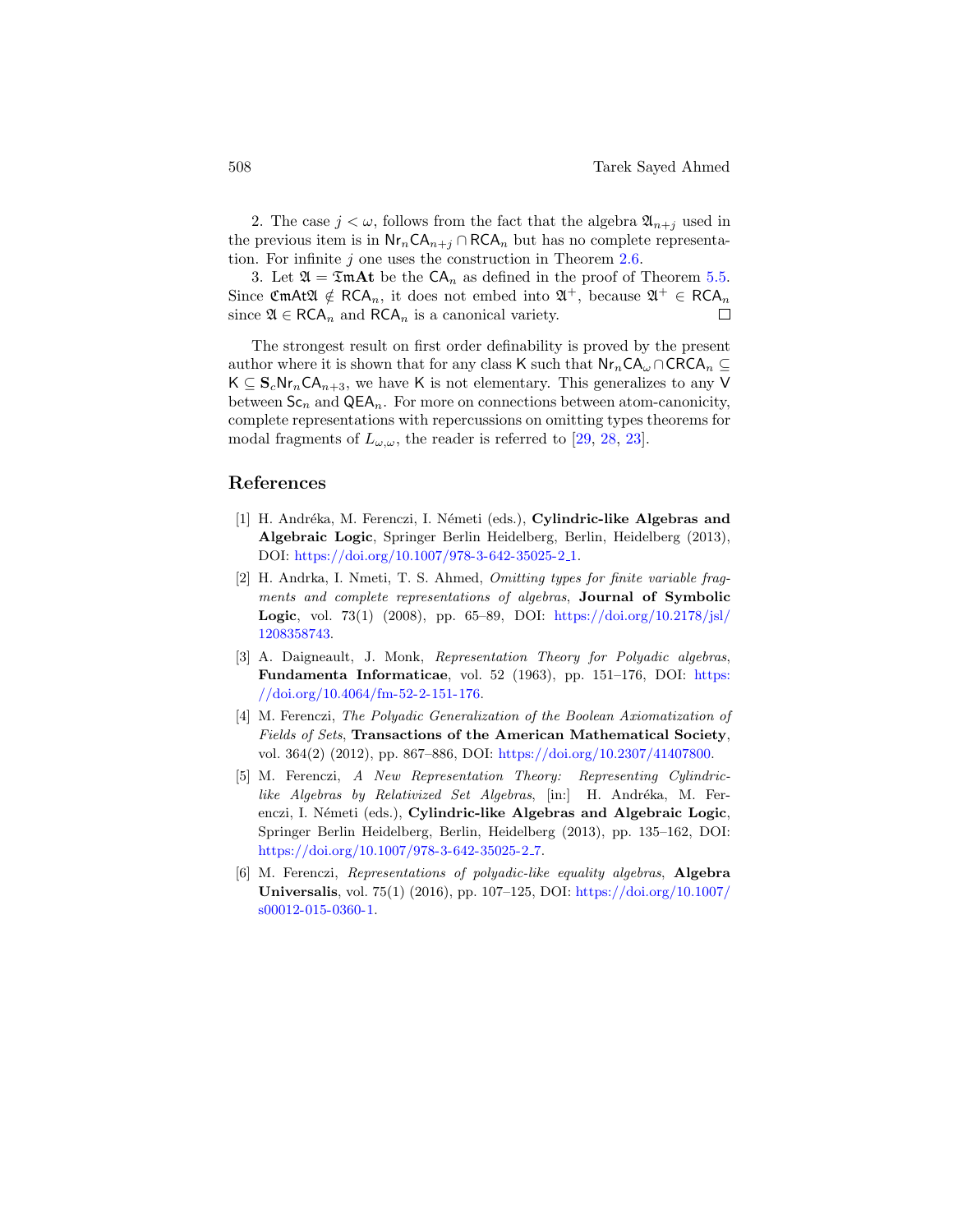- <span id="page-44-1"></span>[7] L. Henkin, J. Monk, A. Tarski, Cylindric Algebras Parts I, II, North Holland, Amsterdam (1971).
- <span id="page-44-2"></span>[8] R. Hirsch, Relation algebra reducts of cylindric algebras and complete representations, **Journal of Symbolic Logic**, vol. 72(2) (2007), pp. 673–703, DOI: [https://doi.org/10.2178/jsl/1185803629.](https://doi.org/10.2178/jsl/1185803629)
- <span id="page-44-0"></span>[9] R. Hirsch, I. Hodkinson, Complete representations in algebraic logic, Journal of Symbolic Logic, vol. 62(3) (1997), pp. 816–847, DOI: [https://doi.org/10.2307/2275574.](https://doi.org/10.2307/2275574)
- <span id="page-44-6"></span>[10] R. Hirsch, I. Hodkinson, Relation algebras by games, vol. 147 of Studies in Logic and the Foundations of Mathematics, North Holland, Amsterdam (2002).
- <span id="page-44-5"></span>[11] R. Hirsch, I. Hodkinson, Completions and Complete Representations, [in:] H. Andréka, M. Ferenczi, I. Németi (eds.), Cylindric-like Algebras and Algebraic Logic, Springer Berlin Heidelberg, Berlin, Heidelberg (2013), pp. 61–89, DOI: [https://doi.org/10.1007/978-3-642-35025-2](https://doi.org/10.1007/978-3-642-35025-2_4) 4.
- <span id="page-44-8"></span>[12] R. Hirsch, I. Hodkinson, R. D. Maddux, Relation algebra reducts of cylindric algebras and an application to proof theory, **Journal of Symbolic Logic**, vol. 67(1) (2002), pp. 197–213, DOI:  $\frac{https://doi.org/10.2178/jsl/}{https://doi.org/10.2178/jsl/}{$  $\frac{https://doi.org/10.2178/jsl/}{https://doi.org/10.2178/jsl/}{$  $\frac{https://doi.org/10.2178/jsl/}{https://doi.org/10.2178/jsl/}{$ [1190150037.](https://doi.org/10.2178/jsl/1190150037)
- <span id="page-44-7"></span>[13] R. Hirsch, T. Sayed Ahmed, The neat embedding problem for algebras other than cylindric algebras and for infinite dimensions, The Journal of Symbolic Logic, vol.  $79(1)$   $(2014)$ , pp.  $208-222$ , DOI: [https:](https://doi.org/10.1017/jsl.2013.20) [//doi.org/10.1017/jsl.2013.20.](https://doi.org/10.1017/jsl.2013.20)
- <span id="page-44-10"></span>[14] I. Hodkinson, Atom structures of cylindric algebras and relation algebras, Annals of Pure and Applied Logic, vol. 89(2) (1997), pp. 117–148, DOI: [https://doi.org/10.1016/S0168-0072\(97\)00015-8.](https://doi.org/10.1016/S0168-0072(97)00015-8)
- <span id="page-44-9"></span>[15] J. S. Johnson, Nonfinitizability of classes of representable polyadic algebras, Journal of Symbolic Logic, vol. 34(3) (1969), pp. 344-352, DOI: [https:](https://doi.org/10.2307/2270901) [//doi.org/10.2307/2270901.](https://doi.org/10.2307/2270901)
- <span id="page-44-4"></span>[16] R. D. Maddux, Nonfinite axiomatizability results for cylindric and relation algebras, Journal of Symbolic Logic, vol.  $54(3)$  (1989), pp.  $951-974$ , DOI: [https://doi.org/10.2307/2274756.](https://doi.org/10.2307/2274756)
- <span id="page-44-3"></span>[17] T. Sayed Ahmed, The class of neat reducts is not elementary, Logic Journal of the IGPL, vol.  $9(4)$   $(2001)$ , pp.  $593-628$ , DOI: [https:](https://doi.org/10.1093/jigpal/9.4.593) [//doi.org/10.1093/jigpal/9.4.593.](https://doi.org/10.1093/jigpal/9.4.593)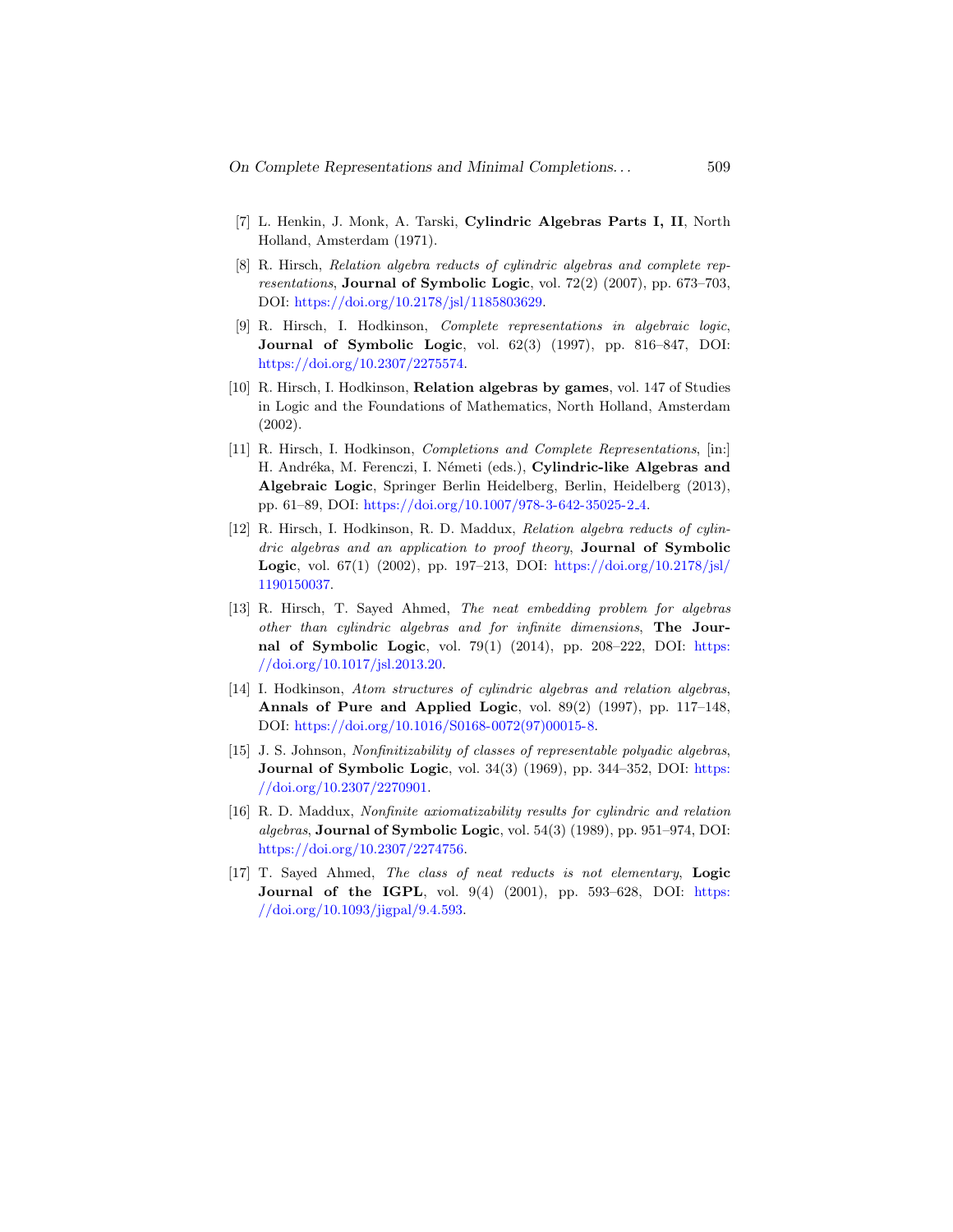- <span id="page-45-3"></span>[18] T. Sayed Ahmed, The class of 2-dimensional neat reducts is not elementary, Fundamenta Mathematicae, vol. 172 (2002), pp. 61–81, DOI: [https://](https://doi.org/10.4064/fm172-1-5) [doi.org/10.4064/fm172-1-5.](https://doi.org/10.4064/fm172-1-5)
- <span id="page-45-5"></span>[19] T. Sayed Ahmed, A Modeltheoretic Solution to a Problem of Tarski, Mathematical Logic Quarterly, vol. 48(3) (2002), pp. 343–355, DOI: [https:](https://doi.org/10.1002/1521-3870(200204)48:3<343::AID-MALQ343>3.0.CO;2-4)  $\frac{1}{\sqrt{doi.org/10.1002/1521-3870(200204)48:3\langle 343::AID-MALQ343\rangle 3.0.CO;2-4.0022}}$
- <span id="page-45-6"></span>[20] T. Sayed Ahmed, Algebraic Logic, Where Does it Stand Today?, Bulletin of Symbolic Logic, vol.  $11(4)$  (2005), pp. 465–516, DOI: [https://doi.org/](https://doi.org/10.2178/bsl/1130335206) [10.2178/bsl/1130335206.](https://doi.org/10.2178/bsl/1130335206)
- <span id="page-45-4"></span>[21] T. Sayed Ahmed, A Note on Neat Reducts, Studia Logica: An International Journal for Symbolic Logic, vol. 85(2) (2007), pp. 139–151, DOI: [https://doi.org/10.2307/40210764.](https://doi.org/10.2307/40210764)
- <span id="page-45-7"></span>[22] T. Sayed Ahmed, RaCA<sub>n</sub> is not elementary for  $n \geq 5$ , Bulletin of the Section of Logic, vol. 37(2) (2008), pp. 123–136.
- <span id="page-45-10"></span>[23] T. Sayed Ahmed, Atom-canonicity, relativized representations and omitting types for clique guarded semantics and guarded logics (2013), arXiv:1308.6165.
- <span id="page-45-0"></span>[24] T. Sayed Ahmed, Completions, Complete Representations and Omitting  $Types$ , [in:] H. Andréka, M. Ferenczi, I. Németi (eds.), **Cylindric-like Alge**bras and Algebraic Logic, Springer Berlin Heidelberg, Berlin, Heidelberg  $(2013)$ , pp. 205–221, DOI: [https://doi.org/10.1007/978-3-642-35025-2](https://doi.org/10.1007/978-3-642-35025-2_10)<sub>-10</sub>.
- <span id="page-45-2"></span>[25] T. Sayed Ahmed, Neat Reducts and Neat Embeddings in Cylindric Alge $bras,$  [in:] H. Andréka, M. Ferenczi, I. Németi (eds.), **Cylindric-like Alge**bras and Algebraic Logic, Springer Berlin Heidelberg, Berlin, Heidelberg (2013), pp. 105–131, DOI: [https://doi.org/10.1007/978-3-642-35025-2](https://doi.org/10.1007/978-3-642-35025-2_6) 6.
- <span id="page-45-1"></span>[26] T. Sayed Ahmed, The class of completely representable polyadic algebras of infinite dimensions is elementary, **Algebra Universalis**, vol. 72(4) (2014), pp. 371–380, DOI: [https://doi.org/10.1007/s00012-014-0307-y.](https://doi.org/10.1007/s00012-014-0307-y)
- <span id="page-45-8"></span>[27] T. Sayed Ahmed, On notions of representability for cylindricpolyadic algebras, and a solution to the finitizability problem for quantifier logics with equality, Mathematical Logic Quarterly, vol.  $61(6)$  (2015), pp. 418–477, DOI: [https://doi.org/10.1002/malq.201300064.](https://doi.org/10.1002/malq.201300064)
- <span id="page-45-9"></span>[28] T. Sayed Ahmed, Splitting methods in algebraic logic: Proving results on non-atom-canonicity, non-finite axiomatizability and non-first oder definability for cylindric and relation algebras (2015), arXiv:1503.02189.